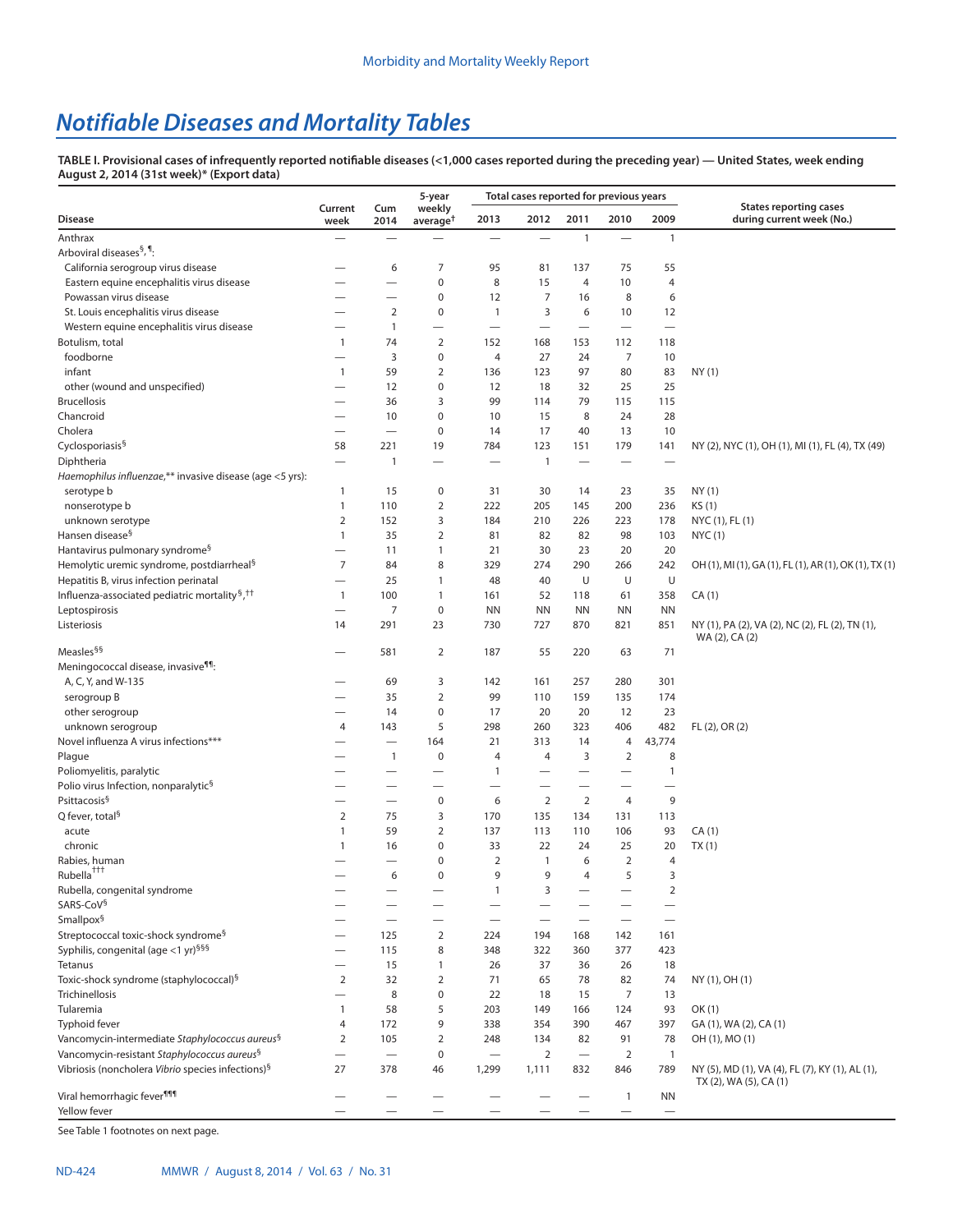### **TABLE I. (***Continued***) Provisional cases of infrequently reported notifiable diseases (<1,000 cases reported during the preceding year) — United States, week ending August 2, 2014 (31st week)\***

- —: No reported cases. N: Not reportable. NN: Not Nationally Notifiable. Cum: Cumulative year-to-date counts.
- \* Case counts for reporting years 2013 and 2014 are provisional and subject to change. For further information on interpretation of these data, see [http://wwwn.cdc.gov/nndss/document/](http://wwwn.cdc.gov/nndss/document/ProvisionalNationaNotifiableDiseasesSurveillanceData20100927.pdf)
- [ProvisionalNationaNotifiableDiseasesSurveillanceData20100927.pdf.](http://wwwn.cdc.gov/nndss/document/ProvisionalNationaNotifiableDiseasesSurveillanceData20100927.pdf)<br><sup>†</sup> Calculated by summing the incidence counts for the current week, the 2 weeks preceding the current week, and the 2 weeks following the current week, for
- Additional information is available at <http://wwwn.cdc.gov/nndss/document/5yearweeklyaverage.pdf>.<br><sup>§</sup> Not reportable in all states. Data from states where the condition is not reportable are excluded from this table except
- Il ncludes both neuroinvasive and nonneuroinvasive. Updated weekly from reports to the Division of Vector-Borne Infectious Diseases, National Center for Zoonotic, Vector-Borne, and Enteric Diseases (ArboNET Surveillance). Data for West Nile virus are available in Table II.
- \*\* Data for *H. influenzae* (all ages, all serotypes) are available in Table II. †† Updated weekly from reports to the Influenza Division, National Center for Immunization and Respiratory Diseases. Since September 29, 2013, 106 influenza-associated pediatric deaths
- occurring during the 2013-14 influenza season have been reported. §§ No measles cases were reported for the current week.
- ¶¶ Data for meningococcal disease (all serogroups) are available in Table II.
- \*\*\* CDC discontinued reporting of individual confirmed and probable cases of influenza A (H1N1)pdm09 virus infections on July 24, 2009. During 2009, four cases of human infection with novel influenza A viruses, different from the influenza A (H1N1)pdm09 virus, were reported to CDC. The four cases of novel influenza A virus infection reported to CDC during 2010, the fourteen cases reported during 2011, the 313 cases reported in 2012, and the 21 cases reported during 2013 are different from the influenza A (H1N1)pdm09 virus. Total case counts are provided by the Influenza Division, National Center for Immunization and Respiratory Diseases (NCIRD).<br>
<sup>†††</sup> No rubella cases were reported for the current week.
- 
- §§§ Updated weekly from reports to the Division of STD Prevention, National Center for HIV/AIDS, Viral Hepatitis, STD, and TB Prevention.
- 111 There were no cases of viral hemorrhagic fever reported during the current week. See Table II for dengue hemorrhagic fever.



## **FIGURE I. Selected notifiable disease reports, United States, comparison of provisional 4-week totals August 2, 2014, with historical data**

\* Ratio of current 4-week total to mean of 15 4-week totals (from previous, comparable, and subsequent 4-week periods for the past 5 years). The point where the hatched area begins is based on the mean and two standard deviations of these 4-week totals.

# **Notifiable Disease Data Team and 122 Cities Mortality Data Team**

Umed Ajani<br>I Deborah A. Adams Deborah A. Adams Willie J. Anderson Diana Harris Onweh Pearl C. Sharp

Rosaline Dhara<br>Alan W. Schley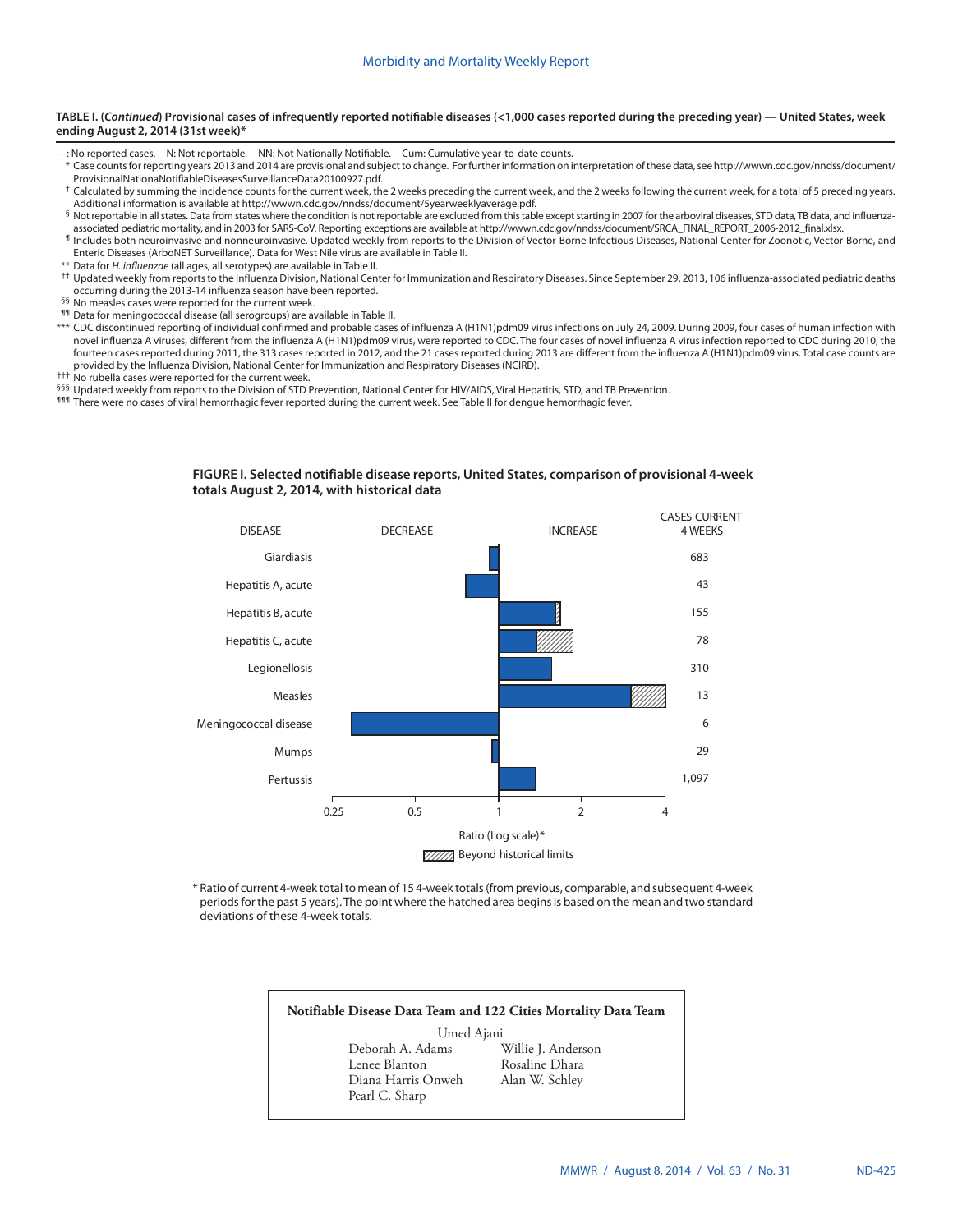|                                     | <b>Babesiosis</b>                |                             |                                |                                          |                                                      |                                 |                          |                          | Chlamydia trachomatis infection   |                  |                                                      |                          | Coccidioidomycosis           |                               |                               |
|-------------------------------------|----------------------------------|-----------------------------|--------------------------------|------------------------------------------|------------------------------------------------------|---------------------------------|--------------------------|--------------------------|-----------------------------------|------------------|------------------------------------------------------|--------------------------|------------------------------|-------------------------------|-------------------------------|
| Reporting area                      | Current<br>week                  | Med                         | Previous 52 weeks<br>Max       | Cum<br>2014                              | Cum<br>2013                                          | Current<br>week                 | Med                      | Previous 52 weeks<br>Max | Cum<br>2014                       | Cum<br>2013      | Current<br>week                                      | Previous 52 weeks<br>Med | Max                          | Cum<br>2014                   | Cum<br>2013                   |
| <b>United States</b>                | 67                               | 18                          | 144                            | 448                                      | 933                                                  | 13,679                          | 26,059                   | 29,630                   | 741,961                           | 831,777          | 84                                                   | 180                      | 293                          | 5,346                         | 5,254                         |
| <b>New England</b>                  | 16                               | 5                           | 83                             | 244                                      | 553                                                  | 29                              | 837                      | 1,157                    | 22,659                            | 28,803           | -                                                    | $\mathbf 0$              | 1                            | 3                             | $\mathbf{1}$                  |
| Connecticut<br>Maine                | $\overline{\phantom{0}}$         | $\mathbf{1}$<br>$\mathbf 0$ | 28<br>6                        | 56<br>16                                 | 210<br>15                                            | $\overline{\phantom{0}}$        | 238<br>60                | 388<br>106               | 6,930<br>1,163                    | 7,628<br>1,945   | N<br>N                                               | 0<br>0                   | $\mathbf 0$<br>$\mathbf 0$   | N<br>N                        | N<br>N                        |
| Massachusetts                       | $\overline{\phantom{0}}$         | $\overline{2}$              | 33                             | 108                                      | 297                                                  | $\overline{\phantom{0}}$        | 397                      | 679                      | 10,538                            | 13,943           |                                                      | 0                        | $\mathbf 0$                  | $\overline{\phantom{0}}$      | $\overline{\phantom{0}}$      |
| New Hampshire                       | -                                | $\mathbf 0$                 | $\overline{2}$                 | $\overline{7}$                           | 14                                                   | $\overline{4}$                  | 31                       | 76                       | 476                               | 1,888            | -                                                    | 0                        | 1                            | $\mathbf{1}$                  | $\mathbf{1}$                  |
| Rhode Island<br>Vermont             | 16<br>$\overline{\phantom{0}}$   | $\mathbf{1}$<br>$\mathbf 0$ | 27<br>2                        | 57<br>$\overline{\phantom{0}}$           | 16<br>$\overline{1}$                                 | $\overline{\phantom{0}}$<br>25  | 86<br>36                 | 147<br>98                | 2,442<br>1,110                    | 2,427<br>972     | $\overline{\phantom{0}}$<br>N                        | 0<br>0                   | 1<br>$\mathbf 0$             | $\overline{2}$<br>N           | $\overline{\phantom{0}}$<br>N |
| Mid. Atlantic                       | 51                               | $\overline{7}$              | 52                             | 194                                      | 290                                                  | 2,100                           | 3,397                    | 3,782                    | 99,670                            | 103,943          | $\overline{\phantom{0}}$                             | 0                        | 0                            |                               | —                             |
| New Jersey                          | $\overline{\phantom{0}}$         | $\mathbf{1}$                | 10                             | 39                                       | 140                                                  | $\overline{\phantom{0}}$        | 564                      | 692                      | 16,059                            | 16,733           | N                                                    | 0                        | $\mathbf 0$                  | N                             | $\mathsf{N}$                  |
| New York (Upstate)<br>New York City | 49<br>2                          | 3<br>$\mathbf 0$            | 52<br>11                       | 130<br>25                                | 110<br>40                                            | 651<br>597                      | 755<br>1,129             | 1,866<br>1,267           | 21,586<br>34,021                  | 21,089<br>34,952 | N<br>N                                               | 0<br>0                   | 0<br>0                       | N<br>N                        | N<br>N                        |
| Pennsylvania                        | N                                | $\mathbf 0$                 | $\mathbf 0$                    | N                                        | N                                                    | 852                             | 942                      | 1,324                    | 28,004                            | 31,169           | N                                                    | 0                        | 0                            | N                             | N                             |
| E.N. Central                        |                                  | $\mathbf 0$                 | 9                              | 6                                        | 39                                                   | 1,231                           | 3,876                    | 4,785                    | 106,130                           | 126,284          |                                                      | $\mathbf{1}$             | 3                            | 33                            | 19                            |
| <b>Illinois</b>                     |                                  | $\mathbf 0$<br>$\mathbf 0$  | 0<br>1                         |                                          | $\overline{\phantom{0}}$                             | 43<br>206                       | 939                      | 1,441                    | 22,636                            | 37,012           | N                                                    | 0<br>0                   | $\mathbf 0$<br>0             | N                             | N                             |
| Indiana<br>Michigan                 | -<br>-                           | $\mathbf 0$                 | $\mathbf{1}$                   | $\overline{\phantom{0}}$<br>$\mathbf{1}$ | $\overline{\phantom{0}}$<br>$\overline{\phantom{0}}$ | 416                             | 547<br>826               | 685<br>1,091             | 15,745<br>24,133                  | 16,873<br>26,697 | N                                                    | 0                        | 3                            | N<br>25                       | N<br>11                       |
| Ohio                                | N                                | $\mathbf 0$                 | $\mathbf 0$                    | N                                        | N                                                    | 273                             | 1,041                    | 1,166                    | 30,711                            | 31,757           |                                                      | 0                        | 1                            | 8                             | 5                             |
| Wisconsin                           |                                  | $\mathbf 0$                 | 9                              | 5                                        | 39                                                   | 293                             | 448                      | 549                      | 12,905                            | 13,945           | $\overline{\phantom{0}}$                             | 0                        | 1                            | $\overline{\phantom{0}}$      | 3                             |
| W.N. Central<br>lowa                | N                                | $\mathbf 0$<br>$\mathbf 0$  | 10<br>$\mathbf 0$              | $\overline{\phantom{0}}$<br>N            | 41<br>N                                              | 414<br>59                       | 1,597<br>221             | 1,826<br>263             | 44,930<br>6,663                   | 48,355<br>6,422  | $\overline{\phantom{0}}$<br>N                        | $\overline{2}$<br>0      | 6<br>0                       | 70<br>N                       | 58<br>$\mathsf{N}$            |
| Kansas                              | N                                | $\mathbf 0$                 | $\mathbf 0$                    | N                                        | N                                                    | 68                              | 216                      | 258                      | 6,122                             | 6,580            | N                                                    | 0                        | 0                            | N                             | N                             |
| Minnesota                           |                                  | $\mathbf 0$                 | 10                             | $\overline{\phantom{0}}$                 | 38                                                   | $\overline{\phantom{0}}$        | 352                      | 423                      | 9,193                             | 11,022           | $\overline{\phantom{0}}$                             | 1                        | 6                            | 57                            | 39                            |
| Missouri<br>Nebraska                | N                                | $\Omega$<br>0               | $\mathbf 0$<br>0               | N<br>$\overline{\phantom{0}}$            | N<br>$\mathbf{1}$                                    | 181<br>97                       | 529<br>149               | 627<br>232               | 15,399<br>4,477                   | 16,129<br>4,127  | -<br>$\overline{\phantom{0}}$                        | 0<br>0                   | $\mathbf{1}$<br>$\mathbf{1}$ | 5<br>$\mathbf{1}$             | 12<br>$\mathbf{1}$            |
| North Dakota                        |                                  | $\Omega$                    | $\Omega$                       |                                          | $\mathbf{1}$                                         | 9                               | 61                       | 83                       | 1,843                             | 1,675            |                                                      | 0                        | $\overline{2}$               | $\overline{7}$                | 6                             |
| South Dakota                        |                                  | $\mathbf 0$                 | 0                              |                                          | $\mathbf{1}$                                         | $\overbrace{\phantom{1232211}}$ | 71                       | 99                       | 1,233                             | 2,400            | N                                                    | 0                        | 0                            | N                             | N                             |
| <b>S. Atlantic</b><br>Delaware      |                                  | $\mathbf 0$<br>$\mathbf 0$  | $\overline{2}$<br>$\mathbf{1}$ | 2<br>$\mathbf{1}$                        | 6<br>$\overline{2}$                                  | 3,317<br>134                    | 5,397<br>81              | 6,945<br>220             | 162,001<br>2,468                  | 167,923<br>2,963 | $\overline{\phantom{0}}$<br>$\overline{\phantom{0}}$ | 0<br>0                   | $\mathbf{1}$<br>1            | 4<br>$\overline{\phantom{0}}$ | 5<br>$\overline{\phantom{0}}$ |
| District of Columbia                | N                                | $\Omega$                    | $\Omega$                       | N                                        | N                                                    |                                 | $\mathbf 0$              | 190                      |                                   | 4,011            | $\overline{\phantom{0}}$                             | 0                        | $\mathbf{1}$                 |                               | $\overline{\phantom{0}}$      |
| Florida                             | N                                | 0                           | 0                              | N                                        | N                                                    | 1,186                           | 1,606                    | 1,829                    | 49,204                            | 47,562           | N                                                    | 0                        | 0                            | N                             | ${\sf N}$                     |
| Georgia<br>Maryland                 | N                                | $\Omega$<br>0               | $\Omega$<br>$\mathbf{1}$       | N<br>$\mathbf{1}$                        | N<br>4                                               | $\overline{\phantom{0}}$<br>415 | 998<br>483               | 2,050<br>804             | 25,785<br>13,969                  | 29,526<br>14,575 | N<br>$\overline{\phantom{0}}$                        | 0<br>0                   | $\Omega$<br>$\mathbf{1}$     | N<br>$\overline{4}$           | N<br>5                        |
| North Carolina                      | N                                | $\Omega$                    | $\mathbf 0$                    | N                                        | N                                                    |                                 | 944                      | 1,840                    | 30,822                            | 30,663           | N                                                    | 0                        | $\mathbf 0$                  | N                             | N                             |
| South Carolina<br>Virginia          | N                                | 0<br>0                      | 1<br>$\mathbf 0$               | N                                        | $\overline{\phantom{0}}$<br>N                        | 864<br>642                      | 514<br>694               | 926<br>1,267             | 15,919<br>21,136                  | 15,740<br>19,925 | N<br>N                                               | 0<br>0                   | 0<br>$\Omega$                | N<br>N                        | N<br>N                        |
| West Virginia                       |                                  | 0                           | 0                              |                                          | $\overline{\phantom{0}}$                             | 76                              | 94                       | 127                      | 2,698                             | 2,958            | Ν                                                    | 0                        | 0                            | Ν                             | N                             |
| E.S. Central                        |                                  | $\pmb{0}$                   | 0                              |                                          |                                                      | 1,213                           | 1,742                    | 2,209                    | 46,638                            | 56,316           |                                                      | 0                        | 0                            | $\overline{\phantom{0}}$      | $\overline{\phantom{0}}$      |
| Alabama                             |                                  | 0                           | 0                              |                                          |                                                      | 634                             | 520                      | 734                      | 13,687                            | 17,865           | N                                                    | 0                        | 0                            | N                             | ${\sf N}$                     |
| Kentucky<br>Mississippi             | N<br>N                           | 0<br>0                      | $\Omega$<br>0                  | N<br>N                                   | N<br>N                                               | 364<br>$\overline{\phantom{0}}$ | 321<br>285               | 483<br>987               | 9,752<br>7,479                    | 9,907<br>10,529  | N<br>N                                               | 0<br>0                   | $\mathbf 0$<br>0             | N<br>Ν                        | N<br>N                        |
| Tennessee                           | -                                | 0                           | 0                              | $\overline{\phantom{0}}$                 | $\overline{\phantom{0}}$                             | 215                             | 583                      | 860                      | 15,720                            | 18,015           | N                                                    | 0                        | 0                            | N                             | N                             |
| W.S. Central                        |                                  | 0                           | 1                              | $\overline{\phantom{0}}$                 | $\overline{1}$                                       | 2,641                           | 3,214                    | 4,557                    | 91,395                            | 114,777          | $\overline{\phantom{0}}$                             | 0                        | 1                            | $\mathbf{1}$                  | 3                             |
| Arkansas<br>Louisiana               | N                                | 0<br>0                      | 0<br>$\mathbf{1}$              | N                                        | N<br>$\overline{1}$                                  | 316                             | 284<br>421               | 424<br>1,359             | 9,080<br>5,822                    | 9,642<br>15,168  | N<br>$\overline{\phantom{0}}$                        | 0<br>0                   | $\mathbf 0$<br>$\mathbf{1}$  | N<br>$\mathbf{1}$             | Ν<br>3                        |
| Oklahoma                            | N                                | $\mathbf 0$                 | $\mathbf 0$                    | N                                        | N                                                    | 73                              | 238                      | 459                      | 5,760                             | 10,994           | N                                                    | 0                        | $\mathbf 0$                  | N                             | N                             |
| Texas                               | Ν                                | 0                           | $\mathbf{1}$                   | N                                        | N                                                    | 2,252                           | 2,374                    | 2,991                    | 70,733                            | 78,973           | N                                                    | 0                        | $\mathbf 0$                  | N                             | N                             |
| Mountain                            |                                  | $\mathbf 0$<br>0            | 0<br>0                         |                                          | $\overline{\phantom{0}}$<br>N                        | 456<br>$\overline{\phantom{0}}$ | 1,807                    | 2,764                    | 52,052                            | 53,287           | 61                                                   | 129                      | 209                          | 3,961<br>3,883                | 3,359                         |
| Arizona<br>Colorado                 | N<br>N                           | $\Omega$                    | $\Omega$                       | Ν<br>N                                   | N                                                    | 217                             | 603<br>387               | 1,348<br>592             | 17,760<br>11,954                  | 15,642<br>12,328 | 61<br>N                                              | 127<br>$\mathbf 0$       | 208<br>0                     | N                             | 3,268<br>N                    |
| Idaho                               | Ν                                | 0                           | $\Omega$                       | N                                        | N                                                    |                                 | 98                       | 156                      | 1,684                             | 3,205            | N                                                    | 0                        | 0                            | N                             | N                             |
| Montana<br>Nevada                   | N                                | 0<br>$\mathbf 0$            | 0<br>$\mathbf 0$               | N                                        | N                                                    | 56<br>$\overline{\phantom{0}}$  | 76<br>213                | 104<br>604               | 2,315<br>6,744                    | 2,228<br>6,914   | $\overline{\phantom{0}}$                             | 0<br>$\overline{2}$      | 2<br>5                       | 7<br>39                       | 2<br>45                       |
| New Mexico                          | N                                | $\mathbf 0$                 | $\mathbf 0$                    | N                                        | N                                                    | 130                             | 218                      | 353                      | 6,468                             | 7,346            |                                                      | $\pmb{0}$                | $\overline{2}$               | 10                            | 20                            |
| Utah                                |                                  | 0                           | $\mathbf 0$                    |                                          | $\overline{\phantom{0}}$                             | 42                              | 148                      | 179                      | 4,273                             | 4,407            |                                                      | 1                        | $\overline{4}$               | 20                            | 22                            |
| Wyoming                             |                                  | $\mathbf 0$<br>$\mathbf 0$  | $\mathbf 0$<br>$\mathbf{1}$    | 2                                        | $\overline{\phantom{0}}$<br>3                        | 11<br>2,278                     | 32<br>3,990              | 67<br>4,613              | 854<br>116,486                    | 1,217<br>132,089 | $\overline{\phantom{m}}$<br>23                       | 0<br>50                  | $\mathbf{1}$<br>93           | 2<br>1,274                    | 2<br>1,809                    |
| Pacific<br>Alaska                   | N                                | $\mathbf 0$                 | $\mathbf 0$                    | N                                        | N                                                    |                                 | 111                      | 147                      | 3,204                             | 3,451            | $\overline{\phantom{0}}$                             | $\mathbf 0$              | $\mathbf 0$                  |                               |                               |
| California                          | $\overline{\phantom{0}}$         | $\mathbf 0$                 | $\mathbf{1}$                   | 2                                        | 3                                                    | 1,577                           | 3,098                    | 3,528                    | 90,596                            | 101,317          | 23                                                   | 50                       | 93                           | 1,272                         | 1,805                         |
| Hawaii<br>Oregon                    | N                                | $\mathbf 0$<br>$\mathbf 0$  | $\mathbf 0$<br>0               | N<br>$\overline{\phantom{0}}$            | N<br>$\overline{\phantom{0}}$                        | 295                             | 124<br>286               | 151<br>395               | 3,306<br>9,069                    | 3,940<br>8,558   | N<br>$\overbrace{\phantom{1232211}}$                 | $\mathbf 0$<br>0         | $\mathbf 0$<br>$\mathbf{1}$  | N<br>2                        | N<br>4                        |
| Washington                          | $\overbrace{\phantom{12322111}}$ | $\mathbf 0$                 | $\mathbf{1}$                   | $\overline{\phantom{0}}$                 | $\overline{\phantom{0}}$                             | 406                             | 388                      | 596                      | 10,311                            | 14,823           | N                                                    | $\mathbf 0$              | $\mathbf 0$                  | N                             | N                             |
| <b>Territories</b>                  |                                  |                             |                                |                                          |                                                      |                                 |                          |                          |                                   |                  |                                                      |                          |                              |                               |                               |
| American Samoa<br>C.N.M.I.          | N<br>-                           | $\overline{\phantom{0}}$    | $\overline{\phantom{0}}$       | N                                        | N<br>$\overline{\phantom{0}}$                        |                                 | $\overline{\phantom{0}}$ | $\overline{\phantom{0}}$ | $\overbrace{\phantom{123221111}}$ |                  | N                                                    |                          |                              | N                             | N<br>$\qquad \qquad$          |
| Guam                                | $\overline{\phantom{0}}$         | $\mathbf 0$                 | $\mathbf 0$                    |                                          |                                                      | $\overline{\phantom{0}}$        | 15                       | 22                       | $\overbrace{\phantom{12322111}}$  | 615              |                                                      | $\mathbf 0$              | $\mathbf 0$                  |                               | $\mathbf{1}$                  |
| Puerto Rico<br>U.S. Virgin Islands  | ${\sf N}$<br>N                   | $\mathbf 0$<br>$\mathbf 0$  | $\mathbf 0$<br>$\mathbf 0$     | N<br>N                                   | N<br>N                                               | $\overline{\phantom{0}}$        | 95<br>14                 | 277<br>23                | 2,684<br>294                      | 3,370<br>464     | N                                                    | $\pmb{0}$<br>0           | $\mathbf 0$<br>0             | N                             | N                             |
|                                     |                                  |                             |                                |                                          |                                                      |                                 |                          |                          |                                   |                  | $\overbrace{\phantom{123221111}}$                    |                          |                              |                               |                               |

C.N.M.I.: Commonwealth of Northern Mariana Islands.<br>U: Unavailable. —: No reported cases. N: Not reportable. NN: Not Nationally Notifiable. Cum: Cumulative year-to-date counts. Med: Median. Max: Maximum.

\* Case counts for reporting year 2013 and 2014 are provisional and subject to change. For further information on interpretation of these data, see [http://wwwn.cdc.gov/nndss/document/](http://wwwn.cdc.gov/nndss/document/ProvisionalNationaNotifiableDiseasesSurveillanceData20100927.pdf) [ProvisionalNationaNotifiableDiseasesSurveillanceData20100927.pdf](http://wwwn.cdc.gov/nndss/document/ProvisionalNationaNotifiableDiseasesSurveillanceData20100927.pdf). Data for TB are displayed in Table IV, which appears quarterly.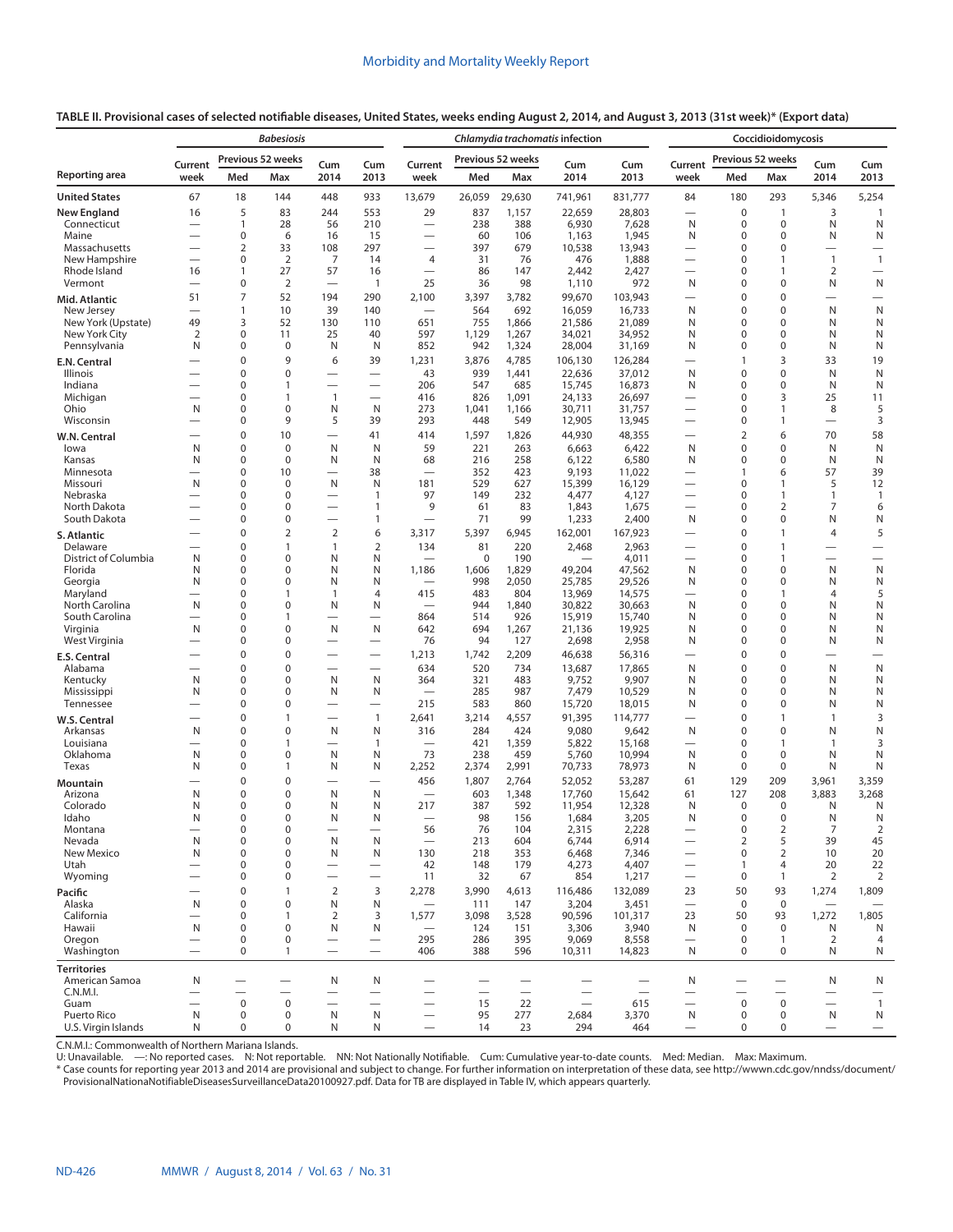|                                      |                                                      |                                |                          |                                |                          |                                                      |                             |                                |                          |                                                      | <b>Dengue Virus Infection</b>                             |                   |                                       |                                                      |                                                      |
|--------------------------------------|------------------------------------------------------|--------------------------------|--------------------------|--------------------------------|--------------------------|------------------------------------------------------|-----------------------------|--------------------------------|--------------------------|------------------------------------------------------|-----------------------------------------------------------|-------------------|---------------------------------------|------------------------------------------------------|------------------------------------------------------|
|                                      |                                                      |                                | Cryptosporidiosis        |                                |                          |                                                      |                             | Dengue Fever <sup>†</sup>      |                          |                                                      |                                                           |                   | Dengue Hemorrhagic Fever <sup>§</sup> |                                                      |                                                      |
|                                      | Current                                              |                                | Previous 52 weeks        | Cum                            | Cum                      | Current                                              | Previous 52 weeks           |                                | Cum                      | Cum                                                  | Current                                                   | Previous 52 weeks |                                       | Cum                                                  | Cum                                                  |
| <b>Reporting area</b>                | week                                                 | Med                            | Max                      | 2014                           | 2013                     | week                                                 | Med                         | Max                            | 2014                     | 2013                                                 | week                                                      | Med               | Max                                   | 2014                                                 | 2013                                                 |
| <b>United States</b>                 | 160                                                  | 110                            | 475                      | 3,205                          | 4,149                    | $\overline{\phantom{0}}$                             | 8                           | 49                             | 139                      | 405                                                  | $\overline{\phantom{0}}$                                  | 0                 | $\overline{2}$                        | 1                                                    | 3                                                    |
| <b>New England</b><br>Connecticut    | 3<br>$\overbrace{\phantom{123221111}}$               | 5<br>$\mathbf 0$               | 14<br>5                  | 135<br>18                      | 153<br>21                | $\overline{\phantom{0}}$<br>$\overline{\phantom{0}}$ | 0<br>0                      | 3<br>2                         | 6<br>$\mathbf{1}$        | 18<br>7                                              | $\overline{\phantom{0}}$<br>$\overline{\phantom{0}}$      | 0<br>0            | 0<br>0                                | $\overline{\phantom{0}}$                             | $\overline{\phantom{0}}$                             |
| Maine                                | 3                                                    | $\overline{1}$                 | 4                        | 29                             | 17                       | $\overline{\phantom{0}}$                             | 0                           | 1                              | 1                        | $\mathbf{1}$                                         | $\overline{\phantom{0}}$                                  | 0                 | $\pmb{0}$                             |                                                      | $\overline{\phantom{0}}$                             |
| Massachusetts                        |                                                      | $\overline{2}$                 | 7                        | 58                             | 78                       | $\overline{\phantom{0}}$                             | 0                           | $\mathbf 0$                    |                          |                                                      |                                                           | 0                 | $\mathbf 0$                           |                                                      | $\overline{\phantom{0}}$                             |
| New Hampshire<br>Rhode Island        | $\overline{\phantom{0}}$<br>$\overline{\phantom{0}}$ | $\mathbf 0$<br>$\mathbf 0$     | 4<br>3                   | 11<br>10                       | 22<br>$\overline{4}$     | $\overline{\phantom{0}}$                             | 0<br>0                      | $\mathbf{1}$<br>$\mathbf{1}$   | $\overline{2}$           | 3<br>6                                               | $\overline{\phantom{0}}$                                  | 0<br>0            | 0<br>$\mathbf 0$                      | $\overline{\phantom{m}}$                             |                                                      |
| Vermont                              | $\overline{\phantom{0}}$                             | $\mathbf 0$                    | 3                        | 9                              | 11                       | $\overline{\phantom{0}}$                             | 0                           | $\overline{2}$                 | $\overline{2}$           | 1                                                    | $\overline{\phantom{0}}$                                  | 0                 | 0                                     |                                                      | $\overline{\phantom{0}}$                             |
| Mid. Atlantic                        | 18                                                   | 12                             | 40                       | 326                            | 382                      |                                                      | 3                           | 12                             | 55                       | 107                                                  | $\overline{\phantom{0}}$                                  | 0                 | 1                                     | $\overline{\phantom{0}}$                             | $\overline{1}$                                       |
| New Jersey                           | $\overline{\phantom{0}}$                             | $\mathbf 0$                    | 5                        | 13                             | 36                       |                                                      | 0                           | $\overline{4}$                 | 15                       | $\overline{\phantom{0}}$                             | $\overline{\phantom{0}}$                                  | 0                 | 0                                     |                                                      | $\overline{\phantom{0}}$                             |
| New York (Upstate)<br>New York City  | 6<br>$\overline{2}$                                  | $\overline{4}$<br>$\mathbf{1}$ | 16<br>6                  | 107<br>40                      | 99<br>33                 |                                                      | 0<br>1                      | $\overline{4}$<br>9            | 14<br>18                 | 31<br>57                                             | $\overline{\phantom{0}}$                                  | 0<br>0            | 1<br>0                                |                                                      | $\overline{\phantom{0}}$<br>$\overline{1}$           |
| Pennsylvania                         | 10                                                   | 6                              | 22                       | 166                            | 214                      | $\overbrace{\phantom{13333}}$                        | 0                           | 3                              | 8                        | 19                                                   | $\overbrace{\phantom{13333}}$<br>$\overline{\phantom{0}}$ | 0                 | $\mathbf 0$                           | $\overline{\phantom{m}}$                             |                                                      |
| E.N. Central                         | 17                                                   | 22                             | 58                       | 628                            | 801                      | $\overline{\phantom{0}}$                             | 0                           | 6                              | 12                       | 35                                                   | $\overline{\phantom{0}}$                                  | 0                 | 0                                     | $\overline{\phantom{0}}$                             |                                                      |
| Illinois                             | $\overline{\phantom{0}}$                             | $\overline{4}$                 | 11                       | 83                             | 144                      |                                                      | 0                           | 3                              | $\mathbf{1}$             | 10                                                   |                                                           | 0                 | 0                                     |                                                      |                                                      |
| Indiana                              | $\overline{\phantom{0}}$                             | $\overline{2}$<br>4            | $\overline{7}$<br>15     | 60<br>108                      | 74<br>133                | $\overline{\phantom{0}}$                             | 0<br>0                      | 1<br>3                         | $\overline{\phantom{0}}$ | 4<br>9                                               |                                                           | 0<br>0            | 0<br>$\mathbf 0$                      |                                                      | $\overline{\phantom{0}}$<br>$\overline{\phantom{0}}$ |
| Michigan<br>Ohio                     | $\mathbf{1}$<br>10                                   | 6                              | 17                       | 176                            | 179                      | $\qquad \qquad$                                      | 0                           | 1                              | 7                        | 6                                                    | $\overbrace{\phantom{13333}}$                             | 0                 | 0                                     | $\overline{\phantom{m}}$                             | $\qquad \qquad -$                                    |
| Wisconsin                            | 6                                                    | 7                              | 18                       | 201                            | 271                      |                                                      | 0                           | $\overline{2}$                 | 4                        | 6                                                    |                                                           | 0                 | 0                                     |                                                      |                                                      |
| W.N. Central                         | $\mathbf{1}$                                         | 15                             | 200                      | 354                            | 1,124                    | $\overline{\phantom{0}}$                             | 0                           | 3                              | $\overline{\phantom{0}}$ | 19                                                   | $\overline{\phantom{0}}$                                  | 0                 | 1                                     | $\mathbf{1}$                                         | $\sqrt{2}$                                           |
| lowa                                 |                                                      | 5                              | 160                      | 141                            | 664                      |                                                      | 0                           | $\pmb{0}$                      | $\overline{\phantom{0}}$ |                                                      | $\overline{\phantom{0}}$                                  | 0                 | 1                                     |                                                      | $\overline{1}$                                       |
| Kansas<br>Minnesota                  |                                                      | $\mathbf{1}$<br>$\mathbf 0$    | 7<br>17                  | 29<br>$\overline{\phantom{m}}$ | 51<br>149                |                                                      | 0<br>0                      | $\mathbf{1}$<br>$\overline{2}$ | $\overline{\phantom{0}}$ | 3<br>13                                              | $\overline{\phantom{0}}$<br>$\overline{\phantom{0}}$      | 0<br>0            | $\pmb{0}$<br>$\mathbf 0$              | $\overline{\phantom{0}}$                             | $\overline{1}$                                       |
| Missouri                             | $\mathbf{1}$                                         | 3                              | 12                       | 85                             | 99                       | $\overbrace{\phantom{13333}}$                        | 0                           | 1                              | $\qquad \qquad$          | $\mathbf{1}$                                         | $\overline{\phantom{0}}$                                  | 0                 | 0                                     | $\overline{\phantom{m}}$                             | $\qquad \qquad -$                                    |
| Nebraska                             | $\overline{\phantom{0}}$                             | $\overline{2}$                 | 11                       | 21                             | 64                       | $\overline{\phantom{0}}$                             | $\pmb{0}$                   | $\mathbf 0$                    | $\overline{\phantom{0}}$ | $\overline{\phantom{0}}$                             | $\overline{\phantom{0}}$                                  | 0                 | 0                                     |                                                      | $\overline{\phantom{0}}$                             |
| North Dakota<br>South Dakota         | $\overline{\phantom{0}}$                             | $\mathbf{1}$<br>$\overline{3}$ | $\overline{7}$<br>17     | 20<br>58                       | 30<br>67                 | $\overline{\phantom{0}}$<br>$\qquad \qquad$          | $\pmb{0}$<br>$\pmb{0}$      | 0<br>$\mathbf{1}$              |                          | $\mathbf{1}$<br>$\mathbf{1}$                         | $\overline{\phantom{0}}$                                  | 0<br>0            | 1<br>0                                | $\mathbf{1}$                                         | $\overline{\phantom{0}}$                             |
| S. Atlantic                          | 83                                                   | 25                             | 58                       | 816                            | 542                      | $\overline{\phantom{0}}$                             | $\overline{2}$              | 16                             | 25                       | 111                                                  |                                                           | 0                 | $\mathbf{1}$                          | $\overline{\phantom{0}}$                             |                                                      |
| Delaware                             |                                                      | $\mathbf 0$                    | $\overline{2}$           | 2                              | 6                        |                                                      | 0                           | 1                              | $\mathbf{1}$             |                                                      |                                                           | 0                 | 0                                     |                                                      | $\overline{\phantom{0}}$                             |
| District of Columbia                 | N                                                    | $\mathbf 0$                    | $\mathbf 0$              | N                              | N                        | $\overbrace{\phantom{13333}}$                        | 0                           | 0                              |                          | $\overline{\phantom{0}}$                             | $\overline{\phantom{0}}$                                  | 0                 | 0                                     | $\overline{\phantom{m}}$                             | $\qquad \qquad$                                      |
| Florida<br>Georgia                   | 64<br>3                                              | 9<br>6                         | 48<br>16                 | 426<br>139                     | 197<br>141               | $\overline{\phantom{0}}$<br>$\overline{\phantom{0}}$ | 0<br>0                      | 13<br>$\mathbf{1}$             | 6<br>3                   | 73<br>7                                              | $\overline{\phantom{0}}$<br>$\overline{\phantom{0}}$      | 0<br>0            | 0<br>0                                |                                                      | $\overline{\phantom{0}}$                             |
| Maryland                             | 4                                                    | $\mathbf{1}$                   | $\overline{4}$           | 35                             | 27                       | $\overline{\phantom{0}}$                             | 0                           | $\overline{2}$                 | 5                        | 5                                                    |                                                           | 0                 | $\mathbf 0$                           |                                                      |                                                      |
| North Carolina                       | 6                                                    | $\mathbf{1}$                   | 28                       | 94                             | 57                       |                                                      | 0                           | $\overline{2}$                 | 5                        | 9                                                    |                                                           | 0                 | $\mathbf 0$                           |                                                      | $\overline{\phantom{0}}$                             |
| South Carolina<br>Virginia           | $\overline{2}$<br>3                                  | $\overline{2}$<br>3            | 8<br>9                   | 47<br>69                       | 43<br>60                 | $\overline{\phantom{0}}$                             | $\pmb{0}$<br>0              | 4<br>3                         | 5                        | 6<br>11                                              | $\overline{\phantom{0}}$<br>$\overline{\phantom{0}}$      | 0<br>0            | $\mathbf 0$<br>1                      | $\overline{\phantom{0}}$<br>$\overline{\phantom{0}}$ |                                                      |
| West Virginia                        | 1                                                    | $\mathbf 0$                    | $\overline{2}$           | $\overline{4}$                 | 11                       |                                                      | 0                           | 1                              |                          | $\overline{\phantom{0}}$                             | $\overline{\phantom{0}}$                                  | 0                 | $\pmb{0}$                             | $\overline{\phantom{0}}$                             |                                                      |
| E.S. Central                         | 5                                                    | 6                              | 19                       | 162                            | 170                      | $\overline{\phantom{0}}$                             | $\pmb{0}$                   | $\overline{2}$                 | $\mathbf 2$              | 12                                                   | $\overline{\phantom{0}}$                                  | $\mathbf 0$       | $\mathbf 0$                           | $\overline{\phantom{0}}$                             |                                                      |
| Alabama                              | $\overline{2}$                                       | $\overline{2}$                 | 9                        | 60                             | 64                       |                                                      | 0                           | $\overline{2}$                 |                          | 3                                                    |                                                           | 0                 | $\mathbf 0$                           |                                                      | $\overline{\phantom{0}}$                             |
| Kentucky<br>Mississippi              | $\mathbf{1}$                                         | $\mathbf{1}$<br>$\mathbf{1}$   | 4<br>5                   | 35<br>25                       | 47<br>24                 | $\overline{\phantom{0}}$                             | 0<br>0                      | $\pmb{0}$<br>$\mathbf{1}$      | $\mathbf{1}$             | $\mathbf{1}$                                         | $\overline{\phantom{0}}$                                  | 0<br>0            | 0<br>0                                | $\overline{\phantom{0}}$                             | $\overline{\phantom{0}}$                             |
| Tennessee                            | $\overline{2}$                                       | 2                              | 6                        | 42                             | 35                       | $\overline{\phantom{0}}$                             | $\pmb{0}$                   | $\mathbf{1}$                   | $\mathbf{1}$             | 8                                                    | $\overline{\phantom{0}}$                                  | 0                 | $\mathbf 0$                           |                                                      |                                                      |
| W.S. Central                         | 12                                                   | 12                             | 47                       | 290                            | 329                      |                                                      | $\mathbf 0$                 | 11                             | $\overline{7}$           | 34                                                   |                                                           | 0                 | $\mathbf 0$                           |                                                      |                                                      |
| Arkansas                             | 1                                                    | $\mathbf{1}$                   | 12                       | 13                             | 20                       |                                                      | $\pmb{0}$                   | $\mathbf{1}$                   | $\mathbf{1}$             | $\mathbf{1}$                                         |                                                           | 0                 | $\pmb{0}$                             |                                                      |                                                      |
| Louisiana<br>Oklahoma                | $\overline{2}$<br>7                                  | 3<br>$\overline{1}$            | 33<br>$\overline{4}$     | 81<br>45                       | 131<br>35                | $\overline{\phantom{0}}$                             | 0<br>0                      | $\mathbf{1}$<br>$\overline{2}$ | $\mathbf{1}$             | 3<br>$\mathbf{1}$                                    | $\overline{\phantom{0}}$                                  | 0<br>0            | $\pmb{0}$<br>$\mathbf 0$              | $\overline{\phantom{0}}$                             | $\overline{\phantom{0}}$                             |
| Texas                                | $\overline{2}$                                       | 7                              | 37                       | 151                            | 143                      | $\overline{\phantom{0}}$                             | 0                           | 11                             | 5                        | 29                                                   |                                                           | 0                 | $\mathbf 0$                           | $\overline{\phantom{0}}$                             | $\overline{\phantom{0}}$                             |
| Mountain                             | 11                                                   | 8                              | 61                       | 213                            | 281                      | $\overline{\phantom{0}}$                             | $\pmb{0}$                   | $\mathbf{1}$                   | 4                        | 6                                                    | $\overline{\phantom{0}}$                                  | 0                 | 0                                     | $\overline{\phantom{0}}$                             |                                                      |
| Arizona                              | $\mathbf{1}$                                         | $\mathbf{1}$                   | 5                        | 29                             | 23                       | $\overline{\phantom{0}}$                             | 0                           | $\mathbf 0$                    | $\overline{\phantom{0}}$ | $\mathbf{1}$                                         | $\overline{\phantom{0}}$                                  | 0                 | 0                                     | $\overline{\phantom{0}}$                             |                                                      |
| Colorado<br>Idaho                    | 4<br>$\mathbf{1}$                                    | $\mathbf{1}$<br>$\overline{2}$ | 7<br>22                  | 38<br>38                       | 47<br>59                 |                                                      | 0<br>$\bf 0$                | $\mathbf 0$<br>$\mathbf{1}$    | $\mathbf{1}$             |                                                      |                                                           | 0<br>0            | 0<br>0                                |                                                      |                                                      |
| Montana                              | 4                                                    | $\mathbf{1}$                   | 23                       | 34                             | 31                       |                                                      | 0                           | 1                              | $\mathbf{1}$             | $\overline{2}$                                       |                                                           | 0                 | 0                                     | $\overline{\phantom{0}}$                             |                                                      |
| Nevada                               | $\overline{\phantom{0}}$                             | $\mathbf 0$                    | 2                        | 8                              | 12                       | $\overline{\phantom{0}}$                             | 0                           | $\mathbf{1}$                   | $\overline{2}$           | $\overline{2}$                                       | $\overline{\phantom{0}}$                                  | 0                 | $\mathbf 0$                           | $\overline{\phantom{0}}$                             |                                                      |
| New Mexico<br>Utah                   | $\mathbf{1}$                                         | $\mathbf{1}$<br>$\overline{1}$ | 4<br>8                   | 34<br>23                       | 25<br>50                 | $\overline{\phantom{0}}$                             | 0<br>0                      | $\mathbf 0$<br>$\mathbf 0$     |                          | $\overline{\phantom{0}}$<br>$\overline{\phantom{0}}$ |                                                           | 0<br>0            | $\mathbf 0$<br>$\mathbf 0$            |                                                      | $\overline{\phantom{0}}$<br>$\qquad \qquad -$        |
| Wyoming                              |                                                      | $\mathbf 0$                    | 25                       | 9                              | 34                       | $\overline{\phantom{0}}$                             | 0                           | $\mathbf 0$                    |                          | $\overline{1}$                                       | $\overline{\phantom{0}}$                                  | 0                 | $\mathbf 0$                           |                                                      |                                                      |
| Pacific                              | 10                                                   | 10                             | 76                       | 281                            | 367                      |                                                      | $\mathbf{1}$                | 9                              | 28                       | 63                                                   |                                                           | 0                 | $\mathbf 0$                           |                                                      | $\overline{\phantom{0}}$                             |
| Alaska                               |                                                      | $\mathbf 0$                    | $\mathbf{1}$             | $\mathbf{1}$                   | $\overline{2}$           | $\overline{\phantom{0}}$                             | 0                           | $\mathbf{1}$                   | $\mathbf{1}$             | $\mathbf{1}$                                         |                                                           | 0                 | $\mathbf 0$                           | $\overline{\phantom{0}}$                             |                                                      |
| California                           | 8                                                    | 6                              | 15                       | 180                            | 148                      | $\overline{\phantom{0}}$                             | $\mathbf{1}$<br>$\mathbf 0$ | 9<br>$\overline{2}$            | 20                       | 48                                                   | $\overline{\phantom{0}}$                                  | 0<br>0            | $\mathbf 0$<br>$\mathbf 0$            | $\overline{\phantom{0}}$                             |                                                      |
| Hawaii<br>Oregon                     | $\mathbf{1}$                                         | $\mathbf 0$<br>3               | 2<br>58                  | 2<br>65                        | $\mathbf{1}$<br>182      | $\qquad \qquad$                                      | $\mathbf 0$                 | $\pmb{0}$                      | 5                        | 9<br>$\overline{\phantom{0}}$                        |                                                           | 0                 | $\mathbf 0$                           | $\overline{\phantom{0}}$                             |                                                      |
| Washington                           | $\mathbf{1}$                                         | $\mathbf 0$                    | 11                       | 33                             | 34                       | $\overline{\phantom{0}}$                             | $\mathbf 0$                 | $\overline{2}$                 | $\overline{2}$           | 5                                                    | $\overbrace{\phantom{12333}}$                             | 0                 | $\mathbf 0$                           |                                                      | $\qquad \qquad -$                                    |
| <b>Territories</b><br>American Samoa | N                                                    |                                |                          | N                              | N                        |                                                      |                             |                                |                          |                                                      | $\overline{\phantom{0}}$                                  |                   |                                       |                                                      |                                                      |
| C.N.M.I.                             |                                                      | $\overline{\phantom{0}}$       | $\overline{\phantom{0}}$ | $\overline{\phantom{0}}$       | $\overline{\phantom{0}}$ | $\overline{\phantom{0}}$                             |                             | $\overline{\phantom{0}}$       | $\overline{\phantom{0}}$ | $\overline{\phantom{0}}$                             | $\overline{\phantom{0}}$                                  |                   | $\overline{\phantom{0}}$              | $\overline{\phantom{0}}$                             |                                                      |
| Guam                                 | $\overline{\phantom{0}}$                             | $\mathbf 0$                    | $\mathbf 0$              | -                              | $\overline{\phantom{0}}$ |                                                      | $\mathbf 0$                 | $\mathbf 0$                    |                          | $\overline{\phantom{0}}$                             |                                                           | $\pmb{0}$         | $\pmb{0}$                             | $\overline{\phantom{0}}$                             |                                                      |
| Puerto Rico<br>U.S. Virgin Islands   | N                                                    | $\mathbf 0$<br>0               | $\mathbf 0$<br>0         | N                              | N<br>$\qquad \qquad -$   | $\qquad \qquad -$<br>$\qquad \qquad$                 | 30<br>$\mathbf 0$           | 418<br>5                       | 375<br>$\mathbf{1}$      | 5,528<br>131                                         | $\overline{\phantom{0}}$<br>$\overbrace{\phantom{12333}}$ | $\mathbf 0$<br>0  | 9<br>0                                | $\overline{2}$                                       | 84<br>5                                              |

C.N.M.I.: Commonwealth of Northern Mariana Islands.

U: Unavailable. —: No reported cases. N: Not reportable. NN: Not Nationally Notifiable. Cum: Cumulative year-to-date counts. Med: Median. Max: Maximum.

\* Case counts for reporting year 2013 and 2014 are provisional and subject to change. For further information on interpretation of these data, see [http://wwwn.cdc.gov/nndss/document/](http://wwwn.cdc.gov/nndss/document/ProvisionalNationaNotifiableDiseasesSurveillanceData20100927.pdf) [ProvisionalNationaNotifiableDiseasesSurveillanceData20100927.pdf](http://wwwn.cdc.gov/nndss/document/ProvisionalNationaNotifiableDiseasesSurveillanceData20100927.pdf). Data for TB are displayed in Table IV, which appears quarterly.

† Dengue Fever includes cases that meet criteria for Dengue Fever with hemorrhage, other clinical and unknown case classifications.

§ DHF includes cases that meet criteria for dengue shock syndrome (DSS), a more severe form of DHF.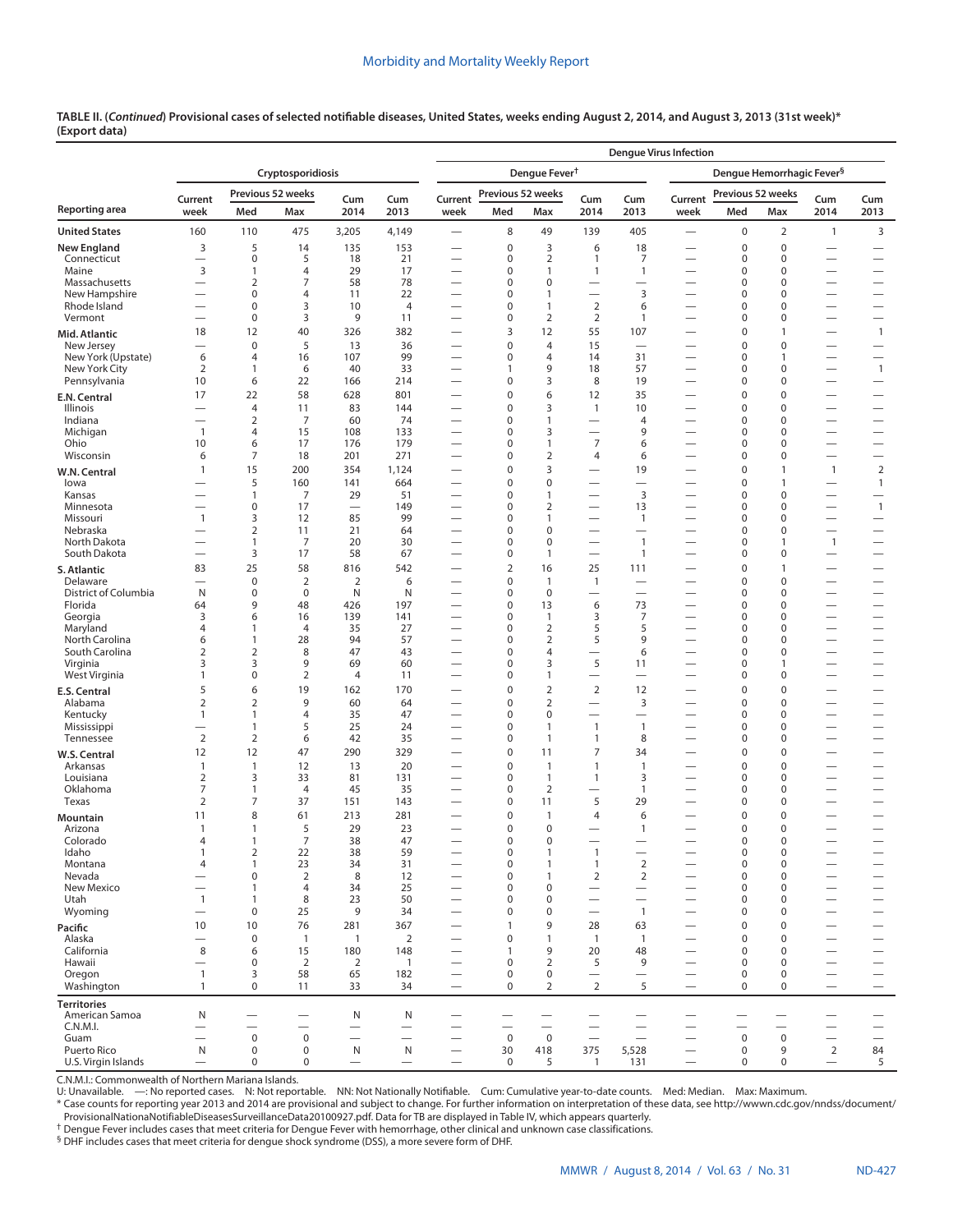|                                 |                                            |                                      |                                |                                  |                                      |                                                      |                             | Ehrlichiosis/Anaplasmosis <sup>+</sup> |                                 |                               |                                                      |                          |                          |                                                      |                                       |
|---------------------------------|--------------------------------------------|--------------------------------------|--------------------------------|----------------------------------|--------------------------------------|------------------------------------------------------|-----------------------------|----------------------------------------|---------------------------------|-------------------------------|------------------------------------------------------|--------------------------|--------------------------|------------------------------------------------------|---------------------------------------|
|                                 |                                            |                                      | Ehrlichia chaffeensis          |                                  |                                      |                                                      |                             | Anaplasma phagocytophilum              |                                 |                               |                                                      |                          | <b>Undetermined</b>      |                                                      |                                       |
|                                 | Current                                    |                                      | Previous 52 weeks              | Cum                              | Cum                                  | Current                                              | Previous 52 weeks           |                                        | Cum                             | Cum                           | Current                                              | Previous 52 weeks        |                          | Cum                                                  | Cum                                   |
| Reporting area                  | week                                       | Med                                  | Max                            | 2014                             | 2013                                 | week                                                 | Med                         | Max                                    | 2014                            | 2013                          | week                                                 | Med                      | Max                      | 2014                                                 | 2013                                  |
| <b>United States</b>            | 55                                         | 19                                   | 100                            | 733                              | 845                                  | 25                                                   | 33                          | 107                                    | 760                             | 1,468                         | $\mathbf{1}$                                         | $\overline{2}$           | 12                       | 49                                                   | 114                                   |
| New England                     | $\overline{\phantom{0}}$                   | $\mathbf 0$<br>0                     | 9<br>$\mathbf 0$               | 15<br>$\overline{\phantom{0}}$   | 23                                   | 3<br>$\overline{\phantom{0}}$                        | 5<br>$\mathbf 0$            | 26<br>5                                | 203<br>$\overline{\phantom{0}}$ | 246<br>108                    | $\overline{\phantom{0}}$<br>$\overline{\phantom{0}}$ | 0<br>0                   | 1<br>0                   | $\mathbf{1}$<br>$\overbrace{\phantom{12333}}$        | $\overline{\phantom{0}}$              |
| Connecticut<br>Maine            |                                            | $\bf 0$                              | $\mathbf{1}$                   | 5                                | $\overline{\phantom{m}}$<br>$\equiv$ | $\overline{2}$                                       | 2                           | 13                                     | 95                              | 45                            | $\overline{\phantom{0}}$                             | 0                        | $\mathbf{1}$             | $\mathbf{1}$                                         | $\overline{\phantom{0}}$              |
| Massachusetts                   |                                            | $\mathbf 0$                          | 0                              | $\overline{\phantom{0}}$         | $\overline{\phantom{0}}$             | $\overline{\phantom{0}}$                             | 0                           | $\mathbf 0$                            | $\overline{\phantom{0}}$        | $\overline{\phantom{0}}$      |                                                      | 0                        | 0                        | $\overline{\phantom{0}}$                             |                                       |
| New Hampshire                   | $\overline{\phantom{0}}$                   | $\mathbf 0$                          | 1                              | $\mathbf{1}$                     | 5                                    | $\overline{\phantom{0}}$                             | 0                           | 5                                      | 31                              | 57                            | $\overline{\phantom{0}}$                             | 0                        | 1                        |                                                      |                                       |
| Rhode Island<br>Vermont         |                                            | $\mathbf 0$<br>$\boldsymbol{0}$      | 9<br>$\overline{2}$            | 8<br>$\mathbf{1}$                | 15<br>3                              | $\mathbf{1}$                                         | $\mathbf 0$<br>$\mathbf{1}$ | 16<br>4                                | 46<br>31                        | 18<br>18                      |                                                      | 0<br>0                   | 0<br>$\mathbf{1}$        | $\overline{\phantom{0}}$<br>$\overline{\phantom{0}}$ | $\overline{\phantom{0}}$              |
| Mid. Atlantic                   | 12                                         | $\overline{2}$                       | 17                             | 66                               | 64                                   | 21                                                   | 10                          | 39                                     | 256                             | 289                           | $\overline{\phantom{0}}$                             | 0                        | 3                        | 6                                                    | 15                                    |
| New Jersey                      |                                            | $\pmb{0}$                            | 3                              | 20                               | 33                                   | $\overline{\phantom{0}}$                             | $\pmb{0}$                   | $\overline{4}$                         | 17                              | 63                            |                                                      | 0                        | $\overline{2}$           | $\overline{2}$                                       | $\sqrt{2}$                            |
| New York (Upstate)              | 8                                          | $\mathbf{1}$                         | 17                             | 37                               | 15                                   | 17                                                   | 7                           | 36                                     | 218                             | 208                           |                                                      | 0                        | 3                        | 4                                                    | $\overline{7}$                        |
| New York City                   | 4                                          | $\mathbf 0$                          | $\overline{2}$                 | 9                                | 11<br>5                              | 4                                                    | 0                           | 5<br>5                                 | 21                              | 13<br>5                       |                                                      | 0                        | 0                        |                                                      | $\qquad \qquad$                       |
| Pennsylvania                    |                                            | $\mathbf 0$<br>$\mathbf{1}$          | $\mathbf{1}$<br>9              | 35                               | 58                                   | $\overline{\phantom{0}}$                             | 0<br>6                      | 38                                     | 244                             | 454                           | $\overline{\phantom{0}}$                             | 0<br>0                   | 2<br>6                   | $\qquad \qquad -$<br>18                              | 6<br>54                               |
| E.N. Central<br>Illinois        |                                            | $\mathbf 0$                          | 5                              | 28                               | 31                                   | $\overline{\phantom{0}}$                             | $\mathbf 0$                 | $\mathbf 2$                            | 12                              | 7                             | $\overline{\phantom{0}}$                             | $\mathbf 0$              | 0                        |                                                      |                                       |
| Indiana                         |                                            | $\mathbf 0$                          | $\mathbf 0$                    | $\overline{\phantom{0}}$         | $\overline{\phantom{0}}$             |                                                      | 0                           | $\pmb{0}$                              | $\overline{\phantom{0}}$        | $\overline{\phantom{0}}$      | $\overline{\phantom{0}}$                             | 0                        | 4                        | $\overline{\phantom{0}}$                             | 26                                    |
| Michigan                        |                                            | $\mathbf 0$                          | $\overline{1}$                 | $\mathbf{1}$                     | $\overline{1}$                       |                                                      | $\pmb{0}$                   | 1                                      | $\mathbf{1}$                    | 3                             |                                                      | 0                        | 0                        |                                                      | $\overline{1}$                        |
| Ohio<br>Wisconsin               | $\overline{\phantom{0}}$                   | 0<br>$\bf 0$                         | $\overline{1}$<br>6            | $\overline{2}$<br>$\overline{4}$ | 6<br>20                              | $\overline{\phantom{0}}$<br>$\overline{\phantom{0}}$ | 0<br>6                      | $\mathbf{1}$<br>38                     | $\mathbf{1}$<br>230             | 3<br>441                      | $\overline{\phantom{0}}$<br>$\overline{\phantom{0}}$ | 0<br>0                   | 1<br>5                   | $\overline{1}$<br>17                                 | $\overline{1}$<br>26                  |
|                                 | 10                                         | 3                                    | 29                             | 219                              | 328                                  | $\overline{\phantom{0}}$                             | $\mathbf{1}$                | 31                                     | 17                              | 440                           | $\mathbf{1}$                                         | 0                        | 6                        | 15                                                   | 28                                    |
| W.N. Central<br>lowa            | N                                          | $\mathbf 0$                          | $\mathbf 0$                    | N                                | N                                    | N                                                    | $\mathbf 0$                 | $\mathbf 0$                            | Ν                               | Ν                             | N                                                    | 0                        | 0                        | N                                                    | N                                     |
| Kansas                          |                                            | $\mathbf 0$                          | 4                              | 29                               | 66                                   | $\overline{\phantom{0}}$                             | $\pmb{0}$                   | 1                                      | 4                               | 5                             |                                                      | 0                        | $\mathbf{1}$             | 3                                                    |                                       |
| Minnesota                       | $\overline{\phantom{0}}$                   | $\bf 0$                              | $\overline{2}$                 |                                  | 5                                    |                                                      | 0                           | 30                                     | $\overline{\phantom{0}}$        | 427                           | $\overline{\phantom{0}}$                             | 0                        | 6                        | $\qquad \qquad$                                      | 17                                    |
| Missouri                        | 10                                         | $\overline{2}$                       | 26                             | 189                              | 251                                  | $\overline{\phantom{0}}$                             | 0                           | $\overline{2}$                         | 9                               | 3                             | $\overline{1}$                                       | 0                        | 3                        | 12                                                   | 9                                     |
| Nebraska<br>North Dakota        |                                            | $\bf 0$<br>$\bf 0$                   | $\overline{1}$<br>$\mathbf{1}$ | $\mathbf{1}$                     | 5<br>$\overline{\phantom{0}}$        | $\overline{\phantom{0}}$<br>$\overline{\phantom{0}}$ | 0<br>0                      | $\mathbf{1}$<br>$\overline{2}$         | $\mathbf{1}$<br>3               | $\mathbf{1}$<br>4             |                                                      | 0<br>0                   | 0<br>1                   | $\overline{\phantom{0}}$                             | $\overline{2}$                        |
| South Dakota                    |                                            | $\bf 0$                              | $\mathbf 0$                    |                                  | $\overline{1}$                       | $\overline{\phantom{0}}$                             | 0                           | 0                                      |                                 |                               | $\overline{\phantom{0}}$                             | 0                        | 0                        |                                                      | $\qquad \qquad -$                     |
| S. Atlantic                     | 19                                         | $\overline{4}$                       | 23                             | 161                              | 162                                  | $\mathbf{1}$                                         | $\mathbf 0$                 | 4                                      | 24                              | 27                            | $\overline{\phantom{0}}$                             | $\mathbf 0$              | $\mathbf{1}$             | $\overline{1}$                                       | 3                                     |
| Delaware                        | $\overline{\phantom{0}}$                   | $\mathbf 0$                          | 5                              | 15                               | 9                                    | $\overline{\phantom{0}}$                             | $\pmb{0}$                   | $\mathbf{1}$                           | $\mathbf{1}$                    | $\overline{\phantom{0}}$      | $\overline{\phantom{0}}$                             | 0                        | 0                        | $\overline{\phantom{0}}$                             | $\mathbf{1}$                          |
| District of Columbia            | N                                          | $\mathbf 0$                          | $\mathbf 0$                    | N                                | N                                    | N                                                    | 0                           | 0                                      | Ν                               | N                             | N                                                    | 0                        | 0                        | N                                                    | N                                     |
| Florida<br>Georgia              | 2                                          | $\mathbf 0$<br>$\mathbf 0$           | 3<br>5                         | 22<br>15                         | 12<br>15                             | $\mathbf{1}$                                         | 0<br>0                      | $\overline{2}$<br>0                    | $\overline{4}$                  | $\mathbf{1}$                  | $\overline{\phantom{0}}$                             | $\mathbf 0$<br>0         | 0<br>0                   | $\overline{\phantom{0}}$                             | $\overline{\phantom{0}}$              |
| Maryland                        |                                            | $\mathbf 0$                          | 5                              | 23                               | 16                                   |                                                      | 0                           | $\overline{2}$                         | $\overline{7}$                  | $\overline{4}$                |                                                      | 0                        | 1                        | $\overline{\phantom{0}}$                             | $\overline{\phantom{0}}$              |
| North Carolina                  | 13                                         | $\mathbf 0$                          | 12                             | 33                               | 35                                   | $\overline{\phantom{0}}$                             | 0                           | 3                                      | 4                               | 5                             | $\qquad \qquad$                                      | 0                        | 0                        | $\qquad \qquad -$                                    |                                       |
| South Carolina                  | $\overline{\phantom{0}}$<br>$\overline{4}$ | $\bf 0$<br>$\mathbf{1}$              | $\overline{2}$<br>8            | $\overline{4}$<br>48             | 6                                    |                                                      | 0<br>$\pmb{0}$              | 0<br>$\overline{2}$                    | $\overline{\phantom{0}}$<br>8   | $\overline{\phantom{0}}$      | $\overline{\phantom{0}}$                             | $\mathbf 0$<br>0         | 0                        | $\overline{\phantom{0}}$<br>$\overline{1}$           |                                       |
| Virginia<br>West Virginia       |                                            | $\bf 0$                              | $\mathbf{1}$                   | $\mathbf{1}$                     | 68<br>$\overline{1}$                 | -                                                    | $\pmb{0}$                   | 0                                      | $\overline{\phantom{0}}$        | 14<br>3                       | $\overline{\phantom{0}}$                             | 0                        | 1<br>0                   |                                                      | —<br>$\overline{2}$                   |
| E.S. Central                    | 6                                          | $\overline{2}$                       | 13                             | 104                              | 102                                  |                                                      | $\mathbf 0$                 | 1                                      | $\overline{2}$                  | 6                             | $\overline{\phantom{0}}$                             | $\mathbf 0$              | 2                        | 6                                                    | 5                                     |
| Alabama                         | 2                                          | $\boldsymbol{0}$                     | $\overline{2}$                 | 9                                | 9                                    |                                                      | $\pmb{0}$                   | $\mathbf{1}$                           | $\overline{2}$                  | $\mathbf{1}$                  |                                                      | 0                        | 1                        |                                                      | $\overline{\phantom{0}}$              |
| Kentucky                        | 3                                          | $\mathbf{1}$                         | 7                              | 43                               | 36                                   |                                                      | $\pmb{0}$                   | 0                                      |                                 | -                             |                                                      | 0                        | 0                        |                                                      | $\overline{\phantom{0}}$              |
| Mississippi                     | -<br>$\mathbf{1}$                          | $\boldsymbol{0}$<br>$\mathbf{1}$     | $\mathbf 0$<br>7               | 52                               | 3                                    |                                                      | $\mathbf 0$<br>$\pmb{0}$    | $\mathbf 0$<br>1                       | $\overline{\phantom{0}}$        | $\mathbf{1}$                  |                                                      | $\mathbf 0$              | 0<br>$\overline{2}$      |                                                      | $\mathbf{1}$                          |
| Tennessee                       | 8                                          | 3                                    | 63                             | 133                              | 54<br>107                            |                                                      | $\pmb{0}$                   | 8                                      | 14                              | 4<br>6                        |                                                      | 0<br>0                   | 0                        | 6                                                    | 4                                     |
| <b>W.S. Central</b><br>Arkansas | 8                                          | $\mathbf{1}$                         | 15                             | 94                               | 99                                   |                                                      | 0                           | $\overline{2}$                         | 11                              | $\overline{4}$                |                                                      | 0                        | 0                        |                                                      | $\overline{\phantom{0}}$              |
| Louisiana                       |                                            | $\bf 0$                              | $\overline{1}$                 | $\mathbf{1}$                     | $\overline{\phantom{0}}$             |                                                      | 0                           | 0                                      | $\overline{\phantom{0}}$        | $\mathbf{1}$                  | $\overline{\phantom{0}}$                             | 0                        | 0                        | $\overline{\phantom{0}}$                             | $\overline{\phantom{0}}$              |
| Oklahoma                        |                                            | $\bf 0$                              | 62                             | 32                               | 4                                    |                                                      | $\pmb{0}$                   | 8                                      | 3                               | $\mathbf{1}$                  | $\overline{\phantom{0}}$                             | 0                        | 0                        |                                                      | $\overline{\phantom{0}}$              |
| Texas                           |                                            | $\bf 0$                              | 2                              | 6                                | 4                                    |                                                      | $\pmb{0}$                   | 0                                      | $\overline{\phantom{0}}$        |                               |                                                      | $\mathbf 0$              | 0                        | $\overline{\phantom{0}}$                             | $\overline{\phantom{0}}$              |
| Mountain                        |                                            | $\mathbf 0$                          | $\overline{1}$                 |                                  | $\mathbf{1}$                         |                                                      | $\pmb{0}$                   | 1                                      | -                               |                               |                                                      | $\mathbf 0$              | $\mathbf{1}$             |                                                      | $\mathbf{1}$                          |
| Arizona<br>Colorado             | N                                          | $\mathbf 0$<br>0                     | $\mathbf 0$<br>0               | N                                | N                                    | Ν                                                    | $\mathbf 0$<br>0            | 0<br>0                                 | N                               | N                             | N                                                    | 0<br>0                   | $\mathbf{1}$<br>0        | $\overbrace{\phantom{12333}}$<br>N                   | $\mathbf{1}$<br>N                     |
| Idaho                           | N                                          | $\boldsymbol{0}$                     | $\mathsf 0$                    | N                                | N                                    | N                                                    | $\pmb{0}$                   | $\pmb{0}$                              | N                               | N                             | N                                                    | $\mathbf 0$              | 0                        | N                                                    | ${\sf N}$                             |
| Montana                         | -                                          | $\boldsymbol{0}$                     | $\mathbf 0$                    |                                  | $\mathbf{1}$                         |                                                      | $\pmb{0}$                   | 0                                      |                                 |                               |                                                      | $\mathbf 0$              | 0                        |                                                      | $\overline{\phantom{0}}$              |
| Nevada<br>New Mexico            | N                                          | $\boldsymbol{0}$<br>$\boldsymbol{0}$ | $\mathbf 0$<br>$\mathbf 0$     | $\overline{\phantom{0}}$<br>N    | $\overline{\phantom{0}}$             | $\overline{\phantom{0}}$<br>N                        | $\mathbf 0$<br>$\pmb{0}$    | $\mathbf{1}$<br>0                      | $\overline{\phantom{0}}$<br>N   | $\overline{\phantom{0}}$<br>N | $\overline{\phantom{0}}$<br>N                        | $\mathbf 0$<br>0         | 0                        | $\overline{\phantom{0}}$<br>N                        | $\overline{\phantom{0}}$<br>${\sf N}$ |
| Utah                            | $\overline{\phantom{0}}$                   | $\boldsymbol{0}$                     | $\overline{1}$                 | $\overline{\phantom{0}}$         | N                                    | -                                                    | $\pmb{0}$                   | 0                                      |                                 |                               |                                                      | 0                        | 0<br>0                   | $\overline{\phantom{0}}$                             |                                       |
| Wyoming                         |                                            | $\bf 0$                              | $\mathbf 0$                    |                                  | $\overline{\phantom{0}}$             |                                                      | $\pmb{0}$                   | 0                                      |                                 |                               |                                                      | 0                        | 0                        |                                                      | $\overline{\phantom{0}}$              |
| Pacific                         | --                                         | $\mathbf 0$                          | $\mathbf 0$                    |                                  |                                      |                                                      | 0                           | $\mathbf 2$                            | --                              | -                             |                                                      | $\mathbf 0$              | 1                        | $\overline{2}$                                       | $\,8\,$                               |
| Alaska                          | N                                          | $\mathbf 0$                          | $\mathbf 0$                    | N                                | N                                    | N                                                    | 0                           | 0                                      | N                               | N                             | N                                                    | $\mathbf 0$              | 0                        | N                                                    | N                                     |
| California                      |                                            | $\bf 0$                              | $\mathbf 0$                    |                                  | $\overline{\phantom{0}}$             |                                                      | $\mathbf 0$                 | 0                                      |                                 |                               |                                                      | $\mathbf 0$              | $\mathbf{1}$             | $\overline{2}$                                       | 8                                     |
| Hawaii<br>Oregon                | N<br>$\overline{\phantom{0}}$              | $\bf 0$<br>$\mathbf 0$               | $\mathbf 0$<br>$\mathbf 0$     | N<br>$\overline{\phantom{0}}$    | N                                    | N<br>$\overline{\phantom{0}}$                        | $\pmb{0}$<br>$\pmb{0}$      | $\mathbf 0$<br>$\mathbf{1}$            | N                               | N<br>$\overline{\phantom{0}}$ | N<br>$\overline{\phantom{0}}$                        | $\mathbf 0$<br>0         | 0<br>0                   | N<br>$\overline{\phantom{0}}$                        | N                                     |
| Washington                      |                                            | $\mathbf 0$                          | $\mathbf 0$                    |                                  |                                      |                                                      | $\mathbf 0$                 | $\overline{2}$                         |                                 |                               | $\qquad \qquad$                                      | 0                        | 0                        | $\qquad \qquad$                                      | $\qquad \qquad -$                     |
| <b>Territories</b>              |                                            |                                      |                                |                                  |                                      |                                                      |                             |                                        |                                 |                               |                                                      |                          |                          |                                                      |                                       |
| American Samoa                  | N                                          |                                      |                                | N                                | N                                    | N                                                    |                             |                                        | N                               | N                             | N                                                    |                          |                          | N                                                    | N                                     |
| C.N.M.I.                        | —                                          | $\overline{\phantom{0}}$             | $\overline{\phantom{0}}$       | $\overline{\phantom{0}}$         | $\overline{\phantom{0}}$             | $\overline{\phantom{0}}$                             |                             | $\overline{\phantom{0}}$               | $\overline{\phantom{0}}$        | $\overline{\phantom{0}}$      | $\overline{\phantom{0}}$                             | $\overline{\phantom{0}}$ | $\overline{\phantom{0}}$ | $\overline{\phantom{0}}$                             | $\overline{\phantom{0}}$              |
| Guam<br>Puerto Rico             | N<br>N                                     | $\pmb{0}$<br>$\pmb{0}$               | $\pmb{0}$<br>$\pmb{0}$         | $\mathsf{N}$<br>N                | N<br>N                               | N<br>N                                               | $\pmb{0}$<br>$\pmb{0}$      | $\pmb{0}$<br>0                         | N<br>N                          | N<br>N                        | N<br>N                                               | $\mathsf 0$<br>0         | $\mathsf 0$<br>$\pmb{0}$ | N<br>N                                               | ${\sf N}$<br>N                        |
| U.S. Virgin Islands             |                                            | $\boldsymbol{0}$                     | 0                              |                                  |                                      | $\overline{\phantom{0}}$                             | $\mathbf 0$                 | 0                                      |                                 |                               |                                                      | 0                        | 0                        | $\qquad \qquad$                                      | $\qquad \qquad -$                     |

C.N.M.I.: Commonwealth of Northern Mariana Islands. U: Unavailable. —: No reported cases. N: Not reportable. NN: Not Nationally Notifiable. Cum: Cumulative year-to-date counts. Med: Median. Max: Maximum.

\* Case counts for reporting year 2013 and 2014 are provisional and subject to change. For further information on interpretation of these data, see [http://wwwn.cdc.gov/nndss/document/](http://wwwn.cdc.gov/nndss/document/ProvisionalNationaNotifiableDiseasesSurveillanceData20100927.pdf)<br>ProvisionalNationaNotifiableDiseasesSur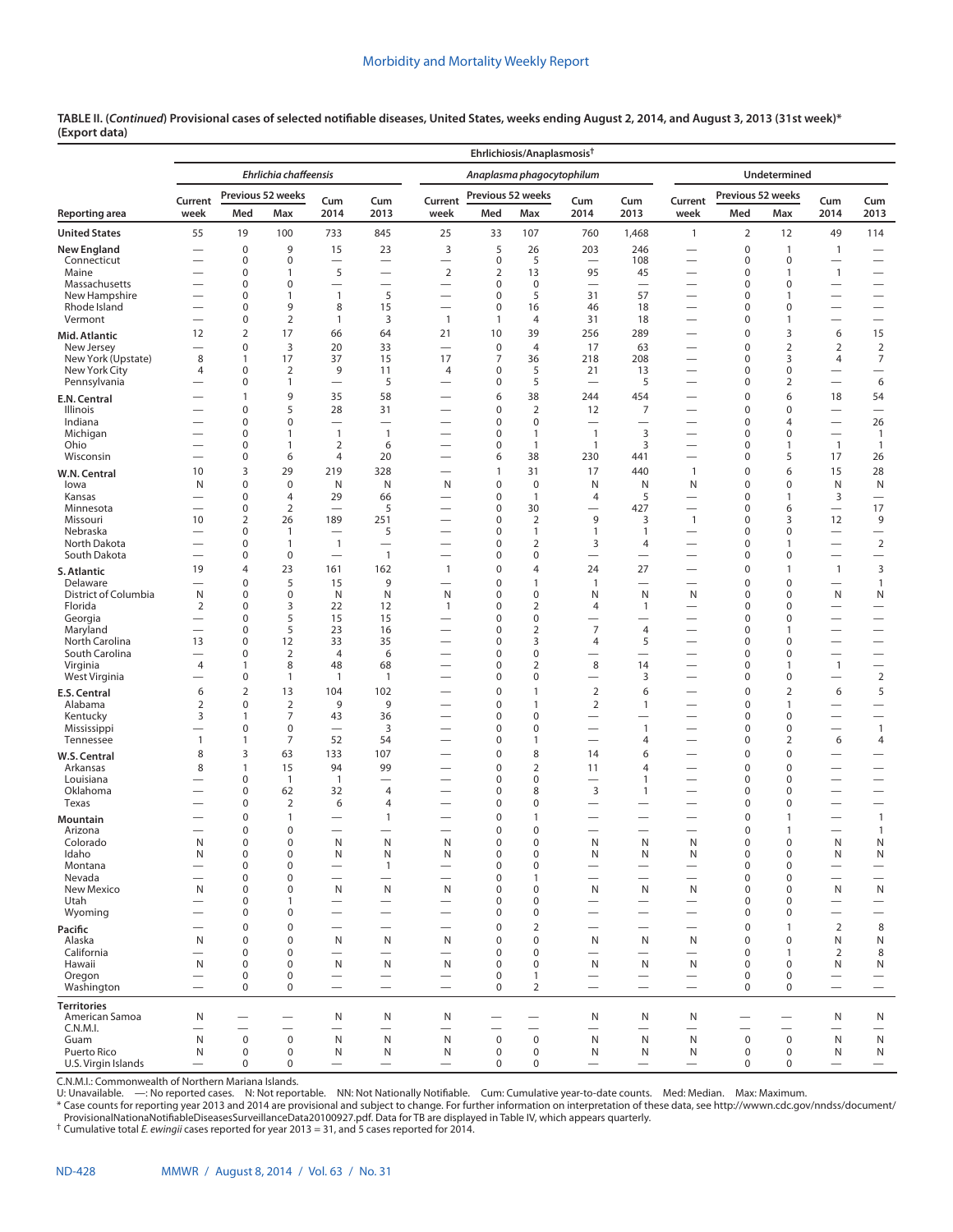| Giardiasis<br>Previous 52 weeks  |                                                      |                                  |                      |                                |                          |                                            |                                  | Gonorrhea                     |                 |                          |                                                               | Haemophilus influenzae, invasive <sup>†</sup> | All ages, all serotypes          |                               |                                  |
|----------------------------------|------------------------------------------------------|----------------------------------|----------------------|--------------------------------|--------------------------|--------------------------------------------|----------------------------------|-------------------------------|-----------------|--------------------------|---------------------------------------------------------------|-----------------------------------------------|----------------------------------|-------------------------------|----------------------------------|
|                                  | Current                                              |                                  |                      | Cum                            | Cum                      | Current                                    | Previous 52 weeks                |                               | Cum             | Cum                      | Current                                                       | Previous 52 weeks                             |                                  | Cum                           | Cum                              |
| Reporting area                   | week                                                 | Med                              | Max                  | 2014                           | 2013                     | week                                       | Med                              | Max                           | 2014            | 2013                     | week                                                          | Med                                           | Max                              | 2014                          | 2013                             |
| <b>United States</b>             | 185                                                  | 230                              | 439                  | 6,543                          | 7,879                    | 3,310                                      | 5,993                            | 7,239                         | 175,903         | 193,404                  | 26                                                            | 62                                            | 110                              | 1,947                         | 2,435                            |
| <b>New England</b>               | $\overline{7}$                                       | 25                               | 59                   | 629                            | 710                      | 10                                         | 130                              | 185                           | 3,526           | 3,733                    | $\overline{\phantom{0}}$                                      | 4                                             | 16                               | 120                           | 233                              |
| Connecticut<br>Maine             | $\overline{\phantom{0}}$<br>$\mathbf{1}$             | $\overline{4}$<br>$\overline{4}$ | 11<br>12             | 95<br>80                       | 116<br>98                |                                            | 47<br>$\overline{4}$             | 116<br>9                      | 1,252<br>91     | 1,561<br>164             | $\overline{\phantom{0}}$<br>$\overline{\phantom{0}}$          | $\mathbf{1}$<br>$\mathbf 0$                   | 3<br>$\overline{2}$              | 30<br>12                      | 37<br>16                         |
| Massachusetts                    | $\overline{\phantom{0}}$                             | 12                               | 26                   | 337                            | 377                      | $\overline{\phantom{0}}$                   | 64                               | 113                           | 1,773           | 1,649                    | $\overline{\phantom{0}}$                                      | $\overline{2}$                                | 14                               | 51                            | 152                              |
| New Hampshire                    | $\overline{2}$                                       | 1                                | $\overline{7}$       | 31                             | 52                       | 10                                         | $\overline{2}$                   | 8                             | 99              | 81                       |                                                               | $\mathbf 0$                                   | $\overline{2}$                   | 14                            | 17                               |
| Rhode Island<br>Vermont          | $\overline{2}$<br>2                                  | $\mathbf 0$<br>3                 | $\overline{7}$<br>16 | 28<br>58                       | 16<br>51                 | $\overline{\phantom{0}}$                   | $\overline{7}$<br>$\overline{1}$ | 41<br>6                       | 269<br>42       | 224<br>54                | $\overbrace{\phantom{123221111}}$                             | 0<br>$\mathbf 0$                              | 9<br>2                           | 8<br>5                        | $\overline{4}$<br>$\overline{7}$ |
|                                  | 40                                                   | 50                               | 94                   | 1,362                          | 1,480                    | 484                                        | 735                              | 926                           | 21,407          | 23,817                   | $\overbrace{\phantom{123221111}}$<br>9                        | 10                                            | 24                               | 324                           | 388                              |
| Mid. Atlantic<br>New Jersey      | $\overline{\phantom{0}}$                             | $\overline{4}$                   | 12                   | 92                             | 201                      |                                            | 129                              | 164                           | 3,522           | 4,076                    | $\overline{\phantom{0}}$                                      | $\overline{2}$                                | 7                                | 84                            | 75                               |
| New York (Upstate)               | 19                                                   | 17                               | 61                   | 510                            | 452                      | 97                                         | 117                              | 339                           | 3,309           | 3,670                    | 3                                                             | 3                                             | 17                               | 82                            | 96                               |
| New York City                    | 11                                                   | 14                               | 26                   | 426                            | 455                      | 142                                        | 250                              | 324                           | 7,420           | 8,075                    | $\mathbf{1}$                                                  | $\overline{2}$                                | 7<br>7                           | 71<br>87                      | 74                               |
| Pennsylvania                     | 10<br>18                                             | 13<br>30                         | 28<br>65             | 334<br>740                     | 372<br>1,081             | 245<br>278                                 | 255<br>914                       | 326<br>1,240                  | 7,156<br>25,514 | 7,996<br>32,703          | 5<br>3                                                        | 3<br>9                                        | 19                               | 253                           | 143<br>394                       |
| E.N. Central<br>Illinois         | $\overline{\phantom{0}}$                             | $\overline{2}$                   | 22                   | 29                             | 176                      | 6                                          | 206                              | 375                           | 4,726           | 9,619                    | $\overline{\phantom{0}}$                                      | $\overline{2}$                                | 6                                | 68                            | 103                              |
| Indiana                          |                                                      | 3                                | 11                   | 60                             | 123                      | 41                                         | 140                              | 190                           | 3,950           | 4,291                    | $\overline{\phantom{0}}$                                      | 2                                             | 6                                | 46                            | 89                               |
| Michigan                         | $\overline{2}$                                       | 9                                | 27                   | 248                            | 272                      | 91                                         | 182                              | 271                           | 5,394           | 6,330                    | $\overline{\phantom{0}}$                                      | 2                                             | 5                                | 48                            | 62                               |
| Ohio<br>Wisconsin                | 10<br>6                                              | 8<br>6                           | 25<br>15             | 218<br>185                     | 282<br>228               | 97<br>43                                   | 317<br>81                        | 391<br>123                    | 9,209<br>2,235  | 9,780<br>2,683           | 3<br>$\overbrace{\phantom{123221111}}$                        | 2<br>$\mathbf{1}$                             | 9<br>5                           | 79<br>12                      | 91<br>49                         |
| W.N. Central                     | 7                                                    | 15                               | 65                   | 364                            | 812                      | 133                                        | 328                              | 421                           | 9,527           | 10,136                   | $\overline{2}$                                                | $\overline{4}$                                | 14                               | 140                           | 170                              |
| lowa                             | 3                                                    | $\overline{4}$                   | 15                   | 108                            | 129                      | $\overline{7}$                             | 28                               | 43                            | 820             | 862                      | $\overline{\phantom{0}}$                                      | $\mathbf 0$                                   | $\mathbf{1}$                     | $\overline{2}$                |                                  |
| Kansas                           |                                                      | $\overline{2}$                   | 7                    | 44                             | 55                       | 18                                         | 48                               | 64                            | 1,468           | 1,224                    | $\mathbf{1}$                                                  | 0                                             | 3                                | 19                            | 29                               |
| Minnesota                        | -<br>$\overline{2}$                                  | $\mathbf 0$<br>$\overline{4}$    | 24<br>12             | $\overline{\phantom{0}}$<br>89 | 323<br>128               | $\overline{\phantom{0}}$<br>86             | 71<br>140                        | 107<br>180                    | 1,887           | 2,205<br>4,344           | $\overline{\phantom{0}}$<br>$\mathbf{1}$                      | $\mathbf{1}$<br>$\mathbf{1}$                  | 8<br>6                           | 60<br>47                      | 51<br>65                         |
| Missouri<br>Nebraska             | $\overline{\phantom{0}}$                             | 1                                | 9                    | 37                             | 95                       | 22                                         | 26                               | 40                            | 4,016<br>797    | 790                      | $\overline{\phantom{0}}$                                      | $\mathbf 0$                                   | 3                                | 8                             | 17                               |
| North Dakota                     | $\overline{\phantom{0}}$                             | 1                                | 3                    | 21                             | 24                       |                                            | 10                               | 22                            | 307             | 269                      | $\overbrace{\phantom{123221111}}$                             | $\mathbf 0$                                   | $\overline{2}$                   | 4                             | 7                                |
| South Dakota                     | $\overline{2}$                                       | 2                                | 9                    | 65                             | 58                       | $\overline{\phantom{0}}$                   | 14                               | 27                            | 232             | 442                      | $\overbrace{\phantom{123221111}}$                             | $\mathbf 0$                                   | $\mathbf{1}$                     | $\overline{\phantom{0}}$      | $\mathbf{1}$                     |
| S. Atlantic                      | 55                                                   | 47                               | 73                   | 1,302                          | 1,354                    | 816                                        | 1,394                            | 1,750                         | 41,917          | 43,320                   | 4                                                             | 16                                            | 30                               | 540                           | 614                              |
| Delaware<br>District of Columbia | $\overline{\phantom{0}}$<br>-                        | $\mathbf 0$<br>$\mathbf{1}$      | 3<br>$\overline{4}$  | 9<br>16                        | 9<br>45                  | 28                                         | 25<br>$\mathbf 0$                | 65<br>82                      | 711             | 720<br>1,461             | $\overbrace{\phantom{123221111}}$<br>$\overline{\phantom{0}}$ | $\mathbf 0$<br>0                              | 3<br>$\mathbf 0$                 | 12                            | 8<br>$\overline{\phantom{0}}$    |
| Florida                          | 33                                                   | 22                               | 36                   | 631                            | 606                      | 289                                        | 404                              | 525                           | 12,358          | 12,156                   | $\mathbf{1}$                                                  | 5                                             | 13                               | 196                           | 185                              |
| Georgia                          | 8                                                    | 12                               | 26                   | 300                            | 359                      |                                            | 251                              | 612                           | 6,701           | 8,550                    | $\overbrace{\phantom{123221111}}$                             | $\overline{2}$                                | 8                                | 74                            | 99                               |
| Maryland<br>North Carolina       | 5<br>N                                               | 4<br>$\mathbf 0$                 | 9<br>$\mathbf 0$     | 123<br>N                       | 124<br>N                 | 67<br>$\overline{\phantom{0}}$             | 109<br>267                       | 175<br>512                    | 2,942<br>9,335  | 3,133<br>8,498           | $\overline{\phantom{0}}$<br>3                                 | 2<br>$\overline{2}$                           | 5<br>8                           | 58<br>92                      | 61<br>100                        |
| South Carolina                   | 8                                                    | 3                                | 8                    | 81                             | 66                       | 231                                        | 152                              | 279                           | 4,654           | 4,230                    | $\overbrace{\phantom{123221111}}$                             | 1                                             | 5                                | 42                            | 74                               |
| Virginia                         | 1                                                    | 5                                | 13                   | 116                            | 121                      | 188                                        | 151                              | 372                           | 4,722           | 3,956                    | $\overline{\phantom{0}}$                                      | 1                                             | 7                                | 42                            | 62                               |
| West Virginia                    |                                                      | 1                                | 4                    | 26                             | 24                       | 13                                         | 18                               | 34                            | 494             | 616                      | $\overline{\phantom{0}}$                                      | $\mathbf 0$                                   | 3                                | 24                            | 25                               |
| E.S. Central<br>Alabama          | $\mathbf{1}$<br>$\mathbf{1}$                         | 3<br>$\overline{3}$              | 8<br>8               | 84<br>84                       | 98<br>98                 | 270<br>133                                 | 435<br>144                       | 566<br>202                    | 11,396<br>3,529 | 15,347<br>5,147          | $\overline{2}$<br>$\overline{\phantom{0}}$                    | $\overline{4}$<br>$\mathbf{1}$                | 8<br>$\overline{4}$              | 141<br>42                     | 180<br>53                        |
| Kentucky                         | N                                                    | $\mathbf 0$                      | 0                    | N                              | N                        | 89                                         | 80                               | 109                           | 2,267           | 2,509                    | $\overline{\phantom{0}}$                                      | $\mathbf 0$                                   | 3                                | 19                            | 33                               |
| Mississippi                      | N                                                    | $\mathbf 0$                      | 0                    | N                              | Ν                        | $\overline{\phantom{0}}$                   | 81                               | 276                           | 2,084           | 3,151                    | $\mathbf{1}$                                                  | $\mathbf 0$                                   | $\overline{2}$                   | 17                            | 20                               |
| Tennessee                        | N                                                    | $\mathbf 0$                      | 0                    | N                              | N                        | 48                                         | 130                              | 210                           | 3,516           | 4,540                    | $\mathbf{1}$                                                  | 2                                             | 6                                | 63                            | 74                               |
| W.S. Central                     | 5                                                    | 6                                | 14                   | 166                            | 193                      | 656                                        | 897                              | 1,327                         | 24,636          | 30,054                   | 3                                                             | 4                                             | 11                               | 121                           | 113                              |
| Arkansas<br>Louisiana            | 4<br>$\mathbf{1}$                                    | $\overline{2}$<br>5              | 8<br>12              | 53<br>113                      | 57<br>136                | 92<br>$\overline{\phantom{0}}$             | 80<br>133                        | 143<br>397                    | 2,674<br>1,580  | 2,413<br>4,531           | $\mathbf{1}$<br>$\overline{\phantom{0}}$                      | $\mathbf 0$<br>$\mathbf{1}$                   | 3<br>6                           | 30<br>33                      | 17<br>33                         |
| Oklahoma                         |                                                      | $\mathbf 0$                      | $\mathbf 0$          |                                |                          | 15                                         | 78                               | 146                           | 1,770           | 2,973                    | $\overline{2}$                                                | $\overline{2}$                                | 9                                | 53                            | 61                               |
| Texas                            | N                                                    | 0                                | 0                    | N                              | N                        | 549                                        | 629                              | 802                           | 18,612          | 20,137                   | $\overline{\phantom{0}}$                                      | 0                                             | $\mathbf{1}$                     | 5                             | 2                                |
| <b>Mountain</b>                  | 21                                                   | 20                               | 45                   | 574                            | 632                      | 41                                         | 320                              | 469                           | 9,490           | 7,917                    | $\mathbf{1}$                                                  | 6                                             | 13                               | 198                           | 221                              |
| Arizona<br>Colorado              | 16                                                   | $\overline{2}$<br>$\overline{7}$ | $\overline{7}$<br>22 | 53<br>197                      | 52<br>188                | 18                                         | 137<br>54                        | 262<br>90                     | 4,103<br>1,636  | 3,085<br>1,609           | $\mathbf{1}$                                                  | $\mathbf{1}$<br>1                             | 8<br>6                           | 67<br>30                      | 85<br>56                         |
| Idaho                            | 4                                                    | 2                                | 7                    | 77                             | 78                       |                                            | $\overline{4}$                   | 15                            | 95              | 86                       |                                                               | 0                                             | 3                                | 13                            | 10                               |
| Montana                          | $\overline{\phantom{0}}$                             | $\overline{2}$                   | 6                    | 42                             | 39                       | 6                                          | 6                                | 13                            | 185             | 105                      |                                                               | $\mathbf 0$                                   | $\mathbf{1}$                     | 5                             | $\sqrt{2}$                       |
| Nevada<br>New Mexico             | $\overline{\phantom{0}}$<br>$\overline{\phantom{0}}$ | $\mathbf{1}$<br>1                | 5<br>7               | 30<br>42                       | 58<br>62                 | $\overline{\phantom{0}}$<br>$\overline{7}$ | 53<br>38                         | 124<br>81                     | 1,649<br>1,085  | 1,468<br>1,083           | $\overline{\phantom{0}}$<br>$\overline{\phantom{0}}$          | 0<br>1                                        | $\overline{2}$<br>3              | 11<br>32                      | 11<br>27                         |
| Utah                             | $\mathbf{1}$                                         | 4                                | 9                    | 118                            | 130                      | 9                                          | 23                               | 34                            | 691             | 446                      | $\overbrace{\phantom{1232211}}$                               | $\mathbf{1}$                                  | 6                                | 38                            | 26                               |
| Wyoming                          | $\overline{\phantom{0}}$                             | $\mathbf 0$                      | 2                    | 15                             | 25                       | $\mathbf{1}$                               | $\overline{1}$                   | 5                             | 46              | 35                       | $\overline{\phantom{0}}$                                      | 0                                             | 1                                | 2                             | 4                                |
| Pacific                          | 31                                                   | 51                               | 125                  | 1,322                          | 1,519                    | 622                                        | 954                              | 1,126                         | 28,490          | 26,377                   | 2                                                             | 3                                             | 8                                | 110                           | 122                              |
| Alaska                           | $\overbrace{\phantom{123221111}}$                    | $\overline{1}$                   | $\overline{7}$       | 40                             | 35                       | $\overbrace{\phantom{12322111}}$           | 25                               | 42                            | 714             | 579                      | $\overbrace{\phantom{1232211}}$                               | $\mathbf 0$                                   | 3                                | 13                            | 9                                |
| California<br>Hawaii             | 15<br>$\overline{\phantom{0}}$                       | 32<br>$\mathbf{1}$               | 104<br>4             | 919<br>15                      | 1,022<br>36              | 494<br>$\overbrace{\phantom{12322111}}$    | 794<br>14                        | 945<br>28                     | 23,829<br>425   | 21,879<br>437            | $\mathbf{1}$<br>$\overbrace{\phantom{1232211}}$               | 1<br>$\mathbf 0$                              | $\overline{2}$<br>$\overline{2}$ | 24<br>18                      | 28<br>19                         |
| Oregon                           | 9                                                    | 7                                | 15                   | 187                            | 195                      | 26                                         | 36                               | 71                            | 1,176           | 993                      | $\mathbf{1}$                                                  | $\mathbf{1}$                                  | 4                                | 51                            | 62                               |
| Washington                       | $\overline{7}$                                       | 8                                | 66                   | 161                            | 231                      | 102                                        | 83                               | 121                           | 2,346           | 2,489                    | $\overline{\phantom{0}}$                                      | 0                                             | 3                                | 4                             | 4                                |
| <b>Territories</b>               |                                                      |                                  |                      |                                |                          |                                            |                                  |                               |                 |                          |                                                               |                                               |                                  |                               |                                  |
| American Samoa<br>C.N.M.I.       | $\overline{\phantom{0}}$                             | $\overline{\phantom{0}}$         | $\equiv$             | $\overline{\phantom{0}}$       |                          |                                            | —<br>$\overline{\phantom{0}}$    | —<br>$\overline{\phantom{0}}$ |                 | $\overline{\phantom{0}}$ |                                                               |                                               | $\overline{\phantom{0}}$         |                               |                                  |
| Guam                             |                                                      | $\mathbf 0$                      | 0                    | $\overline{\phantom{0}}$       | 2                        | $\overline{\phantom{0}}$                   | $\mathbf 0$                      | 9                             | $\equiv$        | 58                       | $\overbrace{\phantom{1232211}}$                               | $\mathbf 0$                                   | $\mathbf 0$                      |                               |                                  |
| Puerto Rico                      |                                                      | 0                                | 9                    | 19                             | 30                       |                                            | 8                                | 21                            | 256             | 194                      | $\qquad \qquad$                                               | 0                                             | $\mathbf{1}$                     | $\overline{\phantom{0}}$      | —                                |
| U.S. Virgin Islands              | $\overline{\phantom{0}}$                             | $\mathbf 0$                      | 0                    |                                | $\overline{\phantom{0}}$ | $\overline{\phantom{0}}$                   | $\mathbf{1}$                     | 5                             | 32              | 38                       | $\overline{\phantom{0}}$                                      | 0                                             | $\pmb{0}$                        | $\overbrace{\phantom{13333}}$ |                                  |

C.N.M.I.: Commonwealth of Northern Mariana Islands.

U: Unavailable. —: No reported cases. N: Not reportable. NN: Not Nationally Notifiable. Cum: Cumulative year-to-date counts. Med: Median. Max: Maximum.

\* Case counts for reporting year 2013 and 2014 are provisional and subject to change. For further information on interpretation of these data, see [http://wwwn.cdc.gov/nndss/document/](http://wwwn.cdc.gov/nndss/document/ProvisionalNationaNotifiableDiseasesSurveillanceData20100927.pdf) [ProvisionalNationaNotifiableDiseasesSurveillanceData20100927.pdf](http://wwwn.cdc.gov/nndss/document/ProvisionalNationaNotifiableDiseasesSurveillanceData20100927.pdf). Data for TB are displayed in Table IV, which appears quarterly.

† Data for *H. influenzae* (age <5 yrs for serotype b, nonserotype b, and unknown serotype) are available in Table I.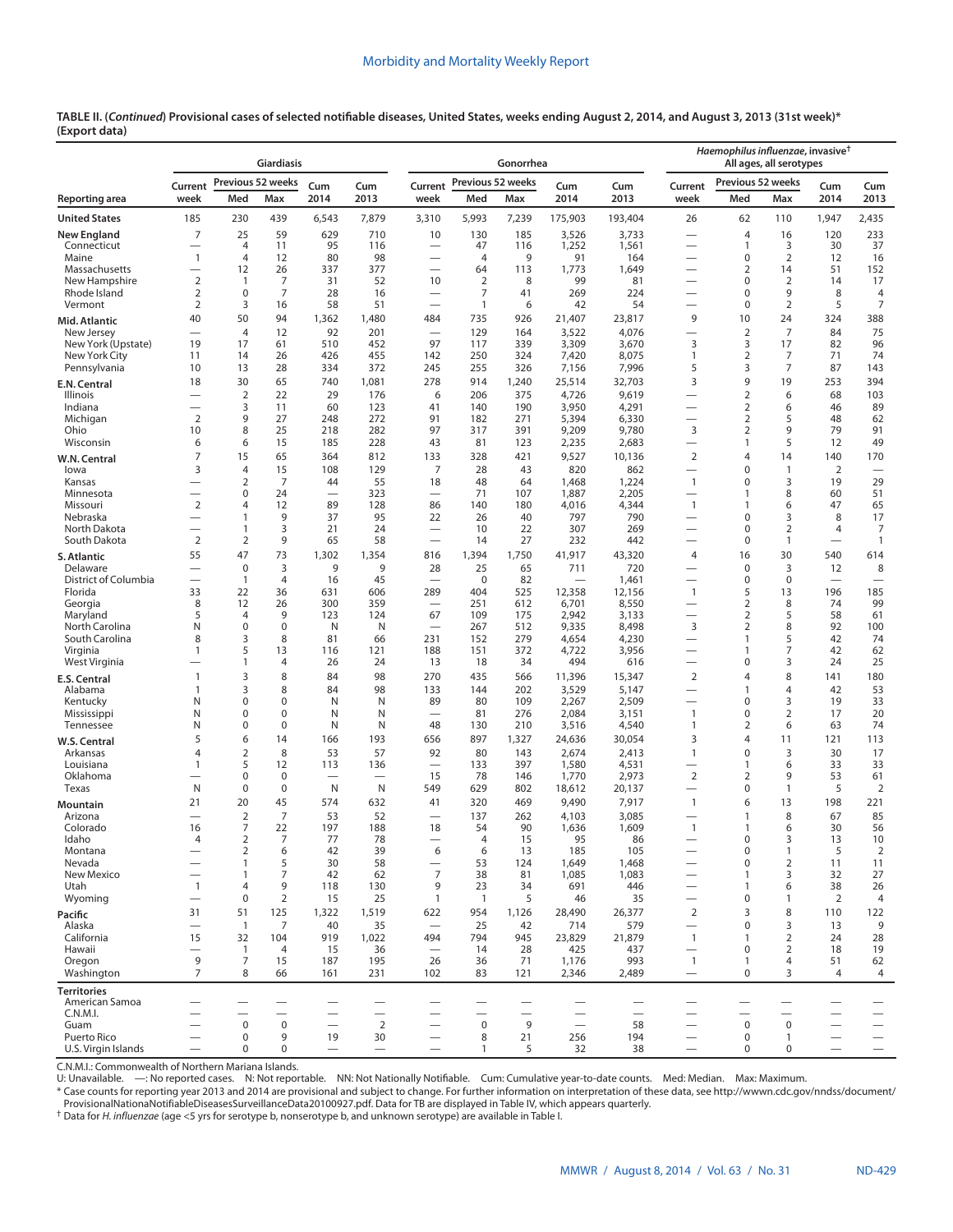|                                   |                              |                              |                                  |                          |                                      |                                                      | Hepatitis (viral, acute), by type |                                  |                                |                                      |                               |                                  |                                |                                |                                 |
|-----------------------------------|------------------------------|------------------------------|----------------------------------|--------------------------|--------------------------------------|------------------------------------------------------|-----------------------------------|----------------------------------|--------------------------------|--------------------------------------|-------------------------------|----------------------------------|--------------------------------|--------------------------------|---------------------------------|
|                                   |                              |                              | А                                |                          |                                      |                                                      |                                   | B                                |                                |                                      |                               |                                  | c                              |                                |                                 |
|                                   | Current                      |                              | Previous 52 weeks                | Cum                      | Cum                                  | Current                                              | Previous 52 weeks                 |                                  | Cum                            | Cum                                  | Current                       | Previous 52 weeks                |                                | Cum                            | Cum                             |
| Reporting area                    | week                         | Med                          | Max                              | 2014                     | 2013                                 | week                                                 | Med                               | Max                              | 2014                           | 2013                                 | week                          | Med                              | Max                            | 2014                           | 2013                            |
| <b>United States</b>              | 15                           | 23                           | 55                               | 594                      | 1,041                                | 95                                                   | 54                                | 76                               | 1,530                          | 1,736                                | 22                            | 39                               | 67                             | 1,028                          | 1,183                           |
| <b>New England</b><br>Connecticut |                              | $\overline{1}$<br>0          | 6<br>3                           | 37<br>13                 | 57<br>13                             |                                                      | $\mathbf{1}$<br>0                 | $\overline{7}$<br>$\overline{2}$ | 32<br>$\overline{7}$           | 53<br>$\overline{2}$                 |                               | 3<br>0                           | 9<br>$\mathbf{1}$              | 90<br>3                        | 121                             |
| Maine                             |                              | 0                            | $\overline{2}$                   | 2                        | 3                                    | $\overline{\phantom{0}}$                             | 0                                 | $\mathbf{1}$                     | 7                              | 8                                    | -                             | 0                                | 2                              | 19                             | 4                               |
| Massachusetts<br>New Hampshire    |                              | 0<br>0                       | 3<br>1                           | 15<br>2                  | 26<br>6                              | $\overline{\phantom{0}}$<br>-                        | 1<br>0                            | 7<br>$\overline{2}$              | 14                             | 42                                   | —<br>N                        | 2<br>0                           | 7<br>0                         | 67<br>N                        | 114<br>N                        |
| Rhode Island                      |                              | 0                            | $\mathbf{1}$                     | 3                        | 2                                    | U                                                    | 0                                 | $\mathbf 0$                      | U                              | U                                    | U                             | 0                                | 0                              | U                              | U                               |
| Vermont                           | $\overline{4}$               | 0<br>4                       | $\mathbf{1}$                     | $\overline{2}$<br>74     | 7                                    |                                                      | 0<br>3                            | $\overline{2}$<br>9              | 4                              | $\mathbf{1}$                         | $\overline{\phantom{0}}$<br>3 | 0<br>5                           | $\mathbf{1}$                   | $\mathbf{1}$                   | 3                               |
| Mid. Atlantic<br>New Jersey       |                              | 0                            | 16<br>6                          | 9                        | 153<br>38                            | 6<br>$\overline{\phantom{0}}$                        | $\Omega$                          | $\overline{4}$                   | 96<br>$\overline{2}$           | 140<br>42                            | —                             | 1                                | 15<br>$\overline{4}$           | 140<br>23                      | 177<br>69                       |
| New York (Upstate)                | $\mathbf{1}$                 | $\mathbf{1}$                 | 5                                | 16                       | 38                                   | 3                                                    | 1                                 | 3                                | 25                             | 26                                   | $\mathbf{1}$                  | 2                                | 11                             | 55                             | 53                              |
| New York City<br>Pennsylvania     | 2<br>1                       | $\mathbf{1}$<br>$\mathbf{1}$ | 7<br>4                           | 27<br>22                 | 40<br>37                             | 2<br>$\mathbf{1}$                                    | $\mathbf{1}$<br>1                 | 4<br>4                           | 31<br>38                       | 44<br>28                             | $\mathbf{1}$<br>$\mathbf{1}$  | 0<br>1                           | $\overline{4}$<br>6            | 13<br>49                       | 9<br>46                         |
| E.N. Central                      | 3                            | 4                            | 9                                | 90                       | 177                                  | 57                                                   | 9                                 | 17                               | 309                            | 280                                  |                               | 7                                | 35                             | 195                            | 209                             |
| Illinois                          |                              | $\mathbf{1}$                 | 5                                | 28                       | 30                                   |                                                      | $\mathbf{1}$                      | 5                                | 26                             | 58                                   |                               | 0                                | $\overline{2}$                 | $\overline{9}$                 | 24                              |
| Indiana<br>Michigan               | -<br>$\mathbf{1}$            | 0<br>$\mathbf{1}$            | 3<br>$\overline{4}$              | 12<br>25                 | 18<br>64                             | $\overline{\phantom{0}}$<br>$\overline{\phantom{0}}$ | $\overline{2}$<br>1               | 7<br>$\overline{4}$              | 54<br>29                       | 57<br>34                             | -                             | $\overline{2}$<br>2              | 8<br>7                         | 37<br>65                       | 101<br>42                       |
| Ohio                              | 2                            | 0                            | 4                                | 21                       | 40                                   | 3                                                    | 4                                 | 12                               | 134                            | 126                                  | $\overline{\phantom{0}}$      | 2                                | 30                             | 79                             | 17                              |
| Wisconsin                         |                              | 0                            | 3                                | 4                        | 25                                   | 54                                                   | 0                                 | $\overline{2}$                   | 66                             | 5                                    | —                             | 0                                | 3                              | 5                              | 25                              |
| W.N. Central<br>lowa              |                              | $\mathbf{1}$<br>0            | 6<br>3                           | 26<br>4                  | 40<br>$\overline{2}$                 |                                                      | 2<br>0                            | 5<br>$\overline{2}$              | 39<br>6                        | 62<br>7                              | --                            | 1<br>0                           | 4<br>0                         | 22                             | 48<br>$\overline{\phantom{0}}$  |
| Kansas                            |                              | 0                            | 3                                | 3                        | 4                                    | -                                                    | 0                                 | 1                                | 4                              | 9                                    | -                             | 0                                | 3                              | 16                             | 10                              |
| Minnesota                         |                              | 0                            | $\overline{2}$                   | $\overline{2}$           | 20                                   | $\overline{\phantom{0}}$                             | 0                                 | $\mathbf{1}$                     | 1                              | 14                                   |                               | 0                                | 3                              | $\overline{1}$                 | 35                              |
| Missouri<br>Nebraska              |                              | 0<br>0                       | $\overline{2}$<br>$\overline{2}$ | 12<br>$\mathbf{1}$       | $\overline{2}$<br>7                  | $\overline{\phantom{a}}$<br>-                        | 1<br>0                            | 4<br>$\overline{2}$              | 23<br>3                        | 25<br>$\overline{4}$                 | $\overline{\phantom{0}}$<br>— | 0<br>0                           | 2<br>$\mathbf{1}$              | 4<br>$\mathbf{1}$              | $\overline{1}$                  |
| North Dakota                      |                              | 0                            | $\overline{2}$                   | 4                        | 3                                    | -                                                    | 0                                 | 1                                | 1                              | -                                    | —                             | 0                                | $\mathbf{1}$                   |                                | 2                               |
| South Dakota                      | 3                            | 0<br>5                       | 1<br>11                          | 138                      | 2<br>137                             | $\overline{\phantom{0}}$<br>23                       | 0                                 | 1<br>26                          | 1<br>509                       | 3<br>513                             | 12                            | 0<br>7                           | $\mathbf{1}$<br>18             | 226                            | $\overline{\phantom{0}}$<br>221 |
| S. Atlantic<br>Delaware           |                              | 0                            | $\mathbf{1}$                     | $\overline{\phantom{0}}$ | $\mathbf{1}$                         |                                                      | 16<br>0                           | $\mathbf{1}$                     | 4                              | 6                                    | U                             | 0                                | 0                              | U                              | U                               |
| District of Columbia              |                              | 0                            | 0                                | $\overline{\phantom{0}}$ | $\overline{\phantom{0}}$             |                                                      | 0                                 | $\mathbf 0$                      |                                |                                      |                               | 0                                | 0                              |                                |                                 |
| Florida<br>Georgia                | $\mathbf{1}$<br>$\mathbf{1}$ | 2<br>$\mathbf{1}$            | 6<br>3                           | 55<br>27                 | 43<br>22                             | 8<br>$\mathbf{1}$                                    | 7<br>2                            | 14<br>6                          | 197<br>65                      | 172<br>74                            | $\mathbf{1}$                  | 2<br>0                           | 6<br>4                         | 52<br>13                       | 80<br>32                        |
| Maryland                          |                              | $\mathbf 0$                  | 3                                | 14                       | 18                                   | $\overline{1}$                                       | 1                                 | 3                                | 21                             | 30                                   | $\overline{\phantom{0}}$      | 1                                | 3                              | 27                             | 34                              |
| North Carolina<br>South Carolina  | $\mathbf{1}$                 | $\mathbf 0$<br>$\mathbf 0$   | $\overline{2}$<br>1              | 20<br>$\overline{4}$     | 29<br>6                              | 13                                                   | 0<br>1                            | 16<br>3                          | 71<br>17                       | 42<br>28                             | 9<br>—                        | 1<br>0                           | 9<br>1                         | 64<br>3                        | 33                              |
| Virginia                          |                              | 0                            | 3                                | 13                       | 17                                   |                                                      | 1                                 | 5                                | 30                             | 42                                   | $\mathbf{1}$                  | 1                                | 5                              | 32                             | 19                              |
| West Virginia                     |                              | 0                            | 1                                | 5                        | $\mathbf{1}$                         | $\overline{\phantom{0}}$                             | 3                                 | 8                                | 104                            | 119                                  | $\mathbf{1}$                  | 1                                | 6                              | 35                             | 23                              |
| E.S. Central<br>Alabama           |                              | $\mathbf{1}$<br>$\mathbf 0$  | 4<br>$\overline{2}$              | 21<br>5                  | 34<br>$\overline{4}$                 | 6                                                    | 11<br>$\overline{2}$              | 17<br>5                          | 320<br>60                      | 353<br>51                            | $\overline{\phantom{0}}$      | 6<br>0                           | 13<br>5                        | 168<br>18                      | 219<br>13                       |
| Kentucky                          |                              | $\mathbf 0$                  | $\overline{2}$                   | 6                        | 17                                   | $\overline{2}$                                       | 4                                 | 8                                | 91                             | 109                                  |                               | 4                                | 9                              | 93                             | 138                             |
| Mississippi                       |                              | 0                            | 1                                | $\overline{2}$           | 2                                    | 1                                                    | $\mathbf{1}$                      | 3                                | 24                             | 38                                   | U                             | 0                                | 0                              | U                              | U                               |
| Tennessee                         | 3                            | $\boldsymbol{0}$<br>3        | $\overline{2}$<br>12             | 8<br>81                  | 11<br>65                             | 3<br>$\mathbf{1}$                                    | 5<br>5                            | 10<br>18                         | 145<br>117                     | 155<br>175                           | 3                             | $\overline{2}$<br>$\overline{2}$ | 4<br>9                         | 57<br>51                       | 68<br>60                        |
| W.S. Central<br>Arkansas          |                              | $\mathbf 0$                  | $\mathbf{1}$                     | $\mathbf{1}$             | 5                                    |                                                      | 0                                 | $\overline{4}$                   | 10                             | 37                                   | $\overline{\phantom{0}}$      | $\mathbf 0$                      | 5                              | 7                              | 15                              |
| Louisiana                         |                              | $\mathbf 0$                  | 3                                | 5                        | 5                                    |                                                      | 1                                 | 6                                | 37                             | 40                                   | $\overline{\phantom{0}}$      | 0                                | 3                              | 12                             | 12                              |
| Oklahoma<br>Texas                 | $\overline{2}$<br>-1         | $\boldsymbol{0}$<br>2        | 4<br>8                           | 12<br>63                 | 6<br>49                              | $\mathbf{1}$                                         | 0<br>2                            | 5<br>10                          | 15<br>55                       | 23<br>75                             | 3                             | 0<br>0                           | 5<br>4                         | 8<br>24                        | 18<br>15                        |
| Mountain                          |                              | 2                            | 5                                | 41                       | 142                                  |                                                      | 1                                 | 5                                | 27                             | 55                                   |                               | $\overline{2}$                   | 6                              | 46                             | 46                              |
| Arizona                           |                              | $\mathbf 0$                  | 3                                | 11                       | 50                                   |                                                      | 0                                 | $\overline{2}$                   | 9                              | 13                                   | U                             | 0                                | $\mathbf 0$                    | U                              | U                               |
| Colorado<br>Idaho                 | $\overline{1}$               | $\Omega$<br>$\pmb{0}$        | $\overline{2}$<br>$\mathbf{1}$   | 7<br>3                   | 46<br>$\overline{4}$                 |                                                      | 0<br>0                            | $\overline{2}$<br>$\overline{2}$ | 1<br>3                         | 14<br>6                              | —                             | 0<br>$\mathbf 0$                 | $\overline{2}$<br>$\mathbf{1}$ | 4<br>3                         | 14<br>6                         |
| Montana                           |                              | $\pmb{0}$                    | $\mathbf{1}$                     | 4                        | $\overline{4}$                       |                                                      | 0                                 | $\mathbf{1}$                     |                                | $\mathbf{1}$                         |                               | 0                                | $\overline{2}$                 | 10                             | 12                              |
| Nevada<br>New Mexico              |                              | $\mathbf 0$<br>0             | $\overline{2}$<br>$\overline{2}$ | 5<br>8                   | 14<br>15                             |                                                      | 0<br>0                            | 3<br>1                           | 11<br>$\overline{\phantom{0}}$ | 17<br>$\mathbf{1}$                   | $\overline{\phantom{0}}$      | 0<br>0                           | $\mathbf{1}$<br>$\overline{2}$ | 2<br>9                         | 7<br>3                          |
| Utah                              |                              | 0                            | $\overline{2}$                   | 3                        | 9                                    | $\overline{\phantom{0}}$                             | 0                                 | $\mathbf{1}$                     | 3                              | 3                                    | $\overline{\phantom{0}}$      | 0                                | $\overline{2}$                 | 18                             | $\overline{4}$                  |
| Wyoming                           |                              | 0                            | 0                                | $\overline{\phantom{0}}$ |                                      | —                                                    | 0                                 | $\mathbf 0$                      |                                | $\qquad \qquad$                      | <u>—</u>                      | 0                                | $\mathbf 0$                    |                                |                                 |
| Pacific<br>Alaska                 | $\mathbf{1}$                 | 3<br>$\boldsymbol{0}$        | 9<br>1                           | 86<br>$\mathbf{1}$       | 236<br>$\mathbf{1}$                  | $\overline{2}$                                       | 4<br>0                            | 13<br>$\mathbf{1}$               | 81<br>$\overline{2}$           | 105<br>$\mathbf{1}$                  | $\overline{4}$<br>—           | 3<br>0                           | 10<br>$\mathbf 0$              | 90<br>$\overline{\phantom{0}}$ | 82                              |
| California                        |                              | 3                            | 8                                | 67                       | 184                                  | $\overline{1}$                                       | 2                                 | 7                                | 43                             | 69                                   | $\mathbf{1}$                  | 1                                | 4                              | 33                             | 44                              |
| Hawaii<br>Oregon                  |                              | $\mathbf 0$<br>$\mathbf 0$   | 1<br>3                           | $\mathbf{1}$<br>7        | 14<br>17                             |                                                      | 0<br>0                            | $\mathbf{1}$<br>3                | 3<br>20                        | $\overline{4}$<br>21                 | $\overline{\phantom{0}}$      | $\mathbf 0$<br>0                 | 0<br>2                         | 11                             | 8                               |
| Washington                        | $\mathbf{1}$                 | $\mathbf 0$                  | 3                                | 10                       | 20                                   | $\mathbf{1}$                                         | 0                                 | 7                                | 13                             | 10                                   | $\qquad \qquad$<br>3          | 1                                | 9                              | 46                             | 30                              |
| <b>Territories</b>                |                              |                              |                                  |                          |                                      |                                                      |                                   |                                  |                                |                                      |                               |                                  |                                |                                |                                 |
| American Samoa<br>C.N.M.I.        |                              |                              |                                  | $\overline{\phantom{0}}$ | $\overline{\phantom{0}}$<br>$\equiv$ | $\overline{\phantom{0}}$                             |                                   |                                  |                                | $\overline{\phantom{0}}$<br>$\equiv$ | $\overline{\phantom{0}}$      |                                  | $\overline{\phantom{0}}$       | $\overline{\phantom{0}}$       | $\overbrace{\qquad \qquad }$    |
| Guam                              | $\overline{\phantom{0}}$     | $\mathbf 0$                  | $\overline{7}$                   |                          | 16                                   | $\overline{\phantom{0}}$                             | $\mathbf 0$                       | $\overline{7}$                   | $\overline{\phantom{0}}$       | 47                                   |                               | $\pmb{0}$                        | 9                              |                                | 41                              |
| Puerto Rico                       |                              | $\mathbf 0$                  | $\mathbf{1}$                     | $\overline{2}$           | 8                                    | $\overline{\phantom{0}}$                             | 0                                 | $\overline{2}$                   | 9                              | 30                                   | N                             | 0                                | 0                              | N                              | N                               |
| U.S. Virgin Islands               |                              | $\mathbf 0$                  | 0                                | $\overline{\phantom{0}}$ | $\overline{\phantom{m}}$             | $\overline{\phantom{0}}$                             | 0                                 | 0                                | $\overline{\phantom{0}}$       |                                      |                               | 0                                | 0                              | $\overline{\phantom{0}}$       | $\qquad \qquad -$               |

C.N.M.I.: Commonwealth of Northern Mariana Islands.<br>U: Unavailable. —: No reported cases. N: Not reportable. NN: Not Nationally Notifiable. Cum: Cumulative year-to-date counts. Med: Median. Max: Maximum.

\* Case counts for reporting year 2013 and 2014 are provisional and subject to change. For further information on interpretation of these data, see [http://wwwn.cdc.gov/nndss/document/](http://wwwn.cdc.gov/nndss/document/ProvisionalNationaNotifiableDiseasesSurveillanceData20100927.pdf)<br>ProvisionalNationaNotifiableDiseasesSur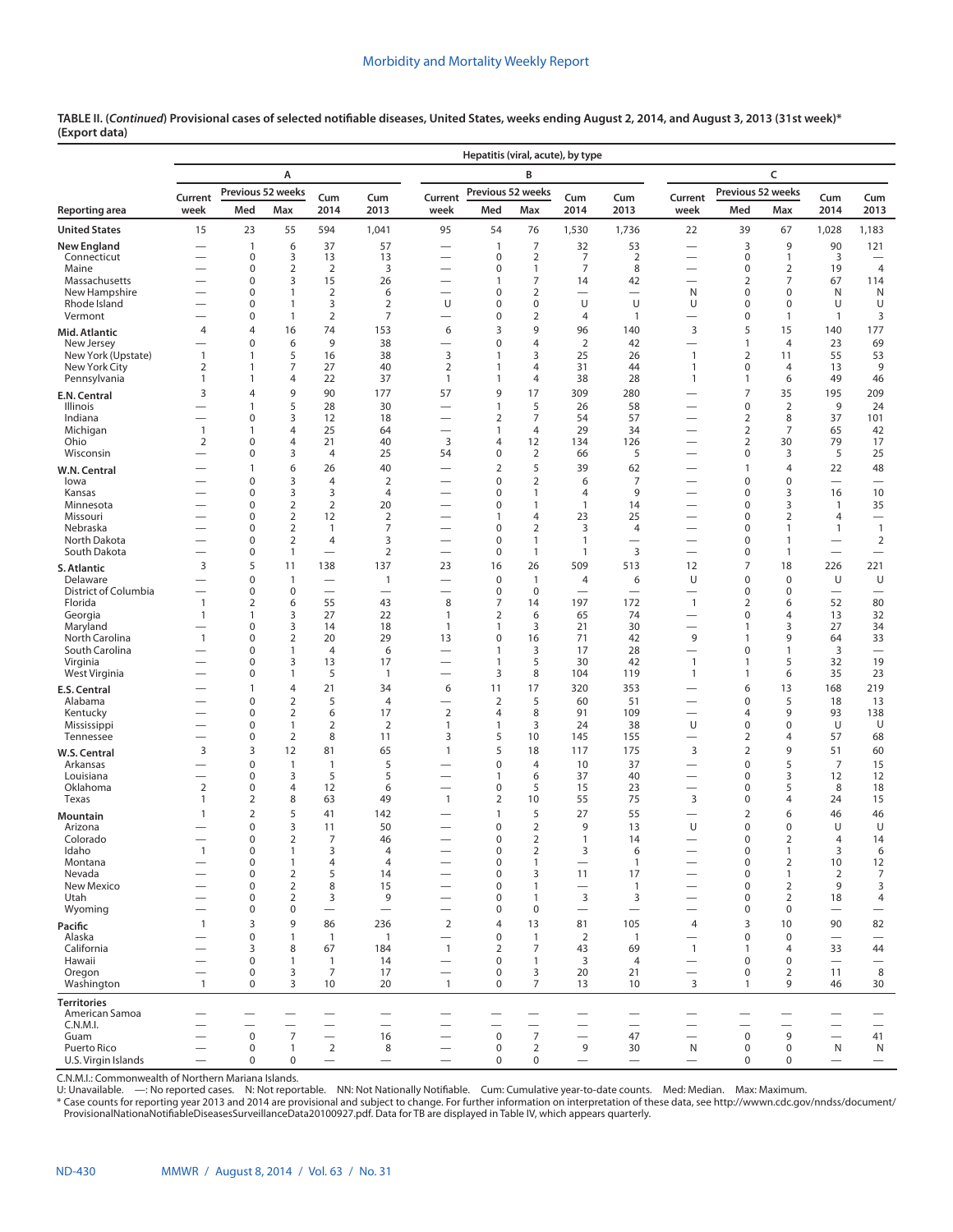|                                 |                                | Invasive Pneumococcal disease <sup>†</sup> |                          |                          |                                 |                                                      |                               |                                         |                               |                          |                                  |                                  |                      |                          |                                                               |
|---------------------------------|--------------------------------|--------------------------------------------|--------------------------|--------------------------|---------------------------------|------------------------------------------------------|-------------------------------|-----------------------------------------|-------------------------------|--------------------------|----------------------------------|----------------------------------|----------------------|--------------------------|---------------------------------------------------------------|
|                                 |                                |                                            | All ages                 |                          |                                 |                                                      |                               | Age $<$ 5                               |                               |                          |                                  |                                  | Legionellosis        |                          |                                                               |
|                                 | Current                        |                                            | Previous 52 weeks        | Cum                      | Cum                             | Current                                              | Previous 52 weeks             |                                         | Cum                           | Cum                      | Current                          | Previous 52 weeks                |                      | Cum                      | Cum                                                           |
| Reporting area                  | week                           | Med                                        | Max                      | 2014                     | 2013                            | week                                                 | Med                           | Max                                     | 2014                          | 2013                     | week                             | Med                              | Max                  | 2014                     | 2013                                                          |
| <b>United States</b>            | 71                             | 275                                        | 752                      | 8,674                    | 11,201                          | 6                                                    | 21                            | 56                                      | 591                           | 735                      | 102                              | 74                               | 163                  | 2,165                    | 2,783                                                         |
| New England<br>Connecticut      | $\overline{\phantom{0}}$       | 12<br>4                                    | 24<br>10                 | 380<br>137               | 465<br>231                      |                                                      | 1<br>$\mathbf 0$              | $\overline{2}$<br>1                     | 27<br>5                       | 27<br>11                 | 3                                | 5<br>$\mathbf{1}$                | 22<br>4              | 110<br>26                | 172<br>35                                                     |
| Maine                           |                                | $\overline{2}$                             | 8                        | 98                       | 84                              |                                                      | $\mathbf 0$                   | 1                                       | 5                             | 3                        | —<br>3                           | $\mathbf 0$                      | 3                    | 10                       | $\,9$                                                         |
| Massachusetts                   |                                | 0<br>1                                     | $\overline{2}$<br>6      | 17<br>51                 | 12<br>53                        | -                                                    | $\mathbf 0$<br>$\mathbf 0$    | $\mathbf 2$<br>$\mathbf{1}$             | 13<br>3                       | 11<br>2                  | $\overline{\phantom{0}}$         | $\overline{2}$<br>$\mathbf 0$    | 15<br>3              | 55<br>6                  | 96<br>15                                                      |
| New Hampshire<br>Rhode Island   | —<br>—                         | 1                                          | 10                       | 42                       | 43                              | <u>—</u>                                             | $\mathbf 0$                   | $\overline{1}$                          | $\mathbf{1}$                  |                          | $\overline{\phantom{0}}$<br>-    | $\mathbf 0$                      | 10                   | 11                       | 8                                                             |
| Vermont                         |                                | 1                                          | 4                        | 35                       | 42                              |                                                      | 0                             | $\mathbf 0$                             | $\overline{\phantom{0}}$      | $\overline{\phantom{0}}$ |                                  | $\mathbf 0$                      | $\overline{1}$       | 2                        | 9                                                             |
| Mid. Atlantic<br>New Jersey     | 15                             | 31<br>$\overline{2}$                       | 115<br>19                | 940<br>32                | 1,536<br>411                    |                                                      | $\overline{2}$<br>$\mathbf 0$ | 10<br>$\mathbf 2$                       | 42<br>$\overline{2}$          | 80<br>25                 | 38                               | 17<br>$\mathbf{1}$               | 56<br>15             | 477<br>32                | 832<br>149                                                    |
| New York (Upstate)              | $\overline{7}$                 | 15                                         | 76                       | 510                      | 664                             |                                                      | 1                             | 6                                       | 23                            | 32                       | 21                               | 6                                | 21                   | 196                      | 252                                                           |
| New York City<br>Pennsylvania   | 8<br>N                         | 12<br>$\mathbf 0$                          | 25<br>$\pmb{0}$          | 398<br>N                 | 461<br>N                        | N                                                    | $\mathbf 0$<br>$\mathbf 0$    | 4<br>$\mathbf 0$                        | 17<br>N                       | 23<br>N                  | $\overline{7}$<br>10             | 3<br>5                           | 15<br>17             | 91<br>158                | 185<br>246                                                    |
| E.N. Central                    | 12                             | 52                                         | 84                       | 1,520                    | 2,100                           | $\mathbf{1}$                                         | 3                             | 9                                       | 94                            | 115                      | 26                               | 17                               | 67                   | 453                      | 786                                                           |
| <b>Illinois</b>                 | N                              | $\mathbf 0$                                | $\mathbf 0$              | N                        | N                               |                                                      | $\mathbf{1}$                  | 3                                       | 21                            | 28                       |                                  | 3                                | 18                   | 83                       | 165                                                           |
| Indiana<br>Michigan             | —<br>$\overline{2}$            | 10<br>11                                   | 33<br>21                 | 314<br>354               | 458<br>524                      | $\mathbf{1}$                                         | -1<br>$\mathbf 0$             | 4<br>$\overline{4}$                     | 20<br>19                      | 16<br>29                 | —<br>$\overline{4}$              | $\overline{2}$<br>3              | 8<br>16              | 63<br>63                 | 53<br>161                                                     |
| Ohio                            | 8                              | 20                                         | 38                       | 620                      | 809                             |                                                      | 1                             | 4                                       | 27                            | 26                       | 22                               | 6                                | 27                   | 211                      | 326                                                           |
| Wisconsin                       | 2                              | 6                                          | 16                       | 232                      | 309                             |                                                      | $\mathbf 0$                   | 3                                       | $\overline{7}$                | 16                       | —                                | $\overline{2}$                   | 9                    | 33                       | 81                                                            |
| W.N. Central<br>lowa            | N                              | 16<br>0                                    | 37<br>$\mathbf 0$        | 408<br>N                 | 709<br>N                        | N                                                    | 1<br>$\mathbf 0$              | $\overline{4}$<br>$\mathbf 0$           | 25<br>N                       | 66<br>N                  | $\mathbf 2$                      | 3<br>$\mathbf 0$                 | 19<br>$\overline{2}$ | 107<br>14                | 99<br>6                                                       |
| Kansas                          |                                | $\overline{2}$                             | 9                        | 87                       | 102                             | N                                                    | $\mathbf 0$                   | $\mathbf 0$                             | N                             | N                        | $\overline{\phantom{0}}$         | $\mathbf 0$                      | 3                    | $\overline{7}$           | 6                                                             |
| Minnesota<br>Missouri           | -<br>N                         | 6<br>0                                     | 18<br>0                  | 159<br>N                 | 369<br>N                        |                                                      | $\mathbf 0$<br>$\mathbf 0$    | 3<br>$\overline{2}$                     | 8<br>10                       | 25<br>24                 | $\mathbf{1}$<br>1                | $\mathbf{1}$<br>$\mathbf{1}$     | $\overline{4}$<br>10 | 26<br>51                 | 26<br>43                                                      |
| Nebraska                        |                                | 2                                          | 8                        | 61                       | 100                             |                                                      | $\mathbf 0$                   | $\overline{2}$                          | 5                             | 8                        |                                  | $\mathbf 0$                      | 2                    | $\mathbf{1}$             | 13                                                            |
| North Dakota<br>South Dakota    |                                | 1<br>2                                     | $\overline{4}$<br>5      | 43<br>58                 | 71<br>67                        | -<br>N                                               | 0<br>$\mathbf 0$              | $\mathbf{1}$<br>$\mathbf 0$             | $\overline{2}$<br>N           | 9<br>N                   | -                                | $\mathbf 0$<br>$\mathbf 0$       | $\mathbf{1}$         | 3<br>5                   | $\overline{\phantom{0}}$<br>5                                 |
| S. Atlantic                     | $\overline{\phantom{0}}$<br>21 | 57                                         | 134                      | 2,056                    | 2,452                           | 3                                                    | 5                             | 10                                      | 153                           | 184                      | -<br>17                          | 15                               | 2<br>31              | 430                      | 423                                                           |
| Delaware                        | -                              | 0                                          | 5                        | 24                       | 22                              |                                                      | $\mathbf 0$                   | $\overline{1}$                          | $\mathbf{1}$                  |                          | -                                | $\mathbf 0$                      | $\mathbf 2$          | 10                       | 11                                                            |
| District of Columbia<br>Florida | 7                              | 1<br>16                                    | 6<br>45                  | 44<br>643                | 62<br>769                       | $\mathbf{1}$                                         | 0<br>1                        | $\mathbf{1}$<br>5                       | $\mathbf{1}$<br>55            | $\mathbf{1}$<br>60       | N<br>5                           | 0<br>5                           | $\mathbf 0$<br>15    | N<br>151                 | N<br>127                                                      |
| Georgia                         | 2                              | 16                                         | 61                       | 583                      | 719                             |                                                      | 1                             | 5                                       | 35                            | 51                       | 1                                | $\mathbf{1}$                     | 9                    | 43                       | 43                                                            |
| Maryland<br>North Carolina      | 6                              | 7<br>0                                     | 21<br>0                  | 290                      | 346                             | $\mathbf 2$<br>N                                     | $\mathbf 0$<br>$\mathbf 0$    | 4<br>$\pmb{0}$                          | 18<br>N                       | 20<br>N                  | 5<br>2                           | $\overline{2}$<br>$\overline{2}$ | 9<br>11              | 69<br>76                 | 100<br>49                                                     |
| South Carolina                  | 6                              | 7                                          | 27                       | 295                      | 302                             |                                                      | $\mathbf 0$                   | $\overline{2}$                          | 20                            | 13                       | 1                                | $\mathbf 0$                      | 3                    | 24                       | 8                                                             |
| Virginia<br>West Virginia       |                                | 0<br>4                                     | 3<br>15                  | 15<br>162                | $\overline{\phantom{0}}$<br>232 | $\overline{\phantom{0}}$                             | $\mathbf 0$<br>0              | 3<br>2                                  | 14<br>9                       | 27<br>12                 | 3<br>—                           | $\mathbf{1}$<br>$\mathbf 0$      | 8<br>4               | 43<br>14                 | 73<br>12                                                      |
| E.S. Central                    | 8                              | 25                                         | 51                       | 880                      | 999                             |                                                      | $\overline{2}$                | 6                                       | 63                            | 65                       | $\overline{2}$                   | $\overline{4}$                   | 18                   | 169                      | 100                                                           |
| Alabama                         | 1                              | 3                                          | 10                       | 131                      | 128                             |                                                      | $\mathbf 0$                   | $\mathbf 2$                             | 10                            | 14                       |                                  | $\mathbf{1}$                     | 10                   | 36                       | 13                                                            |
| Kentucky<br>Mississippi         | 2<br>$\overline{2}$            | 4<br>3                                     | 10<br>13                 | 121<br>145               | 186<br>159                      |                                                      | $\mathbf 0$<br>$\mathbf 0$    | 2<br>$\mathbf 2$                        | 8<br>15                       | 9<br>13                  | -                                | $\mathbf{1}$<br>$\mathbf 0$      | 7<br>$\overline{2}$  | 36<br>9                  | 27<br>11                                                      |
| Tennessee                       | 3                              | 15                                         | 28                       | 483                      | 526                             | -                                                    | $\mathbf{1}$                  | $\overline{4}$                          | 30                            | 29                       | $\overline{2}$                   | $\overline{2}$                   | 11                   | 88                       | 49                                                            |
| W.S. Central                    | $\overline{7}$                 | 35                                         | 305                      | 1,257                    | 1,420                           | $\overline{2}$                                       | 4                             | 20                                      | 116                           | 103                      | 5                                | 5                                | 29                   | 172                      | 114                                                           |
| Arkansas<br>Louisiana           | 1                              | 4<br>6                                     | 30<br>23                 | 127<br>251               | 143<br>231                      | $\mathbf{1}$                                         | $\mathbf 0$<br>$\mathbf 0$    | $\mathbf 2$<br>$\mathbf 2$              | 6<br>16                       | $\overline{7}$<br>13     |                                  | $\mathbf 0$<br>$\mathbf 0$       | 5<br>4               | 23<br>22                 | 16<br>21                                                      |
| Oklahoma                        |                                | 0                                          | 0                        |                          | $\overline{\phantom{0}}$        | $\overline{\phantom{0}}$                             | 0                             | 2                                       | 18                            | 13                       | 1                                | $\mathbf 0$                      | $\overline{4}$       | 10                       | 3                                                             |
| Texas                           | 6<br>8                         | 25<br>30                                   | 263                      | 879                      | 1,046                           | $\mathbf{1}$                                         | 2                             | 18<br>7                                 | 76<br>59                      | 70<br>80                 | $\overline{4}$<br>$\overline{4}$ | 3<br>3                           | 24<br>9              | 117                      | 74<br>95                                                      |
| Mountain<br>Arizona             | 3                              | 13                                         | 81<br>40                 | 1,122<br>507             | 1,409<br>571                    |                                                      | 2<br>$\mathbf{1}$             | 6                                       | 26                            | 30                       |                                  | $\mathbf{1}$                     | 4                    | 67<br>24                 | 40                                                            |
| Colorado                        | 3                              | 8                                          | 24                       | 250                      | 354                             |                                                      | $\mathbf 0$                   | 2                                       | 11                            | 16                       | 2                                | $\Omega$                         | 7                    | 11                       | 17                                                            |
| Idaho<br>Montana                | N                              | 0<br>0                                     | 0<br>$\overline{4}$      | N<br>25                  | Ν<br>19                         |                                                      | 0<br>0                        | 1<br>$\mathbf 0$                        | 2<br>$\overline{\phantom{0}}$ | 3<br>$\mathbf{1}$        | $\overline{\phantom{0}}$         | 0<br>$\mathbf 0$                 | 2<br>$\mathbf{1}$    | 5<br>2                   | 5<br>8                                                        |
| Nevada                          |                                | 2                                          | 7                        | 86                       | 89                              |                                                      | 0                             | $\overline{2}$                          | 5                             | 4                        | 1                                | $\mathbf 0$                      | 3                    | 10                       | 9                                                             |
| New Mexico<br>Utah              | $\overline{2}$                 | 5<br>1                                     | 16<br>11                 | 214<br>28                | 232<br>131                      | $\overline{\phantom{0}}$<br>$\overline{\phantom{0}}$ | 0<br>$\mathbf 0$              | 3<br>$\overline{2}$                     | 11<br>3                       | 9<br>17                  | $\mathbf{1}$                     | 0<br>$\mathbf 0$                 | $\overline{2}$<br>3  | $\mathbf{1}$<br>14       | 5<br>11                                                       |
| Wyoming                         | $\overline{\phantom{0}}$       | 0                                          | 3                        | 12                       | 13                              | $\overline{\phantom{0}}$                             | 0                             | $\mathbf{1}$                            | $\mathbf{1}$                  | $\overline{\phantom{0}}$ | $\overline{\phantom{0}}$         | 0                                | 0                    | $\overline{\phantom{0}}$ |                                                               |
| Pacific                         |                                | 3                                          | 8                        | 111                      | 111                             |                                                      | $\mathbf 0$                   | 3                                       | 12                            | 15                       | 5                                | 5                                | 13                   | 180                      | 162                                                           |
| Alaska<br>California            | N                              | $\overline{2}$<br>0                        | 5<br>$\pmb{0}$           | 51<br>N                  | 64<br>N                         | $\overline{\phantom{0}}$<br>N                        | $\mathbf 0$<br>$\mathbf 0$    | $\overline{2}$<br>$\mathbf 0$           | 6<br>N                        | 12<br>N                  | $\overline{\phantom{0}}$<br>-    | $\pmb{0}$<br>4                   | $\overline{1}$<br>11 | $\mathbf{1}$<br>136      | $\overline{1}$<br>130                                         |
| Hawaii                          | $\overline{\phantom{0}}$       | 2                                          | 6                        | 60                       | 47                              | $\overline{\phantom{0}}$                             | 0                             | $\overline{2}$                          | 6                             | 3                        | —                                | $\mathbf 0$                      | $\mathbf{1}$         | 3                        | 4                                                             |
| Oregon<br>Washington            | N<br>N                         | 0<br>0                                     | $\mathbf 0$<br>$\pmb{0}$ | N<br>N                   | N<br>N                          | ${\sf N}$<br>N                                       | $\mathbf 0$<br>$\mathbf 0$    | $\mathbf 0$<br>$\pmb{0}$                | N<br>N                        | N<br>N                   | $\mathbf{1}$<br>4                | $\mathbf 0$<br>$\mathbf 0$       | $\overline{2}$<br>6  | 15<br>25                 | 10<br>17                                                      |
| Territories                     |                                |                                            |                          |                          |                                 |                                                      |                               |                                         |                               |                          |                                  |                                  |                      |                          |                                                               |
| American Samoa                  | N                              |                                            |                          | N                        | N                               |                                                      |                               |                                         |                               |                          | N                                |                                  |                      | N                        | N                                                             |
| C.N.M.I.<br>Guam                | -<br>$\overline{\phantom{0}}$  | $\mathbf 0$                                | -<br>$\overline{2}$      | $\overline{\phantom{0}}$ | $\qquad \qquad -$<br>13         | -                                                    | $\mathsf 0$                   | $\overline{\phantom{0}}$<br>$\mathbf 0$ | -                             |                          | -                                | $\mathsf 0$                      | $\mathsf 0$          |                          | $\overbrace{\phantom{123221111}}$<br>$\overline{\phantom{m}}$ |
| Puerto Rico                     |                                | $\pmb{0}$                                  | $\pmb{0}$                | $\overline{\phantom{0}}$ | $\qquad \qquad -$               | $\overline{\phantom{0}}$                             | 0                             | $\pmb{0}$                               |                               |                          |                                  | $\mathbf 0$                      | $\mathbf{1}$         | $\mathbf{1}$             | 11                                                            |
| U.S. Virgin Islands             |                                | $\mathbf 0$                                | $\mathbf 0$              | $\overline{\phantom{0}}$ | $\overline{\phantom{0}}$        | $\overline{\phantom{0}}$                             | $\mathbf 0$                   | 0                                       |                               | $\overline{\phantom{0}}$ | $\qquad \qquad$                  | $\mathbf 0$                      | $\mathbf 0$          |                          | $\qquad \qquad -$                                             |

C.N.M.I.: Commonwealth of Northern Mariana Islands.

U: Unavailable. —: No reported cases. N: Not reportable. NN: Not Nationally Notifiable. Cum: Cumulative year-to-date counts. Med: Median. Max: Maximum.

\* Case counts for reporting year 2013 and 2014 are provisional and subject to change. For further information on interpretation of these data, see [http://wwwn.cdc.gov/nndss/document/](http://wwwn.cdc.gov/nndss/document/ProvisionalNationaNotifiableDiseasesSurveillanceData20100927.pdf)

<sup>†</sup> Includes drug resistant and susceptible cases of Invasive Pneumococcal Disease. This condition was previously named Streptococcus pneumoniae invasive disease and cases were reported to CDC using different event codes to specify whether the cases were drug resistant or in a defined age group, such as <5 years. Since 2010, case notifications for this condition were consolidated under one event code for Invasive pneumococcal disease.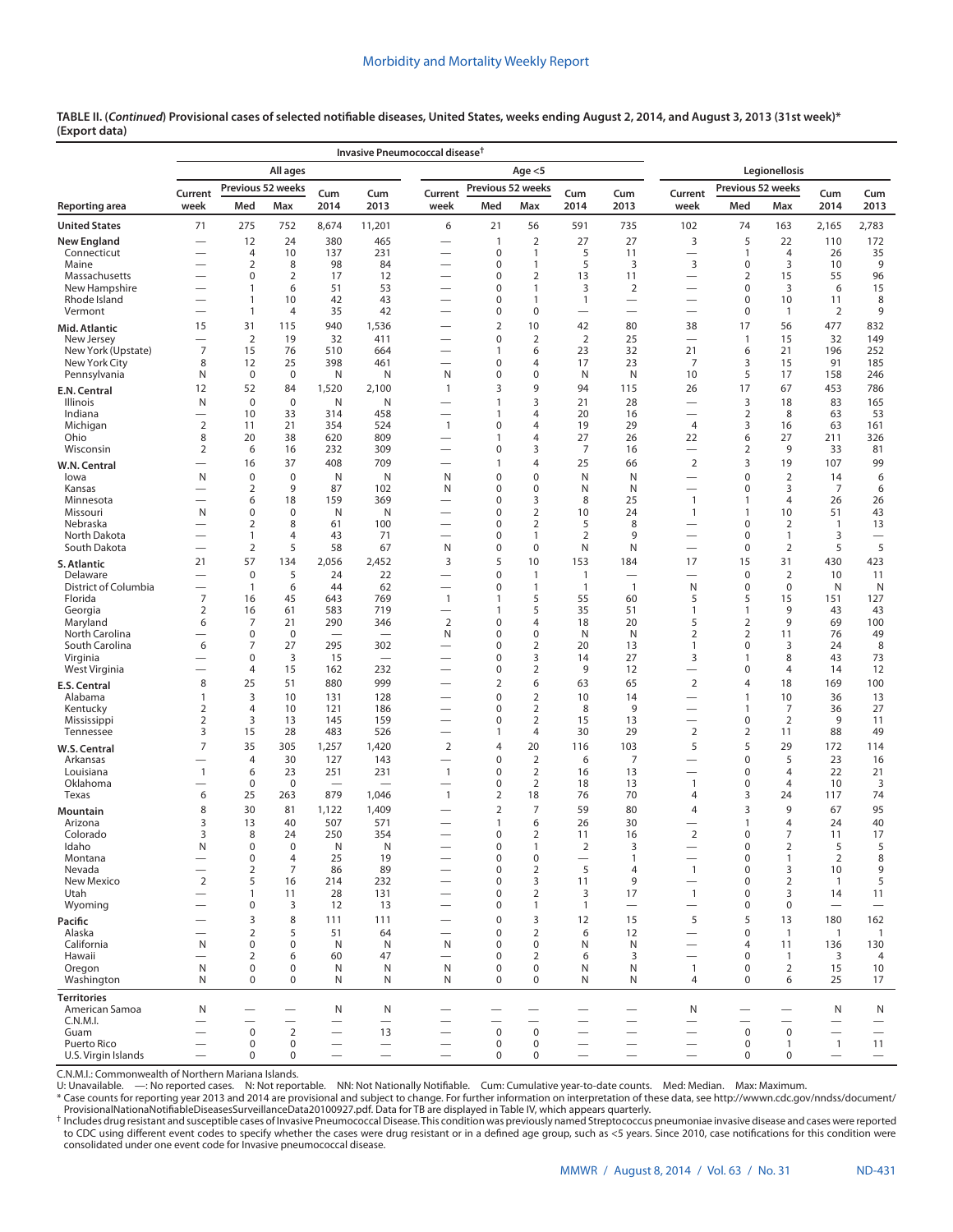|                                  |                                          |                                      | Lyme disease        |                               |                                |                                                      |                     | <b>Malaria</b>                 |                                |                                            |                                                      | Meningococcal disease, invasive <sup>+</sup> | All serogroups                 |                                          |                                            |
|----------------------------------|------------------------------------------|--------------------------------------|---------------------|-------------------------------|--------------------------------|------------------------------------------------------|---------------------|--------------------------------|--------------------------------|--------------------------------------------|------------------------------------------------------|----------------------------------------------|--------------------------------|------------------------------------------|--------------------------------------------|
|                                  | Current                                  |                                      | Previous 52 weeks   | Cum                           | Cum                            | Current                                              | Previous 52 weeks   |                                | Cum                            | Cum                                        | Current                                              | Previous 52 weeks                            |                                | Cum                                      | Cum                                        |
| <b>Reporting area</b>            | week                                     | Med                                  | Max                 | 2014                          | 2013                           | week                                                 | Med                 | Max                            | 2014                           | 2013                                       | week                                                 | Med                                          | Max                            | 2014                                     | 2013                                       |
| <b>United States</b>             | 494                                      | 423                                  | 1,963               | 12,252                        | 21,745                         | 24                                                   | 25                  | 51                             | 743                            | 899                                        | 4                                                    | 8                                            | 24                             | 261                                      | 372                                        |
| <b>New England</b>               | 27                                       | 127                                  | 705                 | 3,377                         | 8,417                          | $\mathbf{1}$                                         | $\overline{1}$      | 8                              | 39                             | 73                                         | -                                                    | $\mathbf 0$                                  | 3                              | 9                                        | 15                                         |
| Connecticut<br>Maine             | $\overline{\phantom{0}}$<br>$\mathbf{1}$ | 24<br>15                             | 118<br>99           | 714<br>303                    | 2,077<br>701                   |                                                      | $\mathbf 0$<br>0    | 1<br>$\mathbf 2$               | $\overline{4}$                 | 16<br>3                                    | —                                                    | $\mathbf 0$<br>$\mathbf 0$                   | $\mathbf{1}$<br>$\mathbf{1}$   | $\mathbf{1}$                             | $\overline{2}$<br>$\mathbf 2$              |
| Massachusetts                    | $\overline{\phantom{0}}$                 | 54                                   | 245                 | 1,543                         | 3,686                          |                                                      | 1                   | 4                              | 25                             | 45                                         |                                                      | $\mathbf 0$                                  | 3                              | $\overline{7}$                           | 5                                          |
| New Hampshire                    |                                          | 9                                    | 91                  | 244                           | 1,204                          |                                                      | 0                   | $\overline{2}$                 | $\overline{2}$                 | 6                                          | —                                                    | $\mathbf 0$                                  | $\mathbf 0$                    |                                          | $\overline{2}$                             |
| Rhode Island<br>Vermont          | 21<br>5                                  | 9<br>10                              | 55<br>103           | 324<br>249                    | 291<br>458                     | $\mathbf{1}$<br>$\overline{\phantom{0}}$             | 0<br>0              | 8<br>$\mathbf{1}$              | $\overline{7}$<br>$\mathbf{1}$ | $\overline{\phantom{0}}$<br>$\overline{3}$ | $\overline{\phantom{0}}$<br>$\overline{\phantom{0}}$ | $\mathbf 0$<br>$\mathbf 0$                   | 1<br>$\mathbf{1}$              | $\mathbf{1}$<br>$\overline{\phantom{0}}$ | $\mathbf{1}$<br>3                          |
|                                  | 369                                      | 179                                  | 830                 | 6,676                         | 7,790                          | 9                                                    | 7                   | 21                             | 196                            | 207                                        | $\overline{\phantom{0}}$                             | $\mathbf{1}$                                 | 3                              | 24                                       | 55                                         |
| Mid. Atlantic<br>New Jersey      |                                          | 41                                   | 174                 | 985                           | 2,535                          | $\overline{\phantom{0}}$                             | 1                   | 6                              | 35                             | 56                                         |                                                      | $\mathbf 0$                                  | $\overline{2}$                 | $\overline{4}$                           | 10                                         |
| New York (Upstate)               | 164                                      | 49                                   | 244                 | 1,478                         | 1,475                          | $\mathbf{1}$                                         | 1                   | 5                              | 31                             | 29                                         |                                                      | $\mathbf 0$                                  | 3                              | 5                                        | 14                                         |
| New York City                    | $\overline{4}$                           | 3                                    | 441                 | 494                           | 395                            | 8<br>$\overline{\phantom{0}}$                        | 3<br>1              | 13<br>$\overline{4}$           | 95<br>35                       | 82<br>40                                   | —                                                    | $\mathbf 0$<br>$\mathbf 0$                   | $\overline{2}$<br>2            | 8<br>7                                   | 14<br>17                                   |
| Pennsylvania                     | 201<br>2                                 | 61<br>19                             | 498<br>128          | 3,719<br>628                  | 3,385<br>1,751                 | $\overline{\phantom{0}}$                             | $\overline{2}$      | 6                              | 62                             | 95                                         | $\overline{\phantom{0}}$                             | $\overline{1}$                               | $\overline{4}$                 | 30                                       | 38                                         |
| E.N. Central<br><b>Illinois</b>  |                                          | $\overline{1}$                       | 16                  | 85                            | 261                            |                                                      | 1                   | $\overline{4}$                 | 20                             | 46                                         |                                                      | $\mathbf 0$                                  | $\overline{2}$                 | 10                                       | $\overline{7}$                             |
| Indiana                          | $\overline{\phantom{0}}$                 | $\mathbf 0$                          | 3                   | 3                             | 89                             | -                                                    | 0                   | $\overline{2}$                 | $\overline{4}$                 | 13                                         | —                                                    | $\mathbf 0$                                  | $\mathbf{1}$                   | 3                                        | 12                                         |
| Michigan                         | $\overline{\phantom{0}}$                 | $\overline{2}$                       | 14                  | 37                            | 72                             |                                                      | 0                   | $\mathbf 2$                    | 10                             | 12                                         | —                                                    | $\mathbf 0$                                  | $\mathbf{1}$                   | $\overline{7}$                           | 3                                          |
| Ohio<br>Wisconsin                | $\mathbf{1}$<br>$\mathbf{1}$             | $\mathbf{1}$<br>14                   | 7<br>95             | 39<br>464                     | 52<br>1,277                    | $\overline{\phantom{0}}$                             | 1<br>0              | 3<br>$\overline{2}$            | 24<br>4                        | 17<br>7                                    | $\overline{\phantom{0}}$                             | $\mathbf 0$<br>$\mathbf 0$                   | $\overline{2}$<br>$\mathbf{1}$ | 6<br>4                                   | 6<br>10                                    |
| W.N. Central                     |                                          | 8                                    | 162                 | 120                           | 1,748                          | $\mathbf{1}$                                         | 1                   | $\overline{7}$                 | 34                             | 61                                         | —                                                    | $\mathbf 0$                                  | 3                              | 16                                       | 29                                         |
| lowa                             |                                          | $\mathbf{1}$                         | 12                  | 96                            | 195                            | $\overline{\phantom{0}}$                             | 0                   | $\overline{2}$                 | 6                              | $\overline{4}$                             | —                                                    | $\mathbf 0$                                  | $\mathbf{1}$                   | $\overline{1}$                           | $\mathbf{1}$                               |
| Kansas                           |                                          | $\mathbf 0$                          | 3                   | 6                             | 18                             | $\overline{\phantom{0}}$                             | 0                   | $\overline{2}$                 | 8                              | $\overline{7}$                             | -                                                    | $\mathbf 0$                                  | $\mathbf{1}$                   | $\overline{1}$                           | 3                                          |
| Minnesota                        |                                          | 0<br>0                               | 151                 | 3<br>5                        | 1,513<br>$\mathbf{1}$          | $\overline{\phantom{0}}$                             | 0<br>0              | 5<br>1                         | $\overline{2}$<br>10           | 39<br>$\mathbf{1}$                         |                                                      | $\mathbf 0$                                  | $\overline{2}$                 | 4                                        | 9                                          |
| Missouri<br>Nebraska             |                                          | 0                                    | 1<br>$\overline{2}$ | 3                             | 5                              | $\mathbf{1}$<br>$\overline{\phantom{0}}$             | 0                   | $\mathbf{1}$                   | $\overline{1}$                 | 3                                          | -<br>-                                               | $\mathbf 0$<br>0                             | $\overline{2}$<br>$\mathbf{1}$ | 7<br>$\overline{\phantom{0}}$            | 6<br>3                                     |
| North Dakota                     |                                          | 0                                    | $\overline{4}$      | $\overline{7}$                | 13                             |                                                      | 0                   | $\mathbf{1}$                   | 5                              | 2                                          |                                                      | $\mathbf 0$                                  | $\mathbf{1}$                   | $\mathbf{1}$                             | 3                                          |
| South Dakota                     |                                          | 0                                    | $\mathbf{1}$        | $\overline{\phantom{0}}$      | 3                              | $\overline{\phantom{0}}$                             | 0                   | $\mathbf{1}$                   | $\overline{2}$                 | 5                                          | $\overline{\phantom{0}}$                             | $\mathbf 0$                                  | $\mathbf{1}$                   | $\overline{2}$                           | 4                                          |
| <b>S. Atlantic</b>               | 89                                       | 46                                   | 309                 | 1,278                         | 1,799                          | 11                                                   | 7                   | 18                             | 253                            | 248                                        | $\overline{2}$                                       | $\overline{1}$                               | 6                              | 62                                       | 68                                         |
| Delaware<br>District of Columbia | 4<br>N                                   | 8<br>0                               | 24<br>$\mathbf 0$   | 241<br>N                      | 291<br>N                       | $\overline{\phantom{0}}$                             | 0<br>0              | $\mathbf{1}$<br>$\overline{2}$ | $\overline{2}$<br>3            | 6<br>12                                    | $\overline{\phantom{0}}$                             | $\mathbf 0$<br>$\mathbf 0$                   | $\mathbf{1}$<br>$\mathbf 0$    | $\mathbf{1}$<br>$\overline{\phantom{0}}$ | $\overline{2}$<br>$\overline{\phantom{0}}$ |
| Florida                          | 5                                        | 2                                    | 14                  | 48                            | 60                             | $\mathbf{1}$                                         | 1                   | 3                              | 30                             | 32                                         | $\overline{2}$                                       | $\mathbf{1}$                                 | 3                              | 29                                       | 35                                         |
| Georgia                          | $\overline{\phantom{0}}$                 | $\bf 0$                              | 3                   | 3                             | 6                              | $\mathbf{1}$                                         | 1                   | 5                              | 52                             | 43                                         | —                                                    | $\mathbf 0$                                  | 2                              | 10                                       | 9                                          |
| Maryland<br>North Carolina       | 12<br>21                                 | 16<br>$\mathbf 0$                    | 47<br>27            | 466<br>64                     | 736<br>80                      | 2<br>6                                               | 2<br>0              | 10<br>7                        | 93<br>25                       | 87<br>14                                   | —<br>—                                               | $\mathbf 0$<br>$\mathbf 0$                   | $\mathbf{1}$<br>3              | 4<br>11                                  | 3<br>10                                    |
| South Carolina                   | $\overline{\phantom{0}}$                 | $\mathbf{1}$                         | 5                   | 14                            | 12                             |                                                      | 0                   | $\mathbf{1}$                   | 2                              | 7                                          |                                                      | $\mathbf 0$                                  | $\mathbf{1}$                   | 2                                        | $\overline{2}$                             |
| Virginia                         | 45                                       | 14                                   | 267                 | 386                           | 523                            | $\mathbf{1}$                                         | 1                   | 5                              | 44                             | 46                                         | -                                                    | $\mathbf 0$                                  | 2                              | 5                                        | 5                                          |
| West Virginia                    | $\overline{2}$                           | $\mathbf{1}$                         | 11                  | 56                            | 91                             | $\overline{\phantom{0}}$                             | 0                   | $\mathbf{1}$                   | $\overline{2}$                 | $\mathbf{1}$                               |                                                      | 0                                            | $\boldsymbol{0}$               | $\overline{\phantom{0}}$                 | $\overline{2}$                             |
| E.S. Central                     | $\overline{4}$                           | 2                                    | 10                  | 84                            | 38                             |                                                      | $\mathbf{1}$        | $\overline{4}$                 | 26                             | 24                                         |                                                      | $\mathbf 0$                                  | $\overline{2}$<br>$\mathbf{1}$ | 10<br>3                                  | 8<br>$\mathbf{1}$                          |
| Alabama<br>Kentucky              | $\mathbf 2$                              | 0<br>0                               | 6<br>9              | 32<br>31                      | 14<br>15                       | $\overline{\phantom{0}}$                             | 0<br>0              | $\mathbf{1}$<br>$\overline{2}$ | 6<br>8                         | $\overline{2}$<br>8                        | -                                                    | $\mathbf 0$<br>$\mathbf 0$                   | 1                              | 2                                        | 1                                          |
| Mississippi                      | $\overline{\phantom{0}}$                 | 0                                    | $\mathbf 0$         | $\overline{\phantom{0}}$      | $\overline{\phantom{0}}$       | $\overline{\phantom{0}}$                             | 0                   | $\mathbf{1}$                   | $\mathbf{1}$                   | 2                                          |                                                      | 0                                            | $\mathbf{1}$                   | $\mathbf{1}$                             | 3                                          |
| Tennessee                        | $\overline{2}$                           | 0                                    | $\overline{4}$      | 21                            | 9                              |                                                      | 0                   | $\overline{2}$                 | 11                             | 12                                         | $\overline{\phantom{0}}$                             | $\mathbf 0$                                  | $\mathbf{1}$                   | $\overline{4}$                           | 3                                          |
| W.S. Central                     |                                          | 0                                    | 13                  | 9                             | 41                             | $\mathbf{1}$                                         | 1                   | 21                             | 45                             | 58                                         |                                                      | $\mathbf{1}$                                 | 6                              | 27                                       | 37                                         |
| Arkansas<br>Louisiana            |                                          | 0<br>0                               | $\mathbf 0$<br>1    | $\mathbf{1}$                  | $\overline{\phantom{0}}$       |                                                      | 0<br>0              | $\mathbf{1}$<br>$\mathbf{1}$   | $\overline{2}$<br>5            | $\mathbf{1}$<br>5                          |                                                      | $\mathbf 0$<br>$\mathbf 0$                   | $\mathbf{1}$<br>2              | $\mathbf{1}$<br>5                        | 5<br>8                                     |
| Oklahoma                         |                                          | 0                                    | $\overline{2}$      | $\overline{\phantom{0}}$      | $\mathbf{1}$                   | $\overline{\phantom{0}}$                             | 0                   | $\overline{2}$                 | $\overline{2}$                 | 7                                          | -                                                    | $\mathbf 0$                                  | $\overline{2}$                 | 7                                        | 5                                          |
| Texas                            |                                          | 0                                    | 11                  | 8                             | 40                             | $\mathbf{1}$                                         | $\mathbf{1}$        | 19                             | 36                             | 45                                         |                                                      | $\mathbf 0$                                  | 5                              | 14                                       | 19                                         |
| Mountain                         | 1                                        | 1                                    | 7                   | 23                            | 57                             |                                                      | 1                   | 4                              | 25                             | 57                                         |                                                      | $\mathbf 0$                                  | $\overline{2}$                 | 19                                       | 29                                         |
| Arizona<br>Colorado              |                                          | 0<br>0                               | 3<br>0              | 5                             | 12<br>$\overline{\phantom{0}}$ |                                                      | 0<br>0              | 3<br>3                         | 9<br>6                         | 23<br>20                                   |                                                      | $\mathbf 0$<br>$\mathbf 0$                   | $\overline{2}$<br>$\mathbf{1}$ | 8<br>$\overline{1}$                      | 10<br>5                                    |
| Idaho                            | 1                                        | 0                                    |                     | 7                             | 10                             |                                                      | 0                   | $\mathbf{1}$                   |                                | 3                                          |                                                      | 0                                            | 1                              | 2                                        | 4                                          |
| Montana                          |                                          | 0                                    | $\overline{2}$      | 6                             | 11                             | $\qquad \qquad$                                      | 0                   | $\mathbf{1}$                   | 1                              | $\qquad \qquad -$                          |                                                      | $\mathbf 0$                                  | $\mathbf{1}$                   | 3                                        | $\overline{\phantom{m}}$                   |
| Nevada<br>New Mexico             | $\overline{\phantom{0}}$                 | 0<br>0                               | 1<br>1              | 3<br>$\overline{\phantom{0}}$ | 5<br>4                         | $\overline{\phantom{0}}$<br>$\overline{\phantom{0}}$ | 0<br>0              | $\overline{2}$<br>$\mathbf{1}$ | 6<br>$\mathbf{1}$              | 5<br>$\mathbf{1}$                          | $\overline{\phantom{0}}$                             | $\mathbf 0$<br>$\mathbf 0$                   | $\mathbf{1}$<br>$\mathbf{1}$   | $\overline{2}$<br>2                      | $\overline{1}$<br>$\mathbf{1}$             |
| Utah                             |                                          | 0                                    | $\overline{2}$      | $\overline{2}$                | 13                             |                                                      | 0                   | $\mathbf{1}$                   | $\mathbf{1}$                   | 5                                          | $\qquad \qquad$                                      | 0                                            | $\mathbf{1}$                   | $\mathbf{1}$                             | 7                                          |
| Wyoming                          |                                          | 0                                    | 1                   | $\overline{\phantom{0}}$      | 2                              | $\overline{\phantom{0}}$                             | 0                   | $\mathbf 0$                    |                                | $\overline{\phantom{0}}$                   | $\overline{\phantom{0}}$                             | $\mathbf 0$                                  | $\mathbf{1}$                   | $\overline{\phantom{0}}$                 | $\mathbf{1}$                               |
| Pacific                          | $\overline{2}$                           | $\overline{2}$                       | 10                  | 57                            | 104                            | $\mathbf{1}$                                         | 3                   | 9                              | 63                             | 76                                         | 2                                                    | $\overline{2}$                               | $\overline{7}$                 | 64                                       | 93                                         |
| Alaska                           |                                          | 0                                    | 3                   | 12                            | 6                              | $\overline{\phantom{0}}$                             | 0                   | $\mathbf{1}$                   | $\overline{1}$                 | $\overline{2}$                             | $\overbrace{\phantom{12322111}}$                     | $\mathbf 0$                                  | $\mathbf 0$                    | $\overline{\phantom{0}}$                 | $\overbrace{\phantom{12322111}}$           |
| California<br>Hawaii             | $\overline{\phantom{0}}$<br>N            | $\boldsymbol{0}$<br>$\boldsymbol{0}$ | 8<br>$\mathbf 0$    | $\overline{4}$<br>N           | 66<br>N                        | $\overline{\phantom{0}}$<br>$\overline{\phantom{0}}$ | $\overline{2}$<br>0 | 5<br>$\mathbf 0$               | 38<br>$\overline{\phantom{0}}$ | 52<br>$\mathbf{1}$                         | $\overline{\phantom{0}}$<br>$\overline{\phantom{0}}$ | $\mathbf{1}$<br>$\mathbf 0$                  | 5<br>$\mathbf{1}$              | 40<br>$\overline{1}$                     | 75<br>$\overline{1}$                       |
| Oregon                           | $\overline{\phantom{0}}$                 | $\mathbf{1}$                         | 4                   | 39                            | 27                             | $\overbrace{\phantom{1232211}}$                      | 0                   | $\mathbf{1}$                   | $\overline{7}$                 | 6                                          | $\overline{2}$                                       | $\mathbf 0$                                  | 3                              | 15                                       | 9                                          |
| Washington                       | $\overline{2}$                           | $\mathbf 0$                          | $\overline{4}$      | $\overline{2}$                | 5                              | $\mathbf{1}$                                         | 0                   | 3                              | 17                             | 15                                         | $\overline{\phantom{m}}$                             | $\mathbf 0$                                  | 5                              | 8                                        | 8                                          |
| <b>Territories</b>               |                                          |                                      |                     |                               |                                |                                                      |                     |                                |                                |                                            |                                                      |                                              |                                |                                          |                                            |
| American Samoa<br>C.N.M.I.       | N<br>$\overline{\phantom{0}}$            |                                      |                     | Ν                             | N                              |                                                      |                     |                                |                                |                                            |                                                      | $\overline{\phantom{0}}$                     | $\overline{\phantom{0}}$       | —                                        | $\overline{\phantom{0}}$                   |
| Guam                             | $\overline{\phantom{0}}$                 | $\mathsf 0$                          | $\mathbf 0$         | $\overline{\phantom{0}}$      | $\overline{\phantom{0}}$       |                                                      | $\mathbf 0$         | $\pmb{0}$                      | $\overline{\phantom{0}}$       |                                            | $\overline{\phantom{0}}$                             | $\mathbf 0$                                  | $\mathsf 0$                    | $\overline{\phantom{0}}$                 | $\overline{1}$                             |
| Puerto Rico                      | N                                        | $\mathsf 0$                          | $\mathbf 0$         | N                             | ${\sf N}$                      | $\qquad \qquad -$                                    | $\mathbf 0$         | $\mathbf{1}$                   | $\mathbf{1}$                   |                                            | $\qquad \qquad -$                                    | $\mathbf 0$                                  | $\mathbf{1}$                   | $\mathbf{1}$                             | $\mathbf{1}$                               |
| U.S. Virgin Islands              | $\mathsf{N}$                             | $\mathbf 0$                          | $\mathsf 0$         | N                             | N                              | $\overline{\phantom{0}}$                             | $\mathbf 0$         | 0                              | $\overline{\phantom{m}}$       |                                            | $\overline{\phantom{0}}$                             | $\mathbf 0$                                  | $\mathbf 0$                    | $\qquad \qquad$                          | $\qquad \qquad -$                          |

C.N.M.I.: Commonwealth of Northern Mariana Islands.<br>U: Unavailable. —: No reported cases. N: NOt reportable. NN: Not Nationally Notifiable. Cum: Cumulative year-to-date counts. Med: Median. Max: Maximum.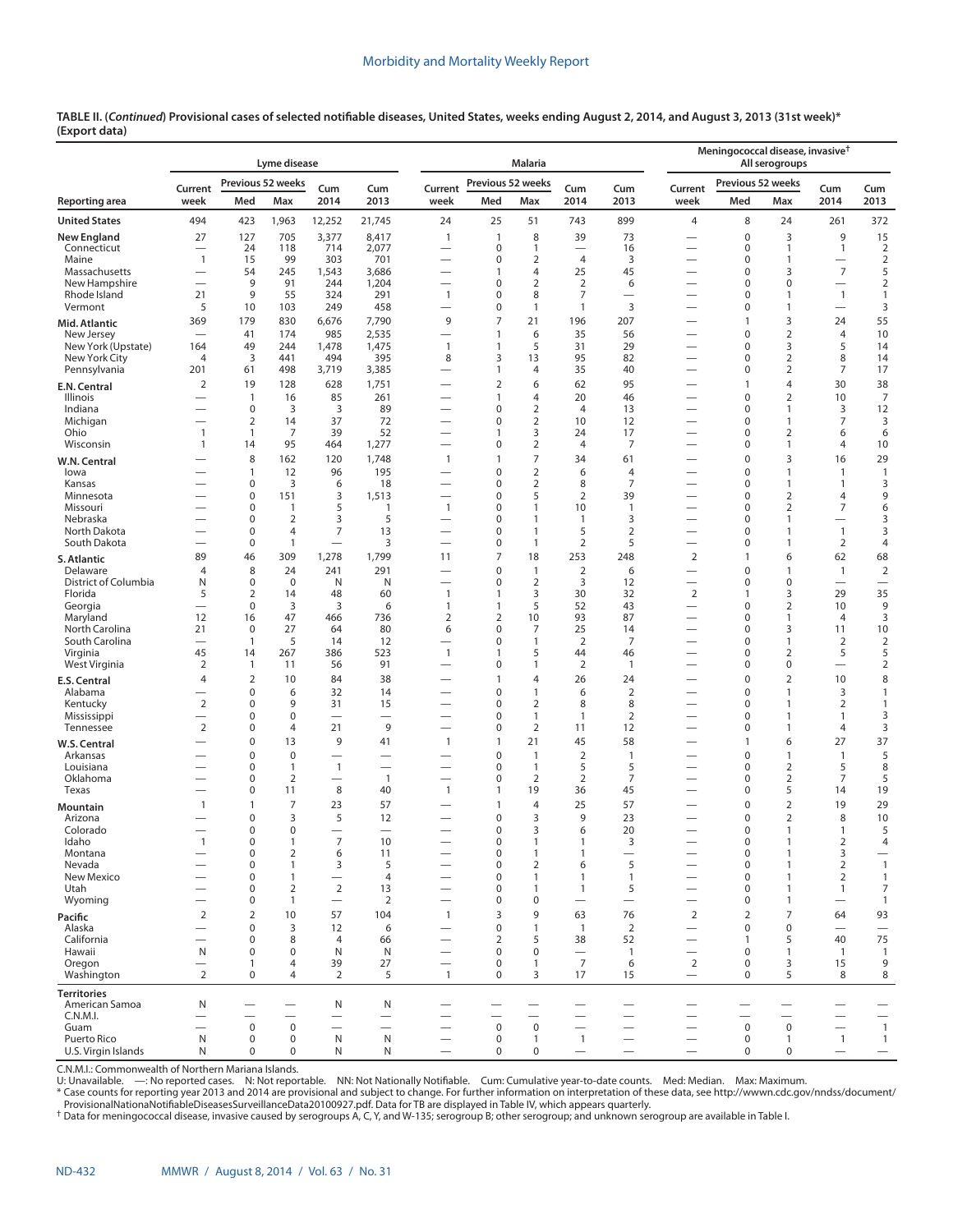|                                     |                          |                          | <b>Mumps</b>                     |                                                      |                                            |                                                      |                        | <b>Pertussis</b>            |                                            |                                        |                               |                             | Rabies, animal              |                                  |                                 |
|-------------------------------------|--------------------------|--------------------------|----------------------------------|------------------------------------------------------|--------------------------------------------|------------------------------------------------------|------------------------|-----------------------------|--------------------------------------------|----------------------------------------|-------------------------------|-----------------------------|-----------------------------|----------------------------------|---------------------------------|
| Reporting area                      | Current<br>week          | Previous 52 weeks<br>Med | Max                              | Cum<br>2014                                          | Cum<br>2013                                | Current<br>week                                      | Med                    | Previous 52 weeks<br>Max    | Cum<br>2014                                | Cum<br>2013                            | Current<br>week               | Previous 52 weeks<br>Med    | Max                         | Cum<br>2014                      | Cum<br>2013                     |
| <b>United States</b>                | $\overline{7}$           | 11                       | 117                              | 958                                                  | 408                                        | 324                                                  | 576                    | 1,036                       | 15,780                                     | 15,175                                 | 33                            | 57                          | 137                         | 1,424                            | 2,136                           |
| New England                         |                          | 0                        | $\mathbf 2$                      | 5                                                    | 69                                         | 17                                                   | 15                     | 37                          | 503                                        | 737                                    | 3                             | 5                           | 13                          | 140                              | 181                             |
| Connecticut<br>Maine                |                          | 0<br>0                   | $\pmb{0}$<br>$\mathbf 0$         | $\overline{\phantom{0}}$<br>$\overline{\phantom{0}}$ | 4<br>$\mathbf{1}$                          | 12                                                   | 1<br>5                 | 6<br>27                     | 16<br>255                                  | 26<br>214                              | $\mathbf{1}$                  | 3<br>$\mathbf{1}$           | 12<br>3                     | 68<br>22                         | 77<br>31                        |
| Massachusetts                       |                          | 0                        | $\overline{2}$                   | 5                                                    | 62                                         | $\overline{\phantom{0}}$                             | 4                      | 13                          | 92                                         | 231                                    | $\overline{\phantom{0}}$      | 0                           | $\mathbf 0$                 | $\overline{\phantom{0}}$         | $\overline{\phantom{0}}$        |
| New Hampshire                       |                          | $\Omega$                 | $\mathbf 0$                      | $\overline{\phantom{0}}$                             | $\mathbf{1}$                               | $\overline{\phantom{0}}$                             | 1                      | 3                           | 32                                         | 103                                    | $\mathbf{1}$                  | $\mathbf 0$                 | 2                           | 8                                | 23                              |
| Rhode Island<br>Vermont             |                          | 0<br>0                   | $\mathbf{1}$<br>$\pmb{0}$        | $\overline{\phantom{0}}$                             | $\overline{\phantom{0}}$<br>$\mathbf{1}$   | 3<br>2                                               | 2<br>0                 | 23<br>5                     | 74<br>34                                   | 57<br>106                              | $\mathbf{1}$                  | 0<br>$\mathbf{1}$           | 4<br>4                      | 12<br>30                         | 16<br>34                        |
| Mid. Atlantic                       |                          | $\overline{2}$           | 25                               | 141                                                  | 43                                         | 45                                                   | 34                     | 63                          | 964                                        | 1,099                                  | 3                             | 10                          | 33                          | 187                              | 418                             |
| New Jersey                          |                          | 1                        | 20                               | 27                                                   | 5                                          | $\overline{\phantom{0}}$                             | 6                      | 12                          | 134                                        | 249                                    | $\overline{\phantom{0}}$      | $\mathbf 0$                 | $\mathbf 0$                 | $\overline{\phantom{0}}$         | $\overbrace{\phantom{12332}}$   |
| New York (Upstate)<br>New York City |                          | 0<br>1                   | 2<br>24                          | 7<br>100                                             | $\overline{4}$<br>18                       | 31<br>$\overline{\phantom{0}}$                       | 13<br>$\overline{1}$   | 40<br>10                    | 406<br>32                                  | 394<br>59                              | 3                             | 6<br>$\mathbf 0$            | 19<br>5                     | 187<br>$\overline{\phantom{0}}$  | 191<br>23                       |
| Pennsylvania                        |                          | 0                        | 2                                | 7                                                    | 16                                         | 14                                                   | 12                     | 26                          | 392                                        | 397                                    | $\overline{\phantom{0}}$      | 0                           | 12                          | $\overline{\phantom{0}}$         | 204                             |
| E.N. Central                        | 6                        | 3                        | 107                              | 719                                                  | 38                                         | 43                                                   | 93                     | 200                         | 2,436                                      | 2,337                                  | $\mathbf{1}$                  | $\mathbf{1}$                | 24                          | 35                               | 62                              |
| Illinois<br>Indiana                 |                          | 1<br>0                   | 15<br>3                          | 109<br>21                                            | 22<br>$\overline{2}$                       |                                                      | 11<br>9                | 35<br>29                    | 236<br>204                                 | 427<br>244                             | —                             | $\mathbf 0$<br>$\mathbf 0$  | 6<br>$\mathbf{1}$           | 10<br>$\overline{\phantom{0}}$   | 20<br>5                         |
| Michigan                            | -                        | 0                        | $\mathbf{1}$                     | 8                                                    | 4                                          | $\overline{7}$                                       | 20                     | 44                          | 556                                        | 442                                    | $\mathbf{1}$                  | 0                           | 5                           | 16                               | 20                              |
| Ohio<br>Wisconsin                   | 6                        | $\mathbf{1}$<br>0        | 97<br>10                         | 522<br>59                                            | 9<br>1                                     | 36<br>$\overline{\phantom{0}}$                       | 28<br>22               | 104<br>54                   | 939<br>501                                 | 546<br>678                             | $\overline{\phantom{0}}$<br>N | 0<br>0                      | 19<br>$\mathbf 0$           | 9<br>N                           | 17<br>N                         |
| W.N. Central                        |                          | 0                        | 6                                | 18                                                   | 7                                          | 6                                                    | 39                     | 95                          | 911                                        | 1,238                                  |                               | $\overline{2}$              | 11                          | 57                               | 148                             |
| lowa                                |                          | 0                        | $\mathbf{1}$                     | $\overline{2}$                                       | $\mathbf{1}$                               |                                                      | 3                      | 13                          | 82                                         | 202                                    |                               | $\mathbf 0$                 | $\mathbf 0$                 |                                  |                                 |
| Kansas                              |                          | 0<br>0                   | $\mathbf{1}$                     | 1<br>11                                              | $\mathbf 2$                                | $\overline{\phantom{0}}$                             | 7                      | 22<br>28                    | 146                                        | 155                                    |                               | $\mathbf{1}$                | $\overline{4}$              | 25<br>$\overline{\phantom{0}}$   | 38                              |
| Minnesota<br>Missouri               |                          | $\Omega$                 | 6<br>2                           | 4                                                    | 3                                          | 6                                                    | 14<br>10               | 33                          | 278<br>233                                 | 472<br>218                             | —                             | 0<br>$\mathbf 0$            | 4<br>3                      | 18                               | 35<br>25                        |
| Nebraska                            |                          | 0                        | $\mathbf 0$                      |                                                      |                                            |                                                      | 3                      | 15                          | 71                                         | 122                                    |                               | 0                           | 2                           | $\overline{2}$                   | 29                              |
| North Dakota<br>South Dakota        |                          | 0<br>0                   | $\mathbf 0$<br>0                 |                                                      | $\mathbf{1}$                               | -                                                    | 1<br>$\overline{2}$    | 8<br>11                     | 24<br>77                                   | 47<br>22                               | —<br>$\overline{\phantom{0}}$ | 0<br>0                      | $\pmb{0}$<br>$\overline{2}$ | $\overline{\phantom{0}}$<br>12   | $\overline{\phantom{0}}$<br>21  |
| S. Atlantic                         |                          | 0                        | 9                                | 34                                                   | 199                                        | 70                                                   | 57                     | 100                         | 1,822                                      | 1,372                                  |                               | 9                           | 23                          | 234                              | 565                             |
| Delaware                            |                          | 0                        | $\mathbf 0$                      | $\overline{\phantom{0}}$                             |                                            |                                                      | 1                      | 35                          | 199                                        | 21                                     |                               | $\mathbf 0$                 | $\mathbf 0$                 | $\overline{\phantom{0}}$         | $\overline{\phantom{0}}$        |
| District of Columbia<br>Florida     |                          | 0<br>0                   | $\overline{4}$<br>$\mathbf 0$    | 16<br>$\overline{\phantom{0}}$                       | $\mathbf{1}$<br>$\mathbf{1}$               | $\overline{\phantom{0}}$<br>29                       | $\mathbf 0$<br>16      | $\overline{4}$<br>63        | 10<br>529                                  | 26<br>353                              |                               | 0<br>$\pmb{0}$              | $\mathbf 0$<br>20           | 45                               | $\overline{\phantom{m}}$<br>103 |
| Georgia                             |                          | 0                        | 4                                | 4                                                    | $\mathbf{1}$                               | 4                                                    | 6                      | 19                          | 213                                        | 199                                    |                               | $\pmb{0}$                   | 11                          | $\overline{\phantom{0}}$         | 196                             |
| Maryland<br>North Carolina          |                          | 0<br>0                   | $\mathbf{1}$<br>$\mathbf{1}$     | $\overline{\phantom{0}}$<br>$\mathbf{1}$             | 86<br>$\overline{2}$                       | 1<br>23                                              | 3<br>11                | 10<br>43                    | 64<br>424                                  | 122<br>317                             | —<br>$\overline{\phantom{0}}$ | 6<br>0                      | 17<br>0                     | 164<br>$\overline{\phantom{0}}$  | 225                             |
| South Carolina                      |                          | 0                        | $\mathbf{1}$                     | $\overline{\phantom{0}}$                             | $\mathbf{1}$                               | 3                                                    | 3                      | 9                           | 94                                         | 131                                    |                               | 0                           | 0                           |                                  | $\overline{\phantom{0}}$        |
| Virginia<br>West Virginia           |                          | 0<br>0                   | 8<br>0                           | 13<br>$\overline{\phantom{0}}$                       | 107<br>$\overline{\phantom{0}}$            | 10                                                   | 9<br>0                 | 30<br>3                     | 280<br>9                                   | 195<br>8                               | —<br>$\overline{\phantom{0}}$ | 0<br>$\mathbf{1}$           | 0<br>5                      | $\overline{\phantom{0}}$<br>25   | $\overline{\phantom{0}}$<br>41  |
| E.S. Central                        |                          | 0                        | 3                                | $\overline{7}$                                       | $\overline{7}$                             | 4                                                    | 17                     | 40                          | 536                                        | 485                                    |                               | $\mathbf{1}$                | 5                           | 24                               | 25                              |
| Alabama                             |                          | 0                        | $\mathbf{1}$                     | $\overline{2}$                                       | $\overline{2}$                             |                                                      | 4                      | 13                          | 142                                        | 117                                    | —                             | $\mathbf 0$                 | 5                           | 20                               | 16                              |
| Kentucky<br>Mississippi             |                          | 0<br>0                   | $\mathbf{1}$<br>0                | $\mathbf{1}$<br>$\overline{\phantom{0}}$             | $\overline{2}$<br>$\overline{\phantom{0}}$ | $\overline{\phantom{0}}$<br>$\overline{\phantom{0}}$ | 7<br>1                 | 28<br>5                     | 180<br>50                                  | 187<br>38                              |                               | 0<br>0                      | $\overline{2}$<br>1         | 4                                | 8<br>$\overline{1}$             |
| Tennessee                           |                          | 0                        | 3                                | 4                                                    | 3                                          | 4                                                    | 5                      | 9                           | 164                                        | 143                                    | $\overline{\phantom{0}}$      | $\pmb{0}$                   | 0                           | $\overbrace{\phantom{12322111}}$ |                                 |
| W.S. Central                        |                          | 0                        | 3                                | 10                                                   | 11                                         | 55                                                   | 72                     | 499                         | 1,682                                      | 2,033                                  | 24                            | 23                          | 78                          | 608                              | 581                             |
| Arkansas<br>Louisiana               |                          | 0<br>0                   | $\mathbf{1}$<br>$\mathbf{1}$     | 1<br>$\overline{\phantom{0}}$                        | $\overline{2}$<br>1                        | $\overline{\phantom{0}}$                             | 8<br>$\overline{2}$    | 30<br>8                     | 180<br>46                                  | 234<br>133                             |                               | $\mathbf{1}$<br>0           | 23<br>$\overline{1}$        | 103<br>$\overline{\phantom{0}}$  | 104<br>$\overline{4}$           |
| Oklahoma                            |                          | 0                        | $\mathbf{1}$                     | $\overline{2}$                                       | 1                                          | $\overline{\phantom{0}}$                             | $\mathbf 0$            | 112                         | 70                                         | 39                                     |                               | $\mathbf 0$                 | 31                          | 70                               | 37                              |
| Texas                               |                          | 0                        | 3                                | 7                                                    | 7                                          | 55                                                   | 58                     | 353                         | 1,386                                      | 1,627                                  | 24                            | 18                          | 72                          | 435                              | 436                             |
| Mountain<br>Arizona                 |                          | 0<br>0                   | $\overline{2}$<br>$\overline{2}$ | 12<br>9                                              | 6<br>1                                     | 48<br>$\mathbf{1}$                                   | 86<br>8                | 143<br>42                   | 2,239<br>130                               | 3,769<br>1,077                         | N                             | $\mathbf{1}$<br>$\pmb{0}$   | 11<br>0                     | 16<br>N                          | 31<br>N                         |
| Colorado                            |                          | 0                        | 1                                | 1                                                    | 2                                          | 28                                                   | 26                     | 63                          | 763                                        | 798                                    |                               | 0                           | 0                           |                                  |                                 |
| Idaho<br>Montana                    | $\overline{\phantom{0}}$ | 0                        | 0<br>$\Omega$                    |                                                      |                                            | 16<br>3                                              | 6                      | 23                          | 243                                        | 126                                    | $\overline{\phantom{0}}$      | 0<br>$\Omega$               | 3<br>$\Omega$               | $\overline{\phantom{0}}$<br>N    | 13                              |
| Nevada                              |                          | 0<br>$\pmb{0}$           | $\overline{2}$                   | $\overline{2}$                                       | $\mathbf{1}$                               |                                                      | 8<br>3                 | 25<br>12                    | 245<br>79                                  | 454<br>92                              | N                             | $\pmb{0}$                   | 3                           | 5                                | N<br>$\overline{7}$             |
| New Mexico                          |                          | 0                        | $\mathbf{1}$                     | $\overline{\phantom{0}}$                             | $\overline{\phantom{0}}$                   |                                                      | 9                      | 24                          | 194                                        | 350                                    |                               | $\pmb{0}$                   | $\overline{2}$              | 3                                | 6                               |
| Utah<br>Wyoming                     |                          | 0<br>0                   | $\mathbf 0$<br>0                 |                                                      | $\overline{2}$                             |                                                      | 21<br>$\overline{1}$   | 41<br>12                    | 547<br>38                                  | 843<br>29                              |                               | $\pmb{0}$<br>$\pmb{0}$      | 4<br>2                      | 8                                | $\overline{2}$<br>3             |
| Pacific                             | $\mathbf{1}$             | 0                        | $\overline{2}$                   | 12                                                   | 28                                         | 36                                                   | 80                     | 317                         | 4,687                                      | 2,105                                  | 2                             | 4                           | 14                          | 123                              | 125                             |
| Alaska                              |                          | 0                        | 1                                | $\mathbf{1}$                                         |                                            |                                                      | $\mathbf{1}$           | 10                          | 35                                         | 247                                    | $\qquad \qquad$               | $\pmb{0}$                   | $\mathbf{1}$                | 3                                | 7                               |
| California<br>Hawaii                | $\mathbf{1}$             | $\mathbf 0$<br>0         | $\overline{2}$<br>$\pmb{0}$      | 9                                                    | 24<br>$\overline{\phantom{0}}$             | 16<br>$\overline{\phantom{0}}$                       | 61<br>$\mathbf{1}$     | 267<br>$\overline{4}$       | 4,167<br>24                                | 1,044<br>28                            | $\overline{\phantom{0}}$      | $\overline{4}$<br>$\pmb{0}$ | 14<br>0                     | 118                              | 111                             |
| Oregon                              |                          | $\mathbf 0$              | $\mathbf{1}$                     | $\mathbf{1}$                                         | 3                                          | $\overline{4}$                                       | 7                      | 21                          | 246                                        | 332                                    | 2                             | $\pmb{0}$                   | $\mathbf{1}$                | $\overline{2}$                   | $\overline{7}$                  |
| Washington                          |                          | $\mathbf 0$              | $\mathbf{1}$                     | $\mathbf{1}$                                         | $\mathbf{1}$                               | 16                                                   | 8                      | 50                          | 215                                        | 454                                    | $\qquad \qquad -$             | $\mathbf 0$                 | 12                          | $\qquad \qquad$                  | $\overline{\phantom{m}}$        |
| Territories<br>American Samoa       |                          |                          |                                  |                                                      |                                            |                                                      |                        |                             |                                            |                                        | N                             |                             | $\overline{\phantom{0}}$    | N                                | N                               |
| C.N.M.I.                            |                          |                          |                                  |                                                      |                                            |                                                      |                        |                             | $\overline{\phantom{0}}$                   | $\overline{\phantom{0}}$               |                               |                             |                             | $\overline{\phantom{0}}$         | $\overline{\phantom{0}}$        |
| Guam<br>Puerto Rico                 |                          | $\mathbf 0$<br>0         | $\mathbf{1}$<br>$\mathbf{1}$     |                                                      | 6<br>$\overline{2}$                        | $\overline{\phantom{0}}$                             | $\pmb{0}$<br>$\pmb{0}$ | $\pmb{0}$<br>$\overline{2}$ | $\overline{\phantom{0}}$<br>$\overline{7}$ | $\overbrace{\phantom{12322111}}$<br>22 | —<br>-                        | $\pmb{0}$<br>$\mathbf{1}$   | $\boldsymbol{0}$<br>5       | $\overline{\phantom{0}}$<br>27   | $\overline{\phantom{0}}$<br>36  |
| U.S. Virgin Islands                 |                          | 0                        | 0                                |                                                      |                                            | $\overline{\phantom{0}}$                             | 0                      | 0                           | $\overline{\phantom{0}}$                   | $\overline{\phantom{0}}$               | $\overline{\phantom{0}}$      | 0                           | 0                           | $\overline{\phantom{0}}$         |                                 |
|                                     |                          |                          |                                  |                                                      |                                            |                                                      |                        |                             |                                            |                                        |                               |                             |                             |                                  |                                 |

C.N.M.I.: Commonwealth of Northern Mariana Islands.<br>U: Unavailable. —: No reported cases. N: Not reportable. NN: Not Nationally Notifiable. Cum: Cumulative year-to-date counts. Med: Median. Max: Maximum.<br>\*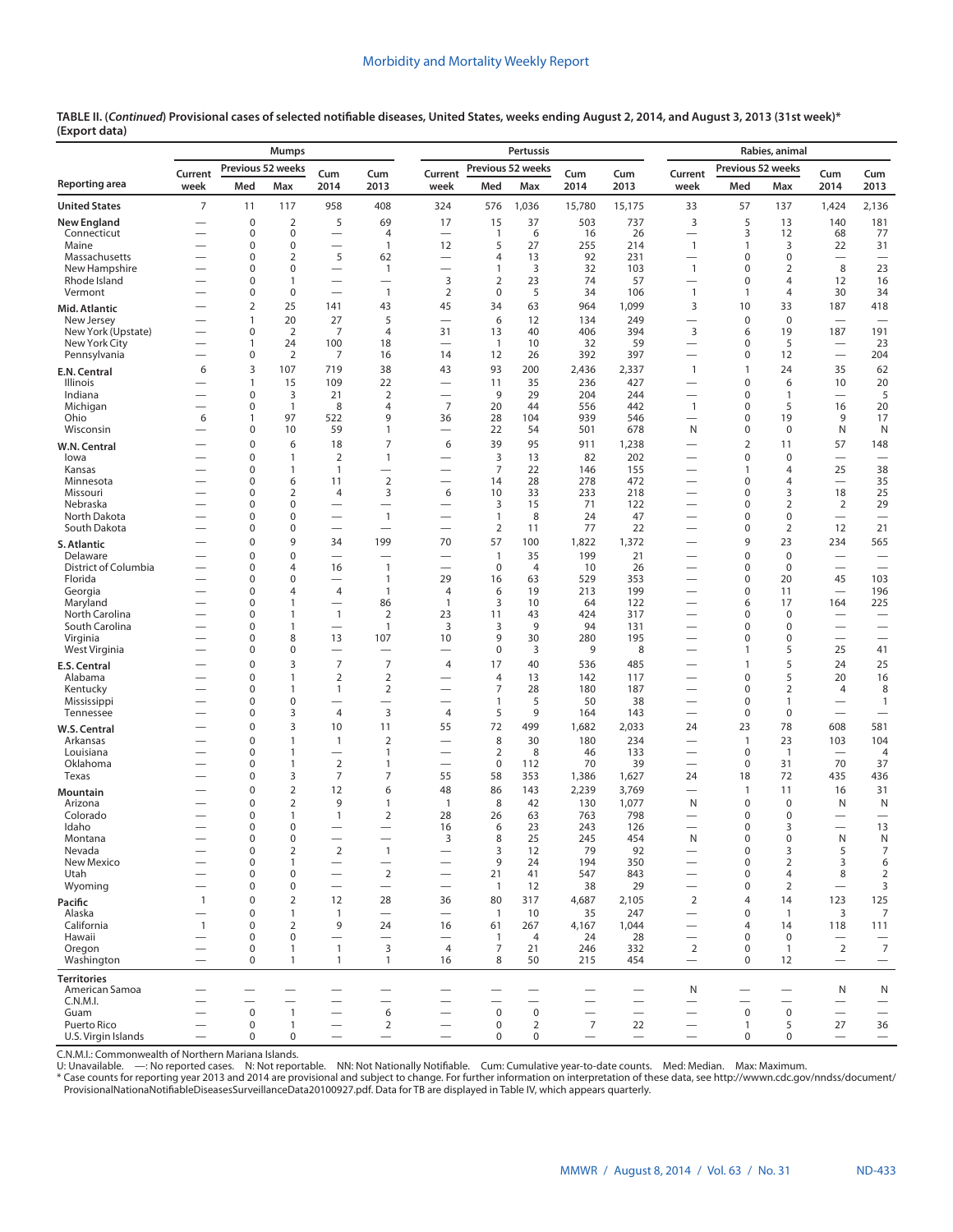|                               |                                |                                  | <b>Salmonellosis</b> |                                 |                          |                                | Shiga toxin-producing E. coli (STEC) <sup>†</sup> |                     |                                 |                                         |                                               |                             | Shigellosis           |                          |                       |
|-------------------------------|--------------------------------|----------------------------------|----------------------|---------------------------------|--------------------------|--------------------------------|---------------------------------------------------|---------------------|---------------------------------|-----------------------------------------|-----------------------------------------------|-----------------------------|-----------------------|--------------------------|-----------------------|
|                               | Current                        | Previous 52 weeks                |                      | Cum                             | Cum                      | Current                        | Previous 52 weeks                                 |                     | Cum                             | Cum                                     | Current                                       | Previous 52 weeks           |                       | Cum                      | Cum                   |
| Reporting area                | week                           | Med                              | Max                  | 2014                            | 2013                     | week                           | Med                                               | Max                 | 2014                            | 2013                                    | week                                          | Med                         | Max                   | 2014                     | 2013                  |
| <b>United States</b>          | 714                            | 884                              | 1,507                | 21,795                          | 25,574                   | 62                             | 99                                                | 297                 | 2,478                           | 3,656                                   | 235                                           | 315                         | 741                   | 9,370                    | 5,488                 |
| New England                   | 9                              | 33                               | 71                   | 1,019                           | 1,289                    | $\overline{1}$                 | 4                                                 | 11                  | 98                              | 145                                     | 3                                             | 5                           | 94                    | 149                      | 277                   |
| Connecticut<br>Maine          |                                | $\overline{7}$<br>$\overline{2}$ | 21<br>5              | 221<br>70                       | 259<br>87                | $\mathbf{1}$                   | 1<br>$\mathbf 0$                                  | 7<br>3              | 25<br>13                        | 35<br>16                                | $\qquad \qquad -$<br>$\overline{\phantom{0}}$ | $\mathbf{1}$<br>$\mathbf 0$ | 5<br>$\overline{2}$   | 24<br>9                  | 25<br>3               |
| Massachusetts                 |                                | 17                               | 40                   | 518                             | 740                      |                                | 2                                                 | 6                   | 44                              | 65                                      | -                                             | 3                           | 10                    | 84                       | 88                    |
| New Hampshire                 | $\overline{\phantom{0}}$       | 3                                | 12                   | 88                              | 100                      |                                | 0                                                 | $\overline{2}$      | 5                               | 18                                      |                                               | $\mathbf 0$                 | $\overline{2}$        | 9                        | 5                     |
| Rhode Island<br>Vermont       | $\overline{7}$<br>2            | $\mathbf 2$<br>$\overline{1}$    | 13<br>6              | 70<br>52                        | 54<br>49                 | $\overline{\phantom{0}}$       | $\Omega$<br>$\mathbf 0$                           | $\overline{2}$<br>3 | $\overline{2}$<br>9             | $\overline{\phantom{0}}$<br>11          | 3                                             | 0<br>0                      | 86<br>$\overline{1}$  | 22<br>$\overline{1}$     | 153<br>3              |
| Mid. Atlantic                 | 98                             | 81                               | 195                  | 2,196                           | 2,892                    | 15                             | 10                                                | 34                  | 240                             | 396                                     | 10                                            | 14                          | 37                    | 398                      | 483                   |
| New Jersey                    |                                | 14                               | 46                   | 335                             | 618                      | $\overline{\phantom{0}}$       | $\mathbf{1}$                                      | $\overline{7}$      | 28                              | 87                                      | $\overline{\phantom{0}}$                      | $\overline{2}$              | $\overline{7}$        | 54                       | 76                    |
| New York (Upstate)            | 38                             | 22                               | 76                   | 691                             | 685                      | 12                             | 4                                                 | 10                  | 96                              | 115                                     | 3                                             | 4                           | 29                    | 110                      | 145                   |
| New York City<br>Pennsylvania | 35<br>25                       | 18<br>23                         | 50<br>58             | 516<br>654                      | 631<br>958               | $\overline{2}$<br>$\mathbf{1}$ | $\mathbf{1}$<br>3                                 | 5<br>17             | 36<br>80                        | 57<br>137                               | 7<br>$\overline{\phantom{0}}$                 | 6<br>2                      | 13<br>6               | 170<br>64                | 181<br>81             |
| E.N. Central                  | 44                             | 93                               | 167                  | 2,662                           | 3,256                    | 11                             | 12                                                | 49                  | 333                             | 620                                     | 33                                            | 26                          | 115                   | 1,427                    | 870                   |
| Illinois                      |                                | 29                               | 65                   | 802                             | 1,044                    | —                              | 3                                                 | 17                  | 79                              | 183                                     |                                               | 7                           | 34                    | 263                      | 170                   |
| Indiana                       |                                | 11                               | 29                   | 317                             | 415                      |                                | 1                                                 | $\overline{7}$      | 40                              | 71                                      |                                               | 3                           | 49                    | 491                      | 63                    |
| Michigan<br>Ohio              | 5                              | 17                               | 42<br>47             | 485<br>711                      | 557<br>688               |                                | 3<br>4                                            | 14<br>15            | 66<br>105                       | 113<br>114                              | 8                                             | 3<br>10                     | 19<br>22              | 140<br>369               | 108<br>505            |
| Wisconsin                     | 39                             | 22<br>14                         | 29                   | 347                             | 552                      | 11<br>$\overline{\phantom{0}}$ | $\overline{2}$                                    | 13                  | 43                              | 139                                     | 17<br>8                                       | $\mathbf{1}$                | 18                    | 164                      | 24                    |
| W.N. Central                  | 30                             | 39                               | 120                  | 999                             | 1,911                    |                                | 11                                                | 48                  | 305                             | 609                                     | 25                                            | 29                          | 80                    | 1,040                    | 235                   |
| lowa                          | 4                              | 9                                | 21                   | 245                             | 356                      | —                              | $\overline{2}$                                    | 13                  | 95                              | 112                                     | $\mathbf{1}$                                  | 6                           | 45                    | 119                      | 48                    |
| Kansas                        | $\mathbf{1}$                   | $\overline{7}$                   | 18                   | 195                             | 247                      |                                | 1                                                 | 7                   | 57                              | 56                                      | $\overline{\phantom{0}}$                      | 0                           | $\overline{4}$        | 21                       | 28                    |
| Minnesota<br>Missouri         | -<br>25                        | $\mathbf 0$<br>16                | 54<br>37             | $\overline{\phantom{0}}$<br>401 | 460<br>476               |                                | $\mathbf 0$<br>4                                  | 17<br>15            | $\overline{\phantom{0}}$<br>112 | 173<br>162                              | -<br>22                                       | 0<br>3                      | 6<br>61               | 502                      | 79<br>29              |
| Nebraska                      | $\overline{\phantom{0}}$       | 3                                | 19                   | 33                              | 187                      |                                | $\Omega$                                          | 4                   | 14                              | 51                                      | $\overline{\phantom{0}}$                      | $\mathbf 0$                 | 5                     | 20                       | 35                    |
| North Dakota                  | -                              | $\overline{1}$                   | 5                    | 48                              | 71                       | -                              | $\Omega$                                          | 2                   | 15                              | 29                                      | $\overline{\phantom{0}}$                      | 0                           | $\overline{2}$        | 13                       | 11                    |
| South Dakota                  |                                | $\overline{2}$                   | 10                   | 77                              | 114                      | -                              | $\Omega$<br>9                                     | 5<br>17             | 12                              | 26                                      | $\overline{2}$                                | 9                           | 32                    | 365                      | 5                     |
| S. Atlantic<br>Delaware       | 299                            | 231<br>$\overline{2}$            | 478<br>7             | 5,841<br>50                     | 6,228<br>58              | 7                              | $\Omega$                                          | $\mathbf 2$         | 279<br>5                        | 319<br>7                                | 56<br>-                                       | 74<br>$\mathbf{1}$          | 163<br>$\overline{4}$ | 2,671<br>35              | 1,054<br>3            |
| District of Columbia          |                                | 0                                | 3                    | 18                              | 34                       | $\overline{\phantom{0}}$       | $\Omega$                                          | 1                   | 3                               | 4                                       |                                               | $\mathbf 0$                 | $\overline{4}$        | 30                       | 12                    |
| Florida                       | 136                            | 115                              | 228                  | 2,732                           | 2,710                    | 3                              | 2                                                 | 6                   | 70                              | 70                                      | 39                                            | 39                          | 96                    | 1,546                    | 392                   |
| Georgia<br>Maryland           | 35<br>40                       | 32<br>14                         | 100<br>33            | 884<br>434                      | 1,016<br>463             | —<br>$\mathbf{1}$              | 2<br>1                                            | 7<br>8              | 63<br>40                        | 77<br>32                                | 8<br>7                                        | 20<br>3                     | 34<br>11              | 500<br>132               | 392<br>53             |
| North Carolina                | 39                             | 22                               | 136                  | 567                             | 822                      | 3                              | 1                                                 | 5                   | 22                              | 40                                      | $\overline{\phantom{0}}$                      | 4                           | 119                   | 266                      | 87                    |
| South Carolina                | 35                             | 20                               | 66                   | 562                             | 494                      | -                              | $\mathbf 0$                                       | $\overline{2}$      | 7                               | 3                                       |                                               | $\overline{2}$              | 8                     | 72                       | 66                    |
| Virginia<br>West Virginia     | 14<br>$\overline{\phantom{0}}$ | 19<br>3                          | 41<br>10             | 499<br>95                       | 511<br>120               | —                              | $\overline{2}$<br>0                               | 8<br>3              | 51<br>18                        | 67<br>19                                | $\overline{2}$<br>$\qquad \qquad$             | 3<br>0                      | 8<br>2                | 88<br>$\overline{2}$     | 47<br>$\overline{2}$  |
| E.S. Central                  | 36                             | 57                               | 150                  | 1,712                           | 1,664                    | $\overline{1}$                 | 5                                                 | 15                  | 162                             | 207                                     | 13                                            | 31                          | 66                    | 901                      | 423                   |
| Alabama                       | 11                             | 19                               | 80                   | 560                             | 464                      |                                | $\mathbf 0$                                       | 4                   | 24                              | 34                                      | $\overline{1}$                                | 6                           | 13                    | 159                      | 157                   |
| Kentucky                      | $\mathbf{1}$                   | 9                                | 27                   | 309                             | 301                      | -                              | 1                                                 | 7                   | 43                              | 65                                      | 2                                             | $\mathbf{1}$                | 15                    | 101                      | 31                    |
| Mississippi                   | 2                              | 12<br>15                         | 43                   | 366                             | 428                      | $\overline{\phantom{0}}$       | $\mathbf 0$                                       | 3<br>9              | 15                              | 22                                      | $\overline{\phantom{0}}$<br>10                | 5<br>17                     | 12                    | 139                      | 95                    |
| Tennessee                     | 22<br>102                      | 142                              | 33<br>724            | 477<br>2,912                    | 471<br>3,115             | $\overline{1}$<br>3            | 2<br>17                                           | 50                  | 80<br>463                       | 86<br>375                               | 72                                            | 67                          | 50<br>463             | 502<br>1,883             | 140<br>1,283          |
| W.S. Central<br>Arkansas      | 21                             | 14                               | 36                   | 286                             | 270                      | 1                              | $\overline{2}$                                    | 6                   | 61                              | 50                                      | 14                                            | 8                           | 198                   | 685                      | 126                   |
| Louisiana                     | 10                             | 23                               | 47                   | 513                             | 635                      |                                | 0                                                 | 3                   | 8                               | 9                                       | $\overline{\phantom{0}}$                      | 4                           | 29                    | 95                       | 187                   |
| Oklahoma                      | 19                             | 14                               | 151                  | 402                             | 316                      | —                              | 2                                                 | 10                  | 64                              | 49                                      | 2                                             | $\mathbf{1}$                | 41                    | 27                       | 115                   |
| Texas                         | 52<br>27                       | 90<br>50                         | 543<br>148           | 1,711<br>1,320                  | 1,894<br>1,805           | $\overline{2}$<br>10           | 12<br>8                                           | 40<br>69            | 330<br>215                      | 267<br>436                              | 56<br>$\overline{4}$                          | 47                          | 393<br>43             | 1,076<br>302             | 855<br>282            |
| Mountain<br>Arizona           | $\mathbf{1}$                   | 17                               | 34                   | 386                             | 502                      | —                              | $\mathbf{1}$                                      | 45                  | 36                              | 117                                     | 3                                             | 12<br>6                     | 29                    | 126                      | 170                   |
| Colorado                      | 15                             | 10                               | 35                   | 313                             | 400                      | $\overline{7}$                 | $\mathbf{1}$                                      | 10                  | 33                              | 113                                     | $\mathbf{1}$                                  | 2                           | 12                    | 44                       | 38                    |
| Idaho                         | 5                              | 3                                | 9                    | 91                              | 69                       | 3                              | $\overline{2}$                                    | 6                   | 44                              | 47                                      |                                               | 0                           | 3                     | 8                        | 6                     |
| Montana<br>Nevada             | 5                              | 2<br>3                           | 6<br>86              | 72<br>72                        | 54<br>322                |                                | 1<br>$\mathbf{1}$                                 | $\overline{4}$<br>5 | 20<br>18                        | 26<br>36                                |                                               | $\Omega$<br>0               | 10<br>7               | 8<br>17                  | 14<br>17              |
| New Mexico                    | $\overline{\phantom{0}}$       | 5                                | 19                   | 140                             | 227                      |                                | 0                                                 | 6                   | 26                              | 22                                      | $\overline{\phantom{0}}$                      | $\mathbf{1}$                | 5                     | 25                       | 21                    |
| Utah                          | $\mathbf{1}$                   | 6                                | 16                   | 217                             | 191                      |                                | $\mathbf{1}$                                      | 7                   | 33                              | 58                                      | —                                             | $\mathbf{1}$                | 2                     | 17                       | 13                    |
| Wyoming                       |                                | $\mathbf{1}$                     | 7                    | 29                              | 40                       | $\overline{\phantom{0}}$       | 0                                                 | 8                   | 5                               | 17                                      | $\overline{\phantom{0}}$                      | 0                           | 6                     | 57                       | 3                     |
| Pacific<br>Alaska             | 69<br>$\overline{\phantom{0}}$ | 120                              | 224<br>7             | 3,134<br>50                     | 3,414                    | 14<br>$\overline{\phantom{0}}$ | 15                                                | 55<br>$\mathbf 0$   | 383<br>$\overline{\phantom{0}}$ | 549<br>$\overbrace{\phantom{12322111}}$ | 19<br>$\overline{\phantom{0}}$                | 24<br>$\mathbf 0$           | 54                    | 599<br>3                 | 581                   |
| California                    | 35                             | $\mathbf{1}$<br>92               | 177                  | 2,413                           | 49<br>2,590              |                                | 0<br>8                                            | 36                  | 208                             | 336                                     | 13                                            | 20                          | $\overline{1}$<br>54  | 474                      | $\overline{1}$<br>466 |
| Hawaii                        |                                | 5                                | 13                   | 139                             | 195                      | —                              | 0                                                 | 2                   | 4                               | 18                                      | $\overline{\phantom{0}}$                      | 0                           | 2                     | 11                       | 29                    |
| Oregon<br>Washington          | 5<br>29                        | 6<br>10                          | 25<br>47             | 203<br>329                      | 211<br>369               | $\overline{1}$<br>13           | 3<br>3                                            | 14<br>31            | 77<br>94                        | 83<br>112                               | 6                                             | $\mathbf{1}$<br>2           | 5<br>12               | 22<br>89                 | 27<br>58              |
| Territories                   |                                |                                  |                      |                                 |                          |                                |                                                   |                     |                                 |                                         |                                               |                             |                       |                          |                       |
| American Samoa<br>C.N.M.I.    |                                |                                  |                      |                                 | —                        |                                |                                                   |                     |                                 |                                         |                                               |                             |                       |                          |                       |
| Guam                          |                                | $\mathbf 0$                      | $\mathbf 2$          |                                 | 11                       |                                | $\mathbf{1}$                                      | $\overline{4}$      |                                 | 56                                      |                                               | $\mathsf 0$                 | $\mathbf{1}$          |                          | 6                     |
| Puerto Rico                   |                                | 8                                | 39                   | 231                             | 322                      |                                | 0                                                 | $\overline{2}$      | 4                               | 3                                       |                                               | 0                           | $\overline{1}$        | 3                        | 3                     |
| U.S. Virgin Islands           |                                | $\mathbf 0$                      | 0                    | $\qquad \qquad -$               | $\overline{\phantom{m}}$ | $\overline{\phantom{0}}$       | 0                                                 | 0                   |                                 | $\overline{\phantom{m}}$                | $\qquad \qquad$                               | 0                           | 0                     | $\overline{\phantom{0}}$ | —                     |
|                               |                                |                                  |                      |                                 |                          |                                |                                                   |                     |                                 |                                         |                                               |                             |                       |                          |                       |

C.N.M.I.: Commonwealth of Northern Mariana Islands.<br>U: Unavailable. —: No reported cases. N: Not reportable. NN: Not Nationally Notifiable. Cum: Cumulative year-to-date counts. Med: Median. Max: Maximum.<br>\* Case counts for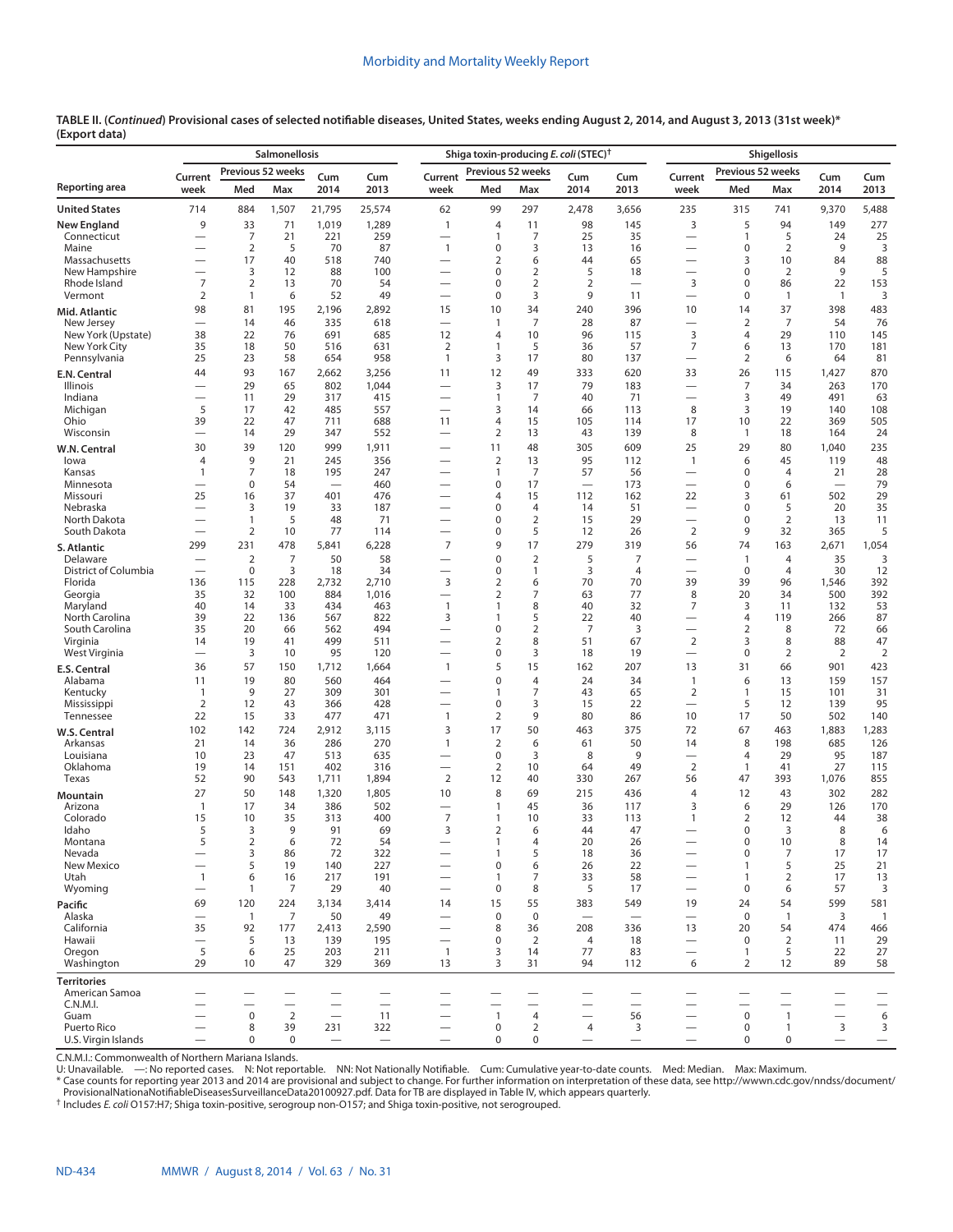|                                      |                          |                          |                            |                                                      | Spotted Fever Rickettsiosis (including RMSF) <sup>†</sup> |                                          |                            |                               |                                  |                                            |                                                      |                                 |                     |                                  |                          |
|--------------------------------------|--------------------------|--------------------------|----------------------------|------------------------------------------------------|-----------------------------------------------------------|------------------------------------------|----------------------------|-------------------------------|----------------------------------|--------------------------------------------|------------------------------------------------------|---------------------------------|---------------------|----------------------------------|--------------------------|
|                                      |                          |                          | Confirmed                  |                                                      |                                                           |                                          |                            | Probable                      |                                  |                                            |                                                      | Syphilis, primary and secondary |                     |                                  |                          |
|                                      | Current                  |                          | Previous 52 weeks          | Cum                                                  | Cum                                                       | Current                                  | Previous 52 weeks          |                               | Cum                              | Cum                                        | Current                                              | Previous 52 weeks               |                     | Cum                              | Cum                      |
| Reporting area                       | week                     | Med                      | Max                        | 2014                                                 | 2013                                                      | week                                     | Med                        | Max                           | 2014                             | 2013                                       | week                                                 | Med                             | Max                 | 2014                             | 2013                     |
| <b>United States</b>                 | 5                        | $\overline{2}$           | 10                         | 63                                                   | 106                                                       | 115                                      | 57                         | 212                           | 1,732                            | 1,613                                      | 88                                                   | 341                             | 478                 | 9,787                            | 9,845                    |
| New England                          |                          | 0                        | $\mathbf 0$                |                                                      | $\mathbf{1}$                                              |                                          | $\mathbf 0$                | $\mathbf{1}$                  | $\overline{4}$                   | 8                                          | 1                                                    | 10                              | 19                  | 275                              | 294                      |
| Connecticut<br>Maine                 |                          | 0<br>0                   | $\mathbf 0$<br>$\mathbf 0$ | $\overline{\phantom{0}}$<br>—                        |                                                           | $\overline{\phantom{0}}$                 | $\pmb{0}$<br>$\mathbf 0$   | $\pmb{0}$<br>$\mathbf{1}$     | -<br>$\overline{2}$              | $\overline{\phantom{0}}$<br>$\overline{2}$ | —                                                    | $\overline{1}$<br>$\mathbf 0$   | 5<br>$\overline{4}$ | 44<br>6                          | 37<br>8                  |
| Massachusetts                        |                          | 0                        | 0                          |                                                      |                                                           | -                                        | $\mathbf 0$                | $\mathbf{1}$                  | $\mathbf{1}$                     | 1                                          | -                                                    | 7                               | 14                  | 173                              | 209                      |
| New Hampshire                        |                          | 0                        | 0                          | $\overline{\phantom{0}}$                             | $\mathbf{1}$                                              | -                                        | $\mathbf 0$                | $\mathbf{1}$                  | 1                                | 3                                          | 1                                                    | $\mathbf 0$                     | $\overline{2}$      | 13                               | 18                       |
| Rhode Island                         |                          | 0                        | 0                          | $\overline{\phantom{0}}$                             |                                                           |                                          | $\mathbf 0$                | $\mathbf 0$                   |                                  | $\overline{2}$                             |                                                      | $\mathbf{1}$                    | 5                   | 37                               | 20                       |
| Vermont                              |                          | 0                        | $\mathbf 0$                | $\overline{\phantom{0}}$                             | $\overline{\phantom{0}}$                                  |                                          | $\mathbf 0$                | $\mathbf 0$                   |                                  | $\overline{\phantom{0}}$                   | -                                                    | $\mathbf 0$                     | $\mathbf{1}$        | $\overline{2}$                   | $\overline{2}$           |
| Mid. Atlantic<br>New Jersey          |                          | 0<br>0                   | 1<br>$\mathbf{1}$          | $\overline{2}$<br>$\overline{\phantom{0}}$           | $\mathbf{1}$<br>$\mathbf{1}$                              | $\mathbf{1}$<br>$\overline{\phantom{0}}$ | $\mathbf{1}$<br>1          | $\overline{7}$<br>3           | 41<br>25                         | 45<br>27                                   | 19                                                   | 44<br>$\overline{4}$            | 73<br>9             | 1,316<br>115                     | 1,236<br>143             |
| New York (Upstate)                   |                          | 0                        | $\mathbf{1}$               | $\mathbf{1}$                                         |                                                           | $\mathbf{1}$                             | $\mathbf 0$                | 6                             | $\overline{7}$                   | 5                                          | 9                                                    | 5                               | 48                  | 218                              | 149                      |
| New York City                        |                          | 0                        | $\mathbf{1}$               | $\overline{\phantom{0}}$                             |                                                           |                                          | 0                          | $\overline{2}$                | $\overline{4}$                   | $\overline{2}$                             | $\overline{2}$                                       | 24                              | 38                  | 711                              | 682                      |
| Pennsylvania                         |                          | 0                        | $\mathbf{1}$               | $\mathbf{1}$                                         |                                                           |                                          | $\mathbf 0$                | $\overline{2}$                | 5                                | 11                                         | 8                                                    | 9                               | 21                  | 272                              | 262                      |
| E.N. Central                         |                          | 0                        | $\overline{2}$             | 3                                                    | 3                                                         |                                          | $\mathbf{1}$               | 11                            | 60                               | 100                                        |                                                      | 32                              | 58                  | 848                              | 1,226                    |
| Illinois<br>Indiana                  | $\overline{\phantom{0}}$ | 0<br>0                   | 1<br>$\overline{2}$        | $\mathbf{1}$<br>$\overline{2}$                       | $\overline{2}$<br>$\overline{\phantom{0}}$                | $\overline{\phantom{0}}$                 | 0                          | 7<br>$\overline{2}$           | 45<br>$\overline{2}$             | 64<br>15                                   | $\overline{\phantom{0}}$<br>$\overline{\phantom{0}}$ | 11<br>3                         | 27<br>8             | 265<br>92                        | 507<br>145               |
| Michigan                             |                          | 0                        | $\pmb{0}$                  | $\overline{\phantom{0}}$                             | $\overline{\phantom{0}}$                                  | $\overline{\phantom{0}}$                 | $\mathbf 0$                | $\mathbf{1}$                  | $\overline{2}$                   | $\overline{1}$                             | -                                                    | 8                               | 17                  | 191                              | 272                      |
| Ohio                                 |                          | 0                        | $\mathbf{1}$               | $\overline{\phantom{0}}$                             |                                                           |                                          | 0                          | $\overline{2}$                | 9                                | 15                                         | $\overline{\phantom{0}}$                             | 9                               | 17                  | 259                              | 248                      |
| Wisconsin                            |                          | 0                        | 0                          |                                                      | $\mathbf{1}$                                              |                                          | 0                          | $\overline{1}$                | $\overline{2}$                   | 5                                          |                                                      | $\mathbf{1}$                    | 5                   | 41                               | 54                       |
| W.N. Central                         | $\mathbf{1}$             | 0                        | $\overline{2}$             | 8                                                    | $\overline{4}$                                            | $\overline{4}$                           | 3                          | 17                            | 159                              | 185                                        |                                                      | 15                              | 30                  | 437                              | 366                      |
| lowa<br>Kansas                       |                          | 0<br>$\Omega$            | 0<br>0                     | $\overline{\phantom{0}}$<br>$\overline{\phantom{0}}$ |                                                           |                                          | $\mathbf 0$<br>$\mathbf 0$ | $\overline{2}$<br>$\mathbf 0$ | 5                                | 5                                          |                                                      | $\mathbf{1}$<br>$\mathbf{1}$    | 7<br>3              | 21<br>36                         | 50<br>27                 |
| Minnesota                            |                          | 0                        | $\mathbf{1}$               | $\overline{\phantom{0}}$                             |                                                           |                                          | 0                          | $\overline{1}$                | $\overbrace{\phantom{12322111}}$ | 9                                          | -                                                    | 4                               | 10                  | 128                              | 94                       |
| Missouri                             | 1                        | 0                        | $\mathbf{1}$               | $\overline{7}$                                       | $\mathbf{1}$                                              | 4                                        | 3                          | 17                            | 153                              | 160                                        |                                                      | 6                               | 11                  | 188                              | 148                      |
| Nebraska                             |                          | 0                        | $\mathbf{1}$               | $\overline{\phantom{0}}$                             | 3                                                         | $\overline{\phantom{0}}$                 | $\mathbf 0$                | $\mathbf{1}$                  |                                  | 6                                          | -                                                    | $\mathbf{1}$                    | 3                   | 30                               | 26                       |
| North Dakota                         |                          | 0                        | $\mathbf{1}$               | $\mathbf{1}$                                         | $\overline{\phantom{0}}$                                  | -                                        | 0                          | $\mathbf{1}$                  | $\mathbf{1}$                     | 2                                          | -                                                    | $\mathbf 0$                     | $\overline{2}$      | 8                                | 6                        |
| South Dakota                         |                          | 0<br>$\mathbf{1}$        | $\mathbf{1}$<br>9          | 35                                                   | $\overline{\phantom{0}}$                                  | 77                                       | 0<br>13                    | $\mathbf{1}$<br>57            | 474                              | 3                                          | —                                                    | $\mathbf{1}$<br>89              | 6<br>215            | 26                               | 15                       |
| S. Atlantic<br>Delaware              | 4                        | $\Omega$                 | $\mathbf 0$                | -                                                    | 78                                                        | $\overline{\phantom{0}}$                 | $\mathbf 0$                | 3                             | 15                               | 416<br>11                                  | 16<br>-                                              | $\mathbf{1}$                    | 6                   | 2,563<br>22                      | 2,117<br>21              |
| District of Columbia                 |                          | 0                        | $\mathbf{1}$               | $\overline{\phantom{0}}$                             | 3                                                         |                                          | $\mathbf 0$                | $\pmb{0}$                     | $\overline{\phantom{0}}$         | $\mathbf{1}$                               |                                                      | $\mathbf 0$                     | 8                   |                                  | 104                      |
| Florida                              | $\mathbf 2$              | 0                        | $\overline{2}$             | $\overline{3}$                                       | 3                                                         | $\mathbf{1}$                             | $\mathbf 0$                | 3                             | 20                               | 7                                          | 6                                                    | 31                              | 45                  | 947                              | 815                      |
| Georgia                              | $\overline{\phantom{0}}$ | 1<br>$\Omega$            | 4<br>$\mathbf{1}$          | 21                                                   | 61                                                        | $\overline{\phantom{0}}$                 | $\mathbf 0$<br>$\mathbf 0$ | $\pmb{0}$<br>$\mathbf 2$      | $\overline{\phantom{0}}$<br>9    | $\overline{\phantom{0}}$<br>6              | $\overline{\phantom{0}}$<br>$\mathbf 2$              | 22<br>9                         | 151                 | 667                              | 438                      |
| Maryland<br>North Carolina           | $\overline{2}$           | 0                        | $\overline{2}$             | 1<br>5                                               | $\overline{7}$                                            | -<br>66                                  | 6                          | 34                            | 239                              | 163                                        |                                                      | 12                              | 16<br>29            | 242<br>349                       | 241<br>147               |
| South Carolina                       |                          | 0                        | $\mathbf{1}$               |                                                      | $\overline{\phantom{0}}$                                  |                                          | $\mathbf 0$                | 5                             | 16                               | 29                                         | 3                                                    | $\overline{4}$                  | 13                  | 137                              | 168                      |
| Virginia                             |                          | 0                        | $\mathbf{1}$               | 5                                                    | 3                                                         | 10                                       | $\overline{4}$             | 22                            | 172                              | 198                                        | 5                                                    | 6                               | 18                  | 184                              | 175                      |
| West Virginia                        |                          | 0                        | $\mathbf 0$                |                                                      | 1                                                         | $\overline{\phantom{0}}$                 | 0                          | 2                             | 3                                | $\mathbf{1}$                               | $\overline{\phantom{0}}$                             | 0                               | $\overline{2}$      | 15                               | 8                        |
| E.S. Central                         |                          | 0<br>0                   | 3<br>1                     | 11                                                   | 8<br>1                                                    | 21<br>5                                  | 13<br>4                    | 50<br>19                      | 501<br>117                       | 527<br>121                                 | 5                                                    | 11                              | 29<br>8             | 307<br>69                        | 346<br>103               |
| Alabama<br>Kentucky                  |                          | $\Omega$                 | $\mathbf{1}$               | 3<br>$\overline{\phantom{0}}$                        | $\mathbf{1}$                                              | $\mathbf{1}$                             | 1                          | 5                             | 29                               | 40                                         | 1<br>$\overline{4}$                                  | 3<br>$\overline{2}$             | 8                   | 80                               | 70                       |
| Mississippi                          |                          | 0                        | $\mathbf{1}$               | $\mathbf 2$                                          | 1                                                         | $\overline{\phantom{0}}$                 | 0                          | 3                             | 2                                | 28                                         |                                                      | $\mathbf{1}$                    | 26                  | 68                               | 48                       |
| Tennessee                            |                          | $\Omega$                 | $\overline{2}$             | 6                                                    | 5                                                         | 15                                       | 7                          | 41                            | 353                              | 338                                        | —                                                    | $\overline{4}$                  | 9                   | 90                               | 125                      |
| W.S. Central                         |                          | $\Omega$                 | $\overline{4}$             | $\mathbf 2$                                          | 4                                                         | 10                                       | 13                         | 123                           | 472                              | 282                                        | 22                                                   | 41                              | 69                  | 1,239                            | 1,289                    |
| Arkansas<br>Louisiana                |                          | 0<br>0                   | 1<br>$\mathbf 0$           | $\overline{\phantom{0}}$<br>$\overline{\phantom{0}}$ | 3<br>$\overline{\phantom{0}}$                             | 10                                       | 10<br>$\mathbf 0$          | 42<br>$\overline{1}$          | 329<br>3                         | 228<br>3                                   | -<br>-                                               | 3<br>8                          | 9<br>22             | 63<br>181                        | 108<br>201               |
| Oklahoma                             |                          | 0                        | $\overline{4}$             | $\mathbf 2$                                          |                                                           |                                          | $\mathbf 0$                | 87                            | 81                               | 21                                         | $\overline{\phantom{0}}$                             | $\overline{2}$                  | 7                   | 68                               | 69                       |
| Texas                                |                          | 0                        | 0                          | $\overline{\phantom{0}}$                             | $\mathbf{1}$                                              |                                          | 2                          | 16                            | 59                               | 30                                         | 22                                                   | 28                              | 47                  | 927                              | 911                      |
| Mountain                             |                          | 0                        | 1                          | $\mathbf{1}$                                         | 6                                                         | $\mathbf{1}$                             | $\mathbf{1}$               | $\overline{4}$                | 10                               | 42                                         | $\overline{\phantom{0}}$                             | 17                              | 31                  | 566                              | 475                      |
| Arizona                              |                          | 0                        | 1                          | $\mathbf{1}$                                         | 5                                                         |                                          | $\mathbf 0$                | 3                             | 5                                | 31                                         |                                                      | 7                               | 12                  | 218                              | 157                      |
| Colorado<br>Idaho                    |                          | 0<br>0                   | 0<br>0                     |                                                      | $\mathbf{1}$                                              |                                          | 0<br>0                     | 1<br>$\mathbf 0$              |                                  | 5<br>$\overline{\phantom{0}}$              |                                                      | 2<br>$\mathbf 0$                | 9<br>$\overline{2}$ | 72<br>3                          | 97<br>8                  |
| Montana                              |                          | 0                        | $\Omega$                   |                                                      |                                                           | $\mathbf{1}$                             | $\Omega$                   | $\mathbf{1}$                  | 3                                | $\overline{2}$                             |                                                      | $\Omega$                        | $\overline{2}$      | 5                                | 4                        |
| Nevada                               |                          | 0                        | $\pmb{0}$                  | —                                                    | $\overline{\phantom{0}}$                                  |                                          | $\mathbf 0$                | $\mathbf{1}$                  | $\mathbf{1}$                     | $\mathbf{1}$                               | —                                                    | 5                               | 20                  | 196                              | 101                      |
| New Mexico                           | -                        | 0                        | $\mathbf{1}$               |                                                      |                                                           | -                                        | $\mathbf 0$                | $\overline{1}$                | $\mathbf{1}$                     | $\mathbf{1}$                               | -                                                    | $\overline{2}$                  | 6                   | 60                               | 53                       |
| Utah<br>Wyoming                      | -                        | 0<br>0                   | $\pmb{0}$<br>$\mathbf 0$   | $\overline{\phantom{0}}$<br>$\overline{\phantom{0}}$ | $\qquad \qquad$<br>$\overline{\phantom{0}}$               |                                          | $\mathbf 0$<br>$\mathbf 0$ | $\mathbf{1}$<br>$\mathbf{1}$  | $\overline{\phantom{0}}$         | $\overline{2}$                             | $\overline{\phantom{0}}$<br>$\overline{\phantom{0}}$ | $\mathbf 0$<br>$\mathbf 0$      | 3<br>$\mathbf 0$    | 12<br>$\overline{\phantom{0}}$   | 54<br>$\overline{1}$     |
| Pacific                              |                          | 0                        | $\mathbf{1}$               | $\mathbf{1}$                                         | $\mathbf{1}$                                              | $\mathbf{1}$                             | $\mathbf 0$                | $\overline{2}$                | 11                               | 8                                          | 25                                                   | 79                              | 100                 | 2,236                            | 2,496                    |
| Alaska                               | N                        | 0                        | $\mathbf 0$                | N                                                    | N                                                         | N                                        | $\mathbf 0$                | $\mathbf 0$                   | N                                | N                                          | $\overline{\phantom{m}}$                             | $\mathbf 0$                     | 3                   | 12                               | 16                       |
| California                           |                          | 0                        | $\mathbf{1}$               | $\mathbf{1}$                                         |                                                           | $\mathbf{1}$                             | $\mathbf 0$                | $\mathbf{1}$                  | 8                                | 8                                          | 23                                                   | 68                              | 89                  | 1,981                            | 2,139                    |
| Hawaii                               | N                        | 0                        | $\mathbf 0$                | N                                                    | N                                                         | N                                        | $\mathbf 0$                | $\mathbf 0$                   | N                                | N                                          |                                                      | $\mathbf{1}$                    | 5                   | 29                               | 25                       |
| Oregon<br>Washington                 | $\overline{\phantom{0}}$ | 0<br>0                   | 1<br>$\mathbf 0$           |                                                      | $\mathbf{1}$<br>$\overline{\phantom{0}}$                  | $\overline{\phantom{0}}$                 | 0<br>$\mathbf 0$           | $\mathbf{1}$<br>2             | 3<br>$\overline{\phantom{0}}$    | $\overline{\phantom{0}}$                   | $\overline{2}$                                       | $\overline{4}$<br>4             | 11<br>11            | 132<br>82                        | 163<br>153               |
|                                      |                          |                          |                            |                                                      |                                                           |                                          |                            |                               |                                  |                                            |                                                      |                                 |                     |                                  |                          |
| <b>Territories</b><br>American Samoa | N                        |                          |                            | N                                                    | N                                                         | N                                        |                            | —                             | N                                | N                                          | $\overline{\phantom{0}}$                             |                                 |                     |                                  |                          |
| C.N.M.I.                             |                          | $\overline{\phantom{0}}$ | $\overline{\phantom{0}}$   |                                                      |                                                           | $\overline{\phantom{0}}$                 |                            | $\overline{\phantom{0}}$      | $\overbrace{\phantom{12322111}}$ | $\overline{\phantom{0}}$                   | $\overbrace{\phantom{12322111}}$                     |                                 |                     | $\overbrace{\phantom{12322111}}$ |                          |
| Guam                                 | $\mathsf{N}$             | $\pmb{0}$                | $\pmb{0}$                  | $\mathsf{N}$                                         | N                                                         | N                                        | $\mathbf 0$                | $\mathbf 0$                   | N                                | N                                          | $\overline{\phantom{0}}$                             | $\mathsf 0$                     | $\mathbf 0$         | $\overbrace{\phantom{12322111}}$ | $\overline{\phantom{0}}$ |
| Puerto Rico<br>U.S. Virgin Islands   | N<br>N                   | 0<br>0                   | 0<br>0                     | N<br>N                                               | N<br>N                                                    | N<br>N                                   | 0<br>0                     | $\mathbf 0$<br>0              | N<br>N                           | N<br>N                                     | $\overline{\phantom{0}}$                             | 6<br>$\mathbf 0$                | 29<br>$\mathbf 0$   | 258<br>$\overline{\phantom{0}}$  | 247<br>$\mathbf{1}$      |
|                                      |                          |                          |                            |                                                      |                                                           |                                          |                            |                               |                                  |                                            |                                                      |                                 |                     |                                  |                          |

C.N.M.I.: Commonwealth of Northern Mariana Islands.

U: Unavailable. —: No reported cases. N: Not reportable. NN: Not Nationally Notifiable. Cum: Cumulative year-to-date counts. Med: Median. Max: Maximum.

\* Case counts for reporting year 2013 and 2014 are provisional and subject to change. For further information on interpretation of these data, see [http://wwwn.cdc.gov/nndss/document/](http://wwwn.cdc.gov/nndss/document/ProvisionalNationaNotifiableDiseasesSurveillanceData20100927.pdf)<br>ProvisionalNationaNotifiableDiseasesSur

[ProvisionalNationaNotifiableDiseasesSurveillanceData20100927.pdf](http://wwwn.cdc.gov/nndss/document/ProvisionalNationaNotifiableDiseasesSurveillanceData20100927.pdf). Data for TB are displayed in Table IV, which appears quarterly.<br><sup>†</sup> Illnesses with similar clinical presentation that result from Spotted fever group ricket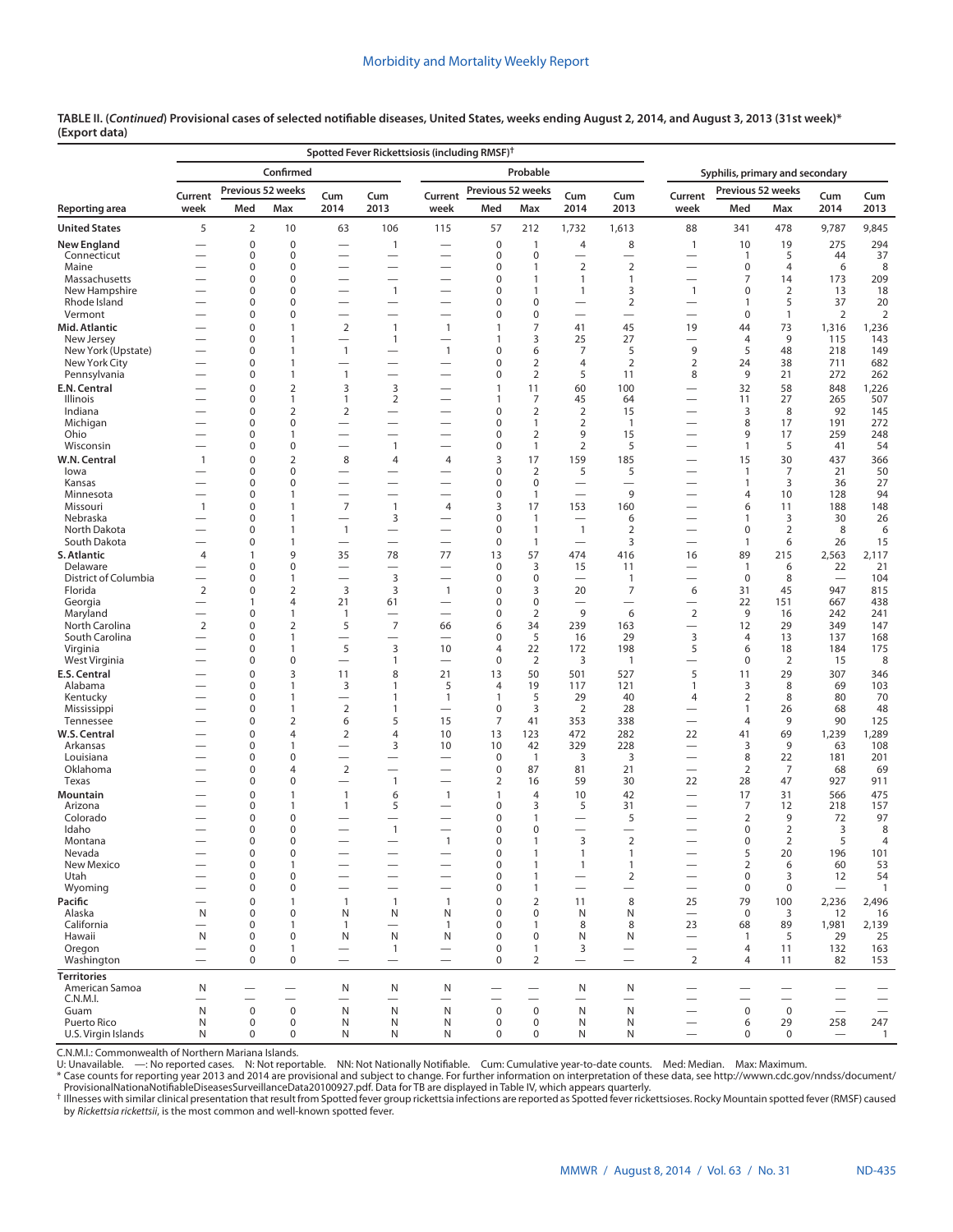|                                  |                               |                               |                               |                                 |                                      |                                                      |                   |                                |                                |                                                      | West Nile virus disease <sup>+</sup>                 |                         |                               |                                                      |                                          |
|----------------------------------|-------------------------------|-------------------------------|-------------------------------|---------------------------------|--------------------------------------|------------------------------------------------------|-------------------|--------------------------------|--------------------------------|------------------------------------------------------|------------------------------------------------------|-------------------------|-------------------------------|------------------------------------------------------|------------------------------------------|
|                                  |                               |                               | Varicella (chickenpox)        |                                 |                                      |                                                      |                   | Neuroinvasive                  |                                |                                                      |                                                      |                         | Nonneuroinvasive <sup>§</sup> |                                                      |                                          |
|                                  | Current                       | Previous 52 weeks             |                               | Cum                             | Cum                                  | Current                                              | Previous 52 weeks |                                | Cum                            | Cum                                                  | Current                                              | Previous 52 weeks       |                               | Cum                                                  | Cum                                      |
| Reporting area                   | week                          | Med                           | Max                           | 2014                            | 2013                                 | week                                                 | Med               | Max                            | 2014                           | 2013                                                 | week                                                 | Med                     | Max                           | 2014                                                 | 2013                                     |
| <b>United States</b>             | 79                            | 196                           | 294                           | 5,129                           | 6,649                                |                                                      | 1                 | 164                            | 38                             | 220                                                  |                                                      | 1                       | 164                           | 43                                                   | 259                                      |
| New England                      | $\overline{4}$                | 19                            | 49<br>9                       | 564                             | 645                                  | $\overline{\phantom{0}}$<br>$\overline{\phantom{0}}$ | 0<br>0            | 3                              |                                | -                                                    |                                                      | $\mathbf 0$             | $\overline{2}$                | $\overline{\phantom{0}}$<br>$\equiv$                 | $\overline{2}$                           |
| Connecticut<br>Maine             | 4                             | 4<br>$\overline{2}$           | 10                            | 100<br>99                       | 135<br>91                            |                                                      | 0                 | $\mathbf{1}$<br>$\mathbf 0$    | $\overline{\phantom{0}}$       | $\overline{\phantom{0}}$                             |                                                      | $\pmb{0}$<br>$\pmb{0}$  | $\mathbf{1}$<br>0             |                                                      | $\mathbf{1}$                             |
| Massachusetts                    |                               | 9                             | 20                            | 253                             | 298                                  |                                                      | 0                 | $\overline{2}$                 |                                |                                                      |                                                      | $\pmb{0}$               | 1                             |                                                      | $\overline{\phantom{0}}$                 |
| New Hampshire                    |                               | 0                             | 8                             |                                 | 55                                   |                                                      | 0                 | $\mathbf{1}$                   |                                |                                                      |                                                      | $\mathbf 0$             | $\mathbf 0$                   | $\overline{\phantom{0}}$                             | $\overline{\phantom{0}}$                 |
| Rhode Island<br>Vermont          |                               | $\mathbf{1}$<br>$\mathbf{1}$  | $\overline{4}$<br>27          | 23<br>89                        | 20<br>46                             | -                                                    | 0<br>0            | 1<br>$\mathbf{1}$              | $\overline{\phantom{0}}$       |                                                      | -                                                    | $\mathbf 0$<br>0        | 0<br>$\mathbf{1}$             |                                                      | $\overline{\phantom{0}}$<br>$\mathbf{1}$ |
| Mid. Atlantic                    | 6                             | 19                            | 34                            | 563                             | 783                                  | <u>—</u><br>$\overline{\phantom{0}}$                 | 0                 | $\overline{7}$                 | -<br>$\overline{\phantom{0}}$  | 5                                                    | $\overline{\phantom{0}}$<br>$\overline{\phantom{0}}$ | $\mathbf 0$             | 6                             | $\overline{\phantom{0}}$<br>$\mathbf{1}$             | 4                                        |
| New Jersey                       |                               | $\overline{4}$                | 16                            | 99                              | 306                                  | $\overline{\phantom{0}}$                             | 0                 | $\overline{4}$                 |                                | $\mathbf{1}$                                         | $\overline{\phantom{0}}$                             | $\mathbf 0$             | 2                             |                                                      | $\qquad \qquad$                          |
| New York (Upstate)               | N                             | $\mathbf 0$                   | $\mathbf 0$                   | N                               | N                                    | -                                                    | $\Omega$          | $\overline{2}$                 | -                              |                                                      | -                                                    | 0                       | 4                             | $\mathbf{1}$                                         | $\mathbf{1}$                             |
| New York City<br>Pennsylvania    | 6                             | $\mathbf 0$<br>15             | $\mathbf 0$<br>26             | $\overline{\phantom{0}}$<br>464 | $\overline{\phantom{0}}$<br>477      | -<br>$\overline{\phantom{0}}$                        | 0<br>0            | $\overline{2}$<br>$\mathbf{1}$ | $\overline{\phantom{0}}$       | $\overline{2}$<br>$\mathbf 2$                        | -                                                    | 0<br>0                  | $\mathbf{1}$<br>$\mathbf{1}$  | $\overline{\phantom{0}}$<br>$\overline{\phantom{0}}$ | $\overline{2}$<br>$\mathbf{1}$           |
| E.N. Central                     | 17                            | 57                            | 92                            | 1,472                           | 1,509                                | $\overline{\phantom{0}}$                             | 0                 | 26                             |                                | 12                                                   | -                                                    | 0                       | 14                            | $\mathbf{1}$                                         | 5                                        |
| Illinois                         |                               | 13                            | 27                            | 353                             | 399                                  |                                                      | 0                 | 21                             |                                | $\mathbf 2$                                          |                                                      | 0                       | 8                             | $\overline{\phantom{0}}$                             | $\overbrace{\phantom{12322111}}$         |
| Indiana                          |                               | 7                             | 22                            | 208                             | 145                                  |                                                      | $\Omega$          | 6                              |                                | $\overline{2}$                                       |                                                      | 0                       | $\mathbf{1}$                  | -                                                    | $\mathbf{1}$                             |
| Michigan<br>Ohio                 | 3<br>9                        | 11<br>11                      | 39<br>26                      | 342<br>319                      | 373<br>382                           | $\overline{\phantom{0}}$<br>$\overline{\phantom{0}}$ | 0<br>$\Omega$     | 5<br>3                         | $\overline{\phantom{0}}$       | $\overline{2}$<br>3                                  | $\overline{\phantom{0}}$<br>-                        | 0<br>0                  | 4<br>2                        | $\overline{\phantom{0}}$<br>$\overline{\phantom{0}}$ | 3<br>$\overbrace{\phantom{12322111}}$    |
| Wisconsin                        | 5                             | 7                             | 25                            | 250                             | 210                                  |                                                      | 0                 | 3                              |                                | 3                                                    |                                                      | 0                       | $\mathbf{1}$                  | $\mathbf{1}$                                         | $\overline{1}$                           |
| W.N. Central                     | 3                             | 10                            | 34                            | 144                             | 745                                  | -                                                    | 0                 | 51                             | 3                              | 58                                                   |                                                      | 0                       | 68                            | 18                                                   | 106                                      |
| lowa                             | N                             | 0                             | $\mathbf 0$                   | N                               | N                                    | $\overline{\phantom{0}}$                             | 0                 | 10                             | $\overline{\phantom{0}}$       | $\mathbf{1}$                                         | —                                                    | 0                       | 5                             | 3                                                    | 5                                        |
| Kansas                           |                               | 0                             | 15                            | $\overline{\phantom{0}}$        | 297                                  | $\overline{\phantom{0}}$                             | 0                 | 8                              |                                | $\overline{2}$                                       | $\overline{\phantom{0}}$                             | 0                       | 16                            | $\overline{\phantom{0}}$                             | $\mathbf{1}$                             |
| Minnesota<br>Missouri            | $\overline{2}$                | 0<br>4                        | 16<br>16                      | 5<br>109                        | 297<br>110                           | $\overline{\phantom{0}}$                             | 0<br>0            | 7<br>5                         | $\mathbf{1}$                   | 9                                                    | $\overline{\phantom{0}}$<br>-                        | 0<br>0                  | 8<br>$\mathbf{1}$             | $\equiv$                                             | 20<br>$\overline{\phantom{0}}$           |
| Nebraska                         |                               | 0                             | 3                             | 5                               | 2                                    | $\overline{\phantom{0}}$                             | 0                 | 14                             | $\mathbf{1}$                   | $\overline{4}$                                       | $\overline{\phantom{0}}$                             | 0                       | 29                            | $\overline{4}$                                       | 23                                       |
| North Dakota                     | $\mathbf{1}$                  | 0                             | $\overline{4}$                | 11                              | 18                                   | $\overline{\phantom{0}}$                             | 0                 | 12                             |                                | 18                                                   |                                                      | 0                       | 9                             |                                                      | 21                                       |
| South Dakota                     | $\overline{\phantom{0}}$      | 0                             | 3                             | 14                              | 21                                   |                                                      | 0                 | 10                             | $\mathbf{1}$                   | 24                                                   | $\overline{\phantom{0}}$                             | 0                       | 12                            | 11                                                   | 36                                       |
| S. Atlantic                      | 8                             | 24                            | 54                            | 674                             | 863                                  |                                                      | 0                 | 9                              | $\mathbf{1}$                   | $\mathbf{1}$                                         |                                                      | 0                       | 3                             | $\mathbf{1}$                                         | 5                                        |
| Delaware<br>District of Columbia |                               | $\mathbf 0$<br>$\mathbf 0$    | $\overline{2}$<br>$\mathbf 0$ | 7<br>$\overline{\phantom{0}}$   | 17<br>10                             | $\overline{\phantom{0}}$                             | 0<br>0            | $\mathbf{1}$<br>$\mathbf 0$    |                                | $\overline{\phantom{0}}$<br>$\overline{\phantom{0}}$ | $\overline{\phantom{0}}$                             | 0<br>0                  | 0<br>$\mathbf{1}$             | $\mathbf{1}$                                         | $\mathbf{1}$                             |
| Florida                          | 6                             | 11                            | 28                            | 342                             | 410                                  |                                                      | 0                 | $\mathbf{1}$                   |                                | $\overline{\phantom{0}}$                             |                                                      | $\pmb{0}$               | $\mathbf{1}$                  |                                                      |                                          |
| Georgia                          | -1                            | $\mathbf 0$                   | 10                            | 21                              | 40                                   |                                                      | 0                 | $\overline{2}$                 | $\mathbf{1}$                   | $\mathbf{1}$                                         |                                                      | $\mathbf 0$             | $\mathbf{1}$                  | $\overline{\phantom{0}}$                             | $\overline{2}$                           |
| Maryland                         | N                             | $\mathbf 0$                   | $\mathbf 0$                   | N                               | N                                    | $\overline{\phantom{0}}$                             | 0                 | 3                              |                                |                                                      | $\overline{\phantom{0}}$                             | 0                       | $\overline{2}$                |                                                      | $\qquad \qquad$                          |
| North Carolina<br>South Carolina | $\mathbf{1}$                  | $\mathbf 0$<br>$\overline{2}$ | $\mathbf 0$<br>10             | $\overline{\phantom{0}}$<br>86  | $\overline{\phantom{0}}$<br>110      |                                                      | $\Omega$<br>0     | $\overline{2}$<br>1            |                                | -<br>$\overline{\phantom{0}}$                        |                                                      | 0<br>$\mathbf 0$        | 0<br>1                        | -<br>$\overline{\phantom{0}}$                        | $\overline{2}$                           |
| Virginia                         |                               | 6                             | 17                            | 144                             | 209                                  |                                                      | $\Omega$          | $\overline{2}$                 |                                |                                                      | -                                                    | $\mathbf 0$             | 0                             |                                                      | $\qquad \qquad$                          |
| West Virginia                    | —                             | $\overline{2}$                | 8                             | 74                              | 67                                   | $\overline{\phantom{0}}$                             | 0                 | 1                              |                                |                                                      | —                                                    | 0                       | 0                             | $\overline{\phantom{0}}$                             | $\qquad \qquad$                          |
| E.S. Central                     | $\mathbf{1}$                  | $\overline{2}$                | 8                             | 65                              | 106                                  |                                                      | $\Omega$          | $\overline{7}$                 | $\overline{2}$                 | $\overline{7}$                                       |                                                      | $\mathbf 0$             | 7                             | $\overline{4}$                                       | 12                                       |
| Alabama                          | $\mathbf{1}$                  | $\overline{2}$<br>$\mathbf 0$ | 8<br>0                        | 64<br>N                         | 102<br>N                             | -                                                    | 0<br>0            | $\mathbf{1}$<br>$\mathbf{1}$   | $\overline{\phantom{0}}$       |                                                      |                                                      | $\mathbf 0$<br>$\Omega$ | 3<br>$\mathbf{1}$             | $\overline{\phantom{0}}$                             | $\overline{2}$                           |
| Kentucky<br>Mississippi          | N<br>$\overline{\phantom{0}}$ | $\mathbf 0$                   | $\mathbf{1}$                  | $\mathbf{1}$                    | 4                                    | $\overline{\phantom{0}}$<br>—                        | 0                 | 5                              | $\mathbf{1}$                   | 5                                                    | $\overline{\phantom{0}}$<br>$\overline{\phantom{0}}$ | $\Omega$                | $\overline{2}$                | $\overline{\phantom{0}}$<br>$\overline{4}$           | $\mathbf{1}$<br>9                        |
| Tennessee                        | N                             | $\mathbf 0$                   | 0                             | N                               | N                                    |                                                      | 0                 | 3                              | 1                              | $\mathbf 2$                                          |                                                      | 0                       | $\overline{2}$                | $\overline{\phantom{0}}$                             |                                          |
| W.S. Central                     | 34                            | 36                            | 107                           | 1,031                           | 1,317                                | -                                                    | 0                 | 29                             | 8                              | 21                                                   | -                                                    | 0                       | 17                            | 5                                                    | 17                                       |
| Arkansas                         |                               | 3                             | 17                            | 54                              | 115                                  | $\overline{\phantom{0}}$                             | 0                 | 3                              | $\mathbf{1}$                   | 1                                                    | —                                                    | 0                       | $\mathbf{1}$                  | $\overline{\phantom{0}}$                             | $\overline{\phantom{0}}$                 |
| Louisiana<br>Oklahoma            | N                             | $\mathbf 0$<br>$\mathbf 0$    | $\overline{4}$<br>$\mathbf 0$ | 20<br>N                         | 47<br>N                              | -                                                    | $\Omega$<br>0     | $\overline{7}$<br>9            | 6<br>$\mathbf{1}$              | 5<br>3                                               | -                                                    | 0<br>0                  | 3<br>7                        | $\overline{4}$<br>$\overline{\phantom{0}}$           | 5<br>$\mathbf{1}$                        |
| Texas                            | 34                            | 31                            | 98                            | 957                             | 1,155                                | -                                                    | 0                 | 16                             | $\overline{\phantom{0}}$       | 12                                                   | -                                                    | 0                       | 12                            | $\mathbf{1}$                                         | 11                                       |
| Mountain                         | 6                             | 20                            | 52                            | 545                             | 619                                  | -                                                    | 0                 | 32                             | 11                             | 43                                                   | -                                                    | 0                       | 53                            | $\overline{7}$                                       | 67                                       |
| Arizona                          | 3                             | 5                             | 22                            | 198                             | 205                                  |                                                      | $\Omega$          | $\overline{7}$                 | 11                             | 17                                                   |                                                      | 0                       | $\overline{2}$                | $\mathbf 2$                                          | 6                                        |
| Colorado                         | 3                             | 6                             | 27                            | 155                             | 169                                  |                                                      | 0                 | 17                             |                                | 17                                                   |                                                      | 0                       | 34                            | 5                                                    | 45                                       |
| Idaho<br>Montana                 | N                             | 0<br>$\mathbf{1}$             | $\mathbf 0$<br>5              | N<br>45                         | N<br>60                              | $\overline{\phantom{0}}$                             | 0<br>0            | 5<br>5                         | $\overline{\phantom{0}}$       | $\mathbf{1}$                                         | $\overline{\phantom{0}}$                             | 0<br>0                  | 7<br>$\overline{7}$           | $\overline{\phantom{0}}$                             | 3<br>2                                   |
| Nevada                           | N                             | 0                             | $\Omega$                      | N                               | N                                    |                                                      | <sup>0</sup>      | 1                              |                                | 5                                                    |                                                      | 0                       | $\mathbf{1}$                  |                                                      | 2                                        |
| New Mexico                       |                               | $\mathbf{1}$                  | 5                             | 29                              | 42                                   |                                                      | 0                 | 4                              |                                | $\mathbf{1}$                                         |                                                      | 0                       | 3                             |                                                      | $\overline{2}$                           |
| Utah                             |                               | $\overline{4}$                | 11                            | 115                             | 137                                  |                                                      | 0                 | $\mathbf{1}$                   |                                | $\mathbf{1}$                                         |                                                      | $\pmb{0}$               | $\mathbf{1}$                  | $\overline{\phantom{0}}$                             | $\overline{2}$                           |
| Wyoming<br>Pacific               |                               | 0<br>3                        | $\mathbf{1}$<br>6             | 3<br>71                         | 6<br>62                              | $\overline{\phantom{0}}$                             | 0<br>0            | 4<br>27                        | $\overline{\phantom{0}}$<br>13 | 1<br>73                                              | $\overline{\phantom{0}}$<br>—                        | 0<br>$\mathbf 0$        | 6<br>19                       | $\overline{\phantom{0}}$<br>6                        | 5<br>41                                  |
| Alaska                           |                               | $\mathbf{1}$                  | 6                             | 31                              | 24                                   |                                                      | 0                 | $\mathbf 0$                    | $\overline{\phantom{0}}$       | $\overbrace{\phantom{12322111}}$                     | $\overline{\phantom{0}}$                             | 0                       | 0                             |                                                      | $\overbrace{\phantom{123221111}}$        |
| California                       |                               | $\mathbf 0$                   | 3                             | 14                              | 22                                   | $\overline{\phantom{0}}$                             | 0                 | 25                             | 13                             | 72                                                   |                                                      | 0                       | 18                            | 6                                                    | 37                                       |
| Hawaii                           |                               | 1                             | 3                             | 26                              | 16                                   |                                                      | 0                 | $\mathbf 0$                    |                                |                                                      |                                                      | 0                       | 0                             |                                                      |                                          |
| Oregon                           | N                             | $\mathbf 0$                   | 0                             | N                               | N                                    |                                                      | 0                 | $\overline{2}$                 |                                | $\mathbf{1}$                                         |                                                      | 0                       | 3                             | $\overline{\phantom{0}}$                             | $\mathsf 3$                              |
| Washington                       | N                             | $\mathbf 0$                   | 0                             | N                               | N                                    | $\overline{\phantom{0}}$                             | 0                 | $\mathbf 0$                    |                                |                                                      |                                                      | 0                       | $\mathbf 0$                   | $\equiv$                                             | $\mathbf{1}$                             |
| <b>Territories</b>               |                               |                               |                               |                                 |                                      |                                                      |                   |                                |                                |                                                      |                                                      |                         |                               |                                                      |                                          |
| American Samoa<br>C.N.M.I.       | N                             |                               | $\overline{\phantom{0}}$      | N<br>$\overline{\phantom{0}}$   | N<br>$\overbrace{\phantom{1232211}}$ | $\overline{\phantom{0}}$                             |                   |                                |                                |                                                      | $\overline{\phantom{0}}$                             |                         | $\overline{\phantom{0}}$      |                                                      | $\overline{\phantom{0}}$                 |
| Guam                             |                               | $\mathsf 0$                   | $\overline{2}$                | $\overline{\phantom{0}}$        | 50                                   | $\overline{\phantom{0}}$                             | $\mathbf 0$       | $\mathsf 0$                    |                                | $\overline{\phantom{0}}$                             |                                                      | $\pmb{0}$               | $\mathbf 0$                   | $\overline{\phantom{0}}$                             |                                          |
| Puerto Rico                      | $\overline{\phantom{0}}$      | 4                             | 14                            | 129                             | 188                                  | $\qquad \qquad$                                      | 0                 | $\mathbf 0$                    | $\overline{\phantom{0}}$       | $\overline{\phantom{m}}$                             | $\overline{\phantom{0}}$                             | $\mathbf 0$             | 0                             |                                                      | $\qquad \qquad -$                        |
| U.S. Virgin Islands              | $\overline{\phantom{0}}$      | 0                             | 0                             | $\overline{\phantom{m}}$        | $\qquad \qquad -$                    | $\overline{\phantom{0}}$                             | 0                 | 0                              |                                | $\overline{\phantom{m}}$                             |                                                      | 0                       | 0                             |                                                      | $\qquad \qquad -$                        |

C.N.M.I.: Commonwealth of Northern Mariana Islands.

U: Unavailable. —: No reported cases. N: Not reportable. NN: Not Nationally Notifiable. Cum: Cumulative year-to-date counts. Med: Median. Max: Maximum.

\* Case counts for reporting year 2013 and 2014 are provisional and subject to change. For further information on interpretation of these data, see [http://wwwn.cdc.gov/nndss/document/](http://wwwn.cdc.gov/nndss/document/ProvisionalNationaNotifiableDiseasesSurveillanceData20100927.pdf)

[ProvisionalNationaNotifiableDiseasesSurveillanceData20100927.pdf](http://wwwn.cdc.gov/nndss/document/ProvisionalNationaNotifiableDiseasesSurveillanceData20100927.pdf). Data for TB are displayed in Table IV, which appears quarterly.<br>† Updated weekly from reports to the Division of Vector-Borne Infectious Diseases, National

associated pediatric mortality, and in 2003 for SARS-CoV. Reporting exceptions are available at [http://wwwn.cdc.gov/nndss/document/SRCA\\_FINAL\\_REPORT\\_2006-2012\\_final.xlsx](http://wwwn.cdc.gov/nndss/document/SRCA_FINAL_REPORT_2006-2012_final.xlsx).